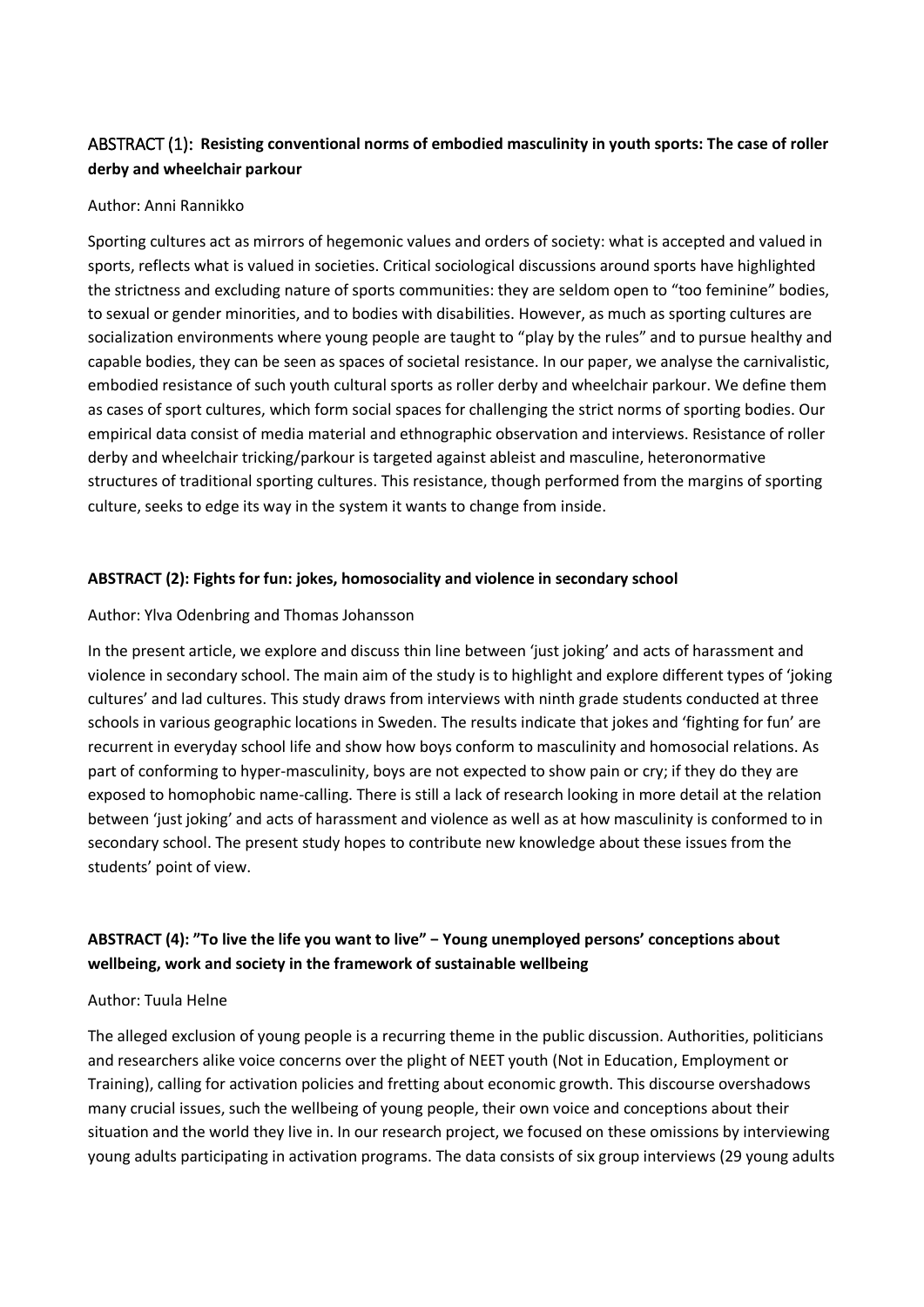aged 20-29 years). In addition to open questions, the interview protocol contained 14 statements related to work orientation, the social security system, meaningfulness, happiness, money, the standard of living and nature's role in providing wellbeing.

We analysed the data in the framework of sustainable wellbeing. This framework widens the customary economistic and materialistic understanding of wellbeing by providing an ecologically embedded, holistic, multidimensional and needs-based conceptualisation. In it, wellbeing consists of a balanced actualisation of four categories of need. This study is the first in which the model is empirically tested. We wanted to find out whether young persons' understanding of wellbeing resonates with the model's dimensions of wellbeing, i.e. Having (the need for basic sustenance), Doing (sustainable and meaningful activities), Loving (relations with humans and other living beings) and Being (self-actualisation and interconnectedness), and discovered that it does. Moreover, the analysis revealed the interviewees' critical attitude towards the consumerist and growth-oriented society

### **ABSTRACT (5): The participation project - facilitating youth participation in the shadows of project logics**

### Author: Maria Bruselius-Jensen

Young people's participation has gained a strong place on the agenda both within research, policies, social work and institutional contexts. This presentation focusses on youth participation within professionally facilitated frameworks. Youth participation has morphed into having multiple meanings and aims shaped by the structures and discourses in the local arenas and in society at large. While young people's right to be consulted is focal, other drivers shape how youth participation is conceptualized and practiced. One of the subtler, but nevertheless potent drivers can be named 'projectory regimes' (Boltanski & Chapello 2005) or 'planned engagement' (Thevenot 2016) and refers to the strong presence of managerial and planning logics. This presentation will look across three practice based projects that aim to facilitate youth participation in change and decision-making on three different arenas: working with human rights in lower secondary school, developing local democracy in deprived neighborhoods and developing an application for youth out of psychiatric care. Across these three cases it will be explored how planning dynamics like managerial logics, timelines and product orientation affects how, for whom and to what aims these projects facilitate youth participation. Three tendencies are detected and discussed: the formation of 1. and 2. degree participants, the disembedding of the project activities from everyday practices and the focus on adhering to and developing programs and tools.

# **ABSTRACT (6): Young citizenship. A comparative analysis of civic engagement and participation among youth in four Nordic countries based on the ICCS 2016 study**

### Author: Kristinn Hegna

Several studies have expressed a strong concern about young people's lack of interest in political issues and low political participation (e.g. Torney-Purta et al. 2001). The overall objective of this study is to investigate the extent and character of civic participation and engagement among youth in four Nordic countries (Denmark, Finland, Norway and Sweden) based on analyses of the International ICCS Study 2016. Harris et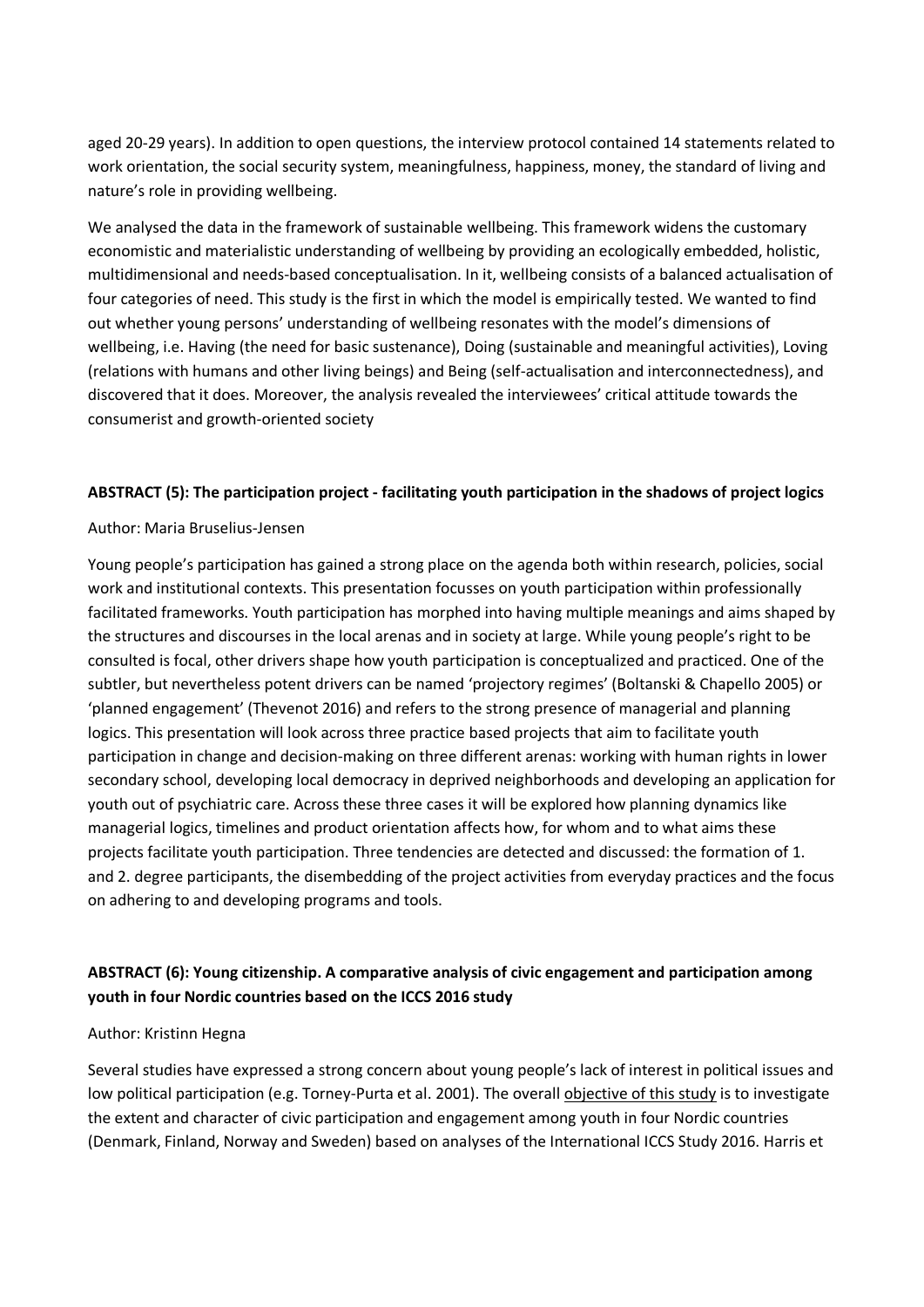al. (2010) and Gholami (2017) describe a theoretical perspective of citizenship in which the understanding of young people's engagement and involvement in everyday citizenship activities here and now is essential. In this study, young people are seen as independent actors who are 'already actively involved in claiming, resisting and negotiating a range of competing responsibilities and freedoms' (Thomson et al., 2004, p. 221).

The empirical basis for the analyses are based on survey data from Danish (N=6254), Swedish (N=3264), Norwegian (N=6271) and Finnish (N=3173) students with a mean age of 14.5 years, included in the International Civic and Citizenship Study (ICCS) 2016 (IEA: Schulz et al., 2018).

The findings of this study confirm that most Nordic youth are involved in some activities or are somehow engaged in social and political issues, but also that only a minority of 6 to 22 percent are truly active citizens. The students in Finland seem to stand out as less active and more often passive citizens. The study questions the extent to which civic and citizenship education in school is able contribute to school democracy and include community activities.

## **ABSTRACT (7): Marginalized and Social Vulnerable Youth in Urban Street Sports Projects**

## Author: Rasmus Præstmann Hansen and Helene Falkenberg

This paper examines communities of marginalized and socially vulnerable youth in urban street sports projects (street basketball, parkour, skateboarding, street football etc.) and the potentials of these projects as drivers of social changes.

The aim of the paper is to show how so-called organized leisure arenas in urban spaces (re-)produce and (trans)form social processes of inclusion and exclusion among marginalized and socially vulnerable youth by analyzing a variety of urban street sports projects. In this paper we explore the ways in which social processes of inclusion and exclusion are connected to spatial becoming and belonging among marginalized and social vulnerable youth in urban street sports projects.

Empirically, the paper is based on ethnographic field methods and consists of different case studies of organized leisure arenas. The case studies are based on interviews with youngsters participating in the specific urban street sports projects and the organizers and instructors. Furthermore, participant observations are carried out in the different projects.

Theoretically, the paper is based on two approaches – urbanity and intersectionality. The concept of urbanity is inspired by Lefebvre's spatial thinking and rhythm-analytical approach (2004). We think of the urban and the city as entanglements of different kind of rhythms. That is, the urban and the city emerge together with/and through social and embodied practices and rhythms. The paper is also inspired by poststructuralist gender and intersectionality studies as well as critical youth studies. This theoretical approach frames our analytical perspectives on the complex ways that sociocultural categories such as gender, race, and class are regulated and practiced through organized leisure arenas in relation to youth and street cultures in urban spaces.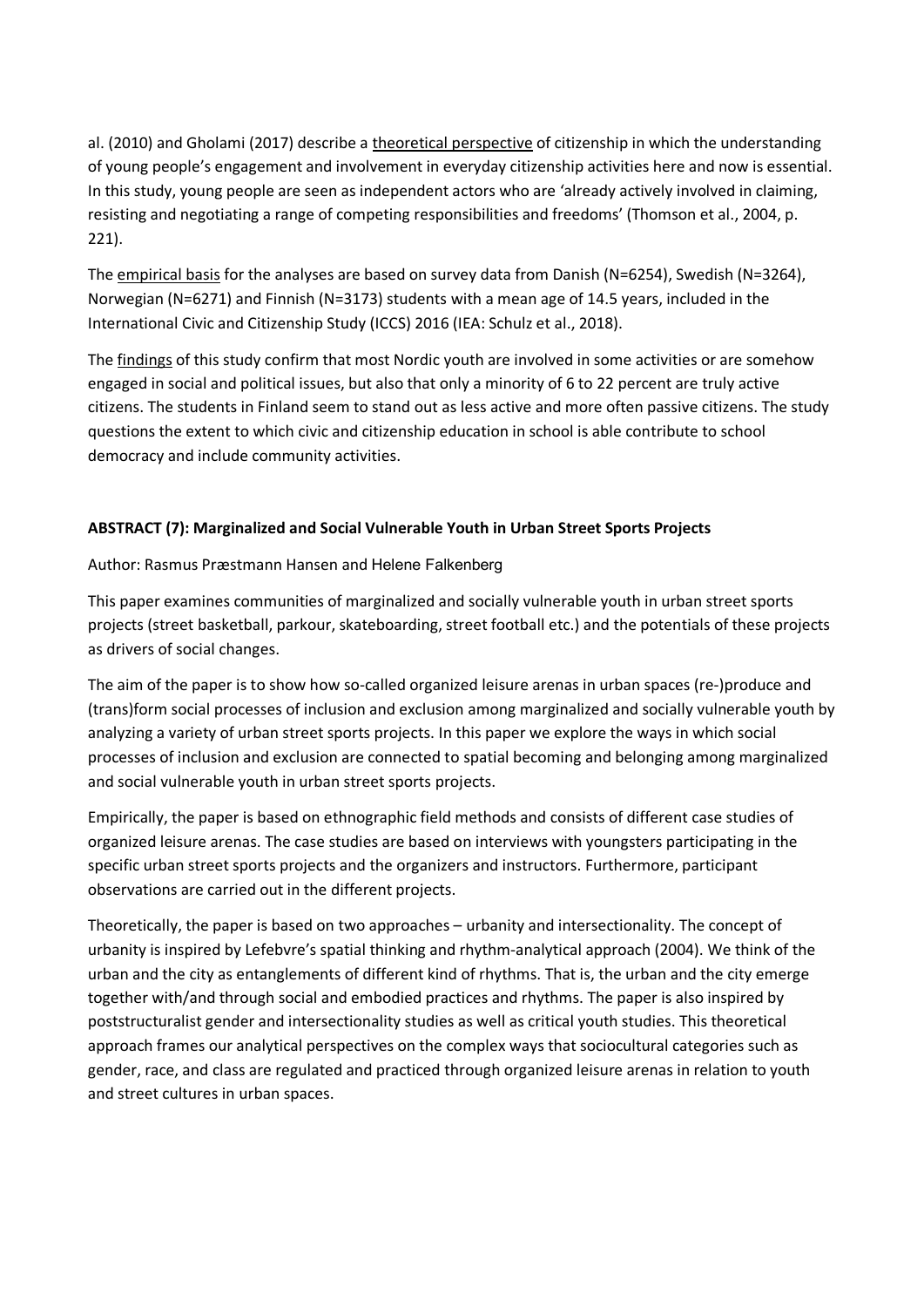# **ABSTRACT (8): Changing spaces of vocational learning. Vocational youth between school, work and popular culture.**

## Author: Lars Gjelstad

The academic-vocational divide in secondary education is central to the production of social inequality in contemporary Norway, despite decades of egalitarian reforms. Drawing on ethnographic fieldwork at a technological program (TIP) located in a rural school in Western Norway, the paper argues that students' subjectivities are being shaped by their relations to intersecting logics of schooling, local industrial production, and popular youth cultures. Vocational learning practices, I demonstrate, tie up with a rural ethos of self-reliance, industriousness, and practical work. Vocational teachers often suggested that youth today are expected to enjoy life (nyte), while they themselves were trained to be responsible, helpful, and supportive (yte). The generational divide between 'yte' and 'nyte' points at a deeper cultural transformation of sociality and personhood, including relations to authority, socialization, and local identity. The study will advance the understanding that various forms of sociality often intersect and are contested across domains (Bruun et al). Building on Barnes and others, I will analyze how vocational students themselves shape and reshape egalitarian practices within and beyond school. Through tinkering with old cars, tractors, or their own motorcycles, mostly by using hand tools, they simultaneously reestablish a sense of agency, community, and freedom in a situation of increasing global competition and technological change. With inspiration from the "ontological turn" in anthropology and educational studies, the paper will theorize the role of materiality and artefacts in the shaping of pedagogical practices and youth subjectivities.

# **ABSTRACT (9): Control your self - self-image and eating pathology in high-school students and eating disorder patients**

### Author: Rasmus Isomaa

One of the most important and challenging developmental task in adolescence is coming to terms with a body in transformation. Body image is an essential part of self-image, and in adolescence the importance of the body for self-image is larger than during other periods of life. Further, adolescence is the time-period associated with highest risk of development of eating pathology. The purpose of the present study was to study the association between self-image and eating pathology. The study encompasses both clinical and normal data. The normal sample consisted of high school students (N=283). The clinical sample (N = 170) was drawn from ongoing naturalistic studies at three specialized eating disorder outpatient clinics in Finland. All samples included self-report measurement of self-image (Structural Analysis of Social Behavior, SASB) and eating pathology (Eating Disorder Examination Questionnaire, EDE-Q). Self-image was significantly (p < .001) correlated with eating pathology in both the high school and the clinical sample. Strongest associations were found between negative self-control and eating pathology. In the high school sample the association between self-image and eating pathology was stronger in girls than in boys. A negative self-image dominated by self-control seems to be of high importance for the development of eating pathology and may constitute a viable target for preventive efforts and also for the clinical understanding of eating disorders.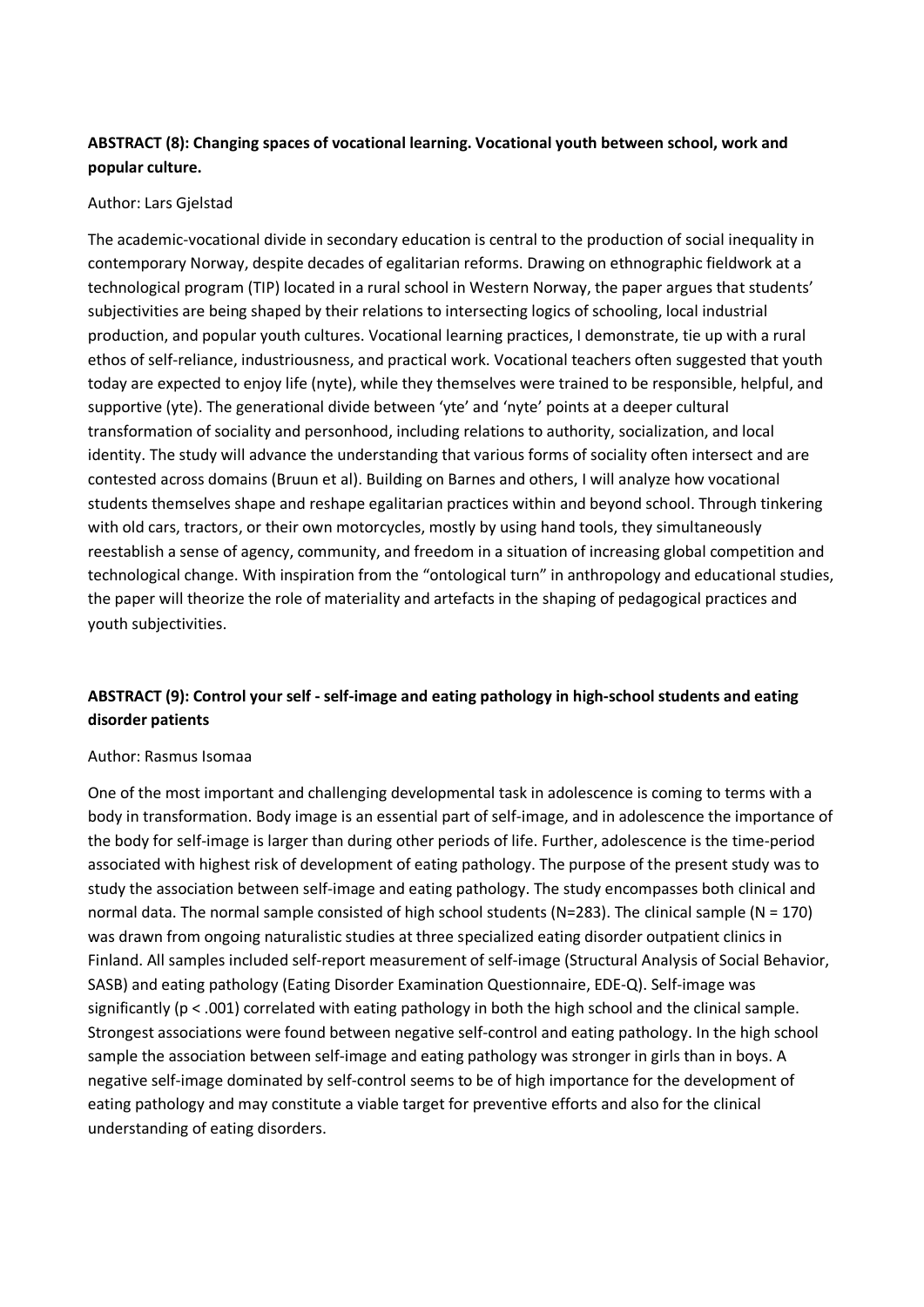## **ABSTRACT (11): Young women's expectations and solutions on work-family reconciliation**

## Author: Outi Alakärppä

Uncertainty, unpredictability and nonstandard working hours have become more common in working life. In addition, the significance of education has highly increased. Conflicts between work and family increase among emerging adults when several transitions take place at the same time. In this presentation, I focus on the preliminary findings of my PhD study from the perspective of emerging adulthood as well as life course and work-family balance theory. The aim of this study is to analyse the expectations young Finnish women have on work-family reconciliation and to find out what kind of solutions they assume to apply in the future. The data comprise individual and focus group interviews (N=30;8) with Finnish women aged 18–27 years. The time line method was applied in the individual interviews and vignettes were used to stimulate focus group interviews. The participants were students, employed and unemployed women with various educational background. The young women's expectations and solutions to potential challenges indicate that future work-family reconciliation requires balancing. While young women prioritised education and commitment to working life in their current life stage, most women but especially unemployed women were uncertain about getting a job and coping with work demands. Expectations concerning motherhood were in general positive, but motherhood was also regarded as demanding. Shared parenthood, parttime work and flexible workhours were seen as solutions for successful workfamily reconciliation. Nevertheless, long family leaves were desired only for women.

## **ABSTRACT (14): Place in time? Eastern Finnish boys' rural homeplace in life course**

### Author: Ville Pöysä

In my presentation I focus on my ongoing doctoral research about boys living in a rural area of Eastern Finland: how their home place transforms in life course. My research is part of the Youth in Time -project: a qualitative longitudinal research where we follow the same youth for a 10-year period between ages 15 and 25.

These youth live in a special place that has been neglected by sociology and youth research for a long time. Boys live in a location that is by many indicators far away: population is decreasing and getting older, municipal services diminishing and work opportunities slowly fading. These rural areas are described as a "male periphery" where many work and leisure possibilities are mostly for men. This creates an interesting area of research.

I argue in my presentation that home place should not be taken for granted as a far way place, only it's location is distant. I approach place as a center of one's own life. Therefore I focus on, what kinds of meanings boys give to their homeplace in life course: when they are 15 years old doing their last year of comprehensive school and when they are 17 years old studying second year in vocational school. I ask, how boys' homeplace is transforming in time: what remains the same and what changes? I approach these questions from the boys' own perspective through interviews.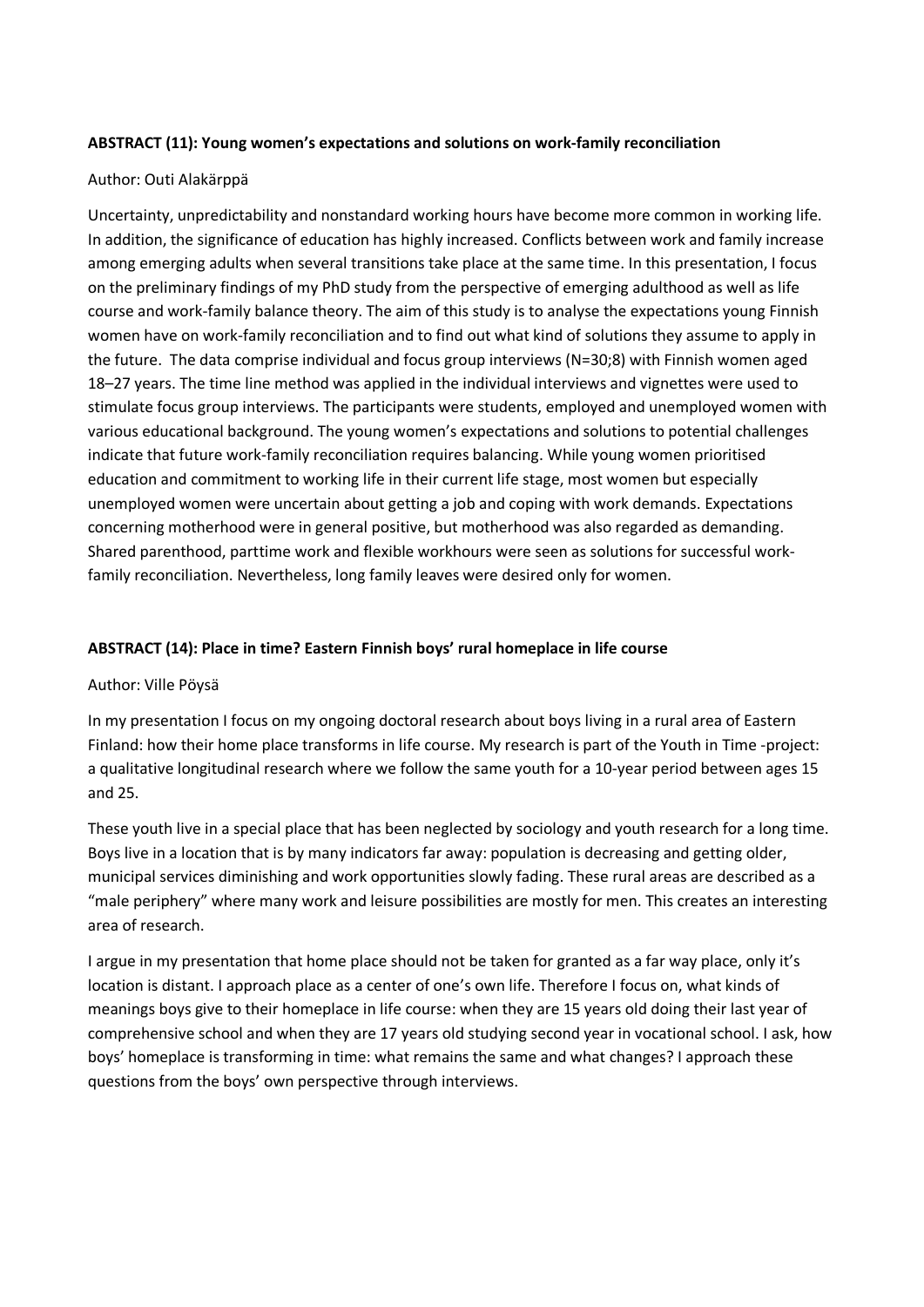# **ABSTRACT (15): Time Trends in Adolescent Physical Fighting from 2015 to 2018 and Concurrent Changes in Leisure Activities**

### Author: Lars Roar Frøyland

Previous research has shown declining levels of violent behavior among adolescents the last two decades. However, recent trends show a—so far—unexplained rise of both crime and violent behavior among young people in several countries. The present study attempts to explain the trend change by analyzing concurrent trends in putative risk and protective factors for adolescent violence identified in previous research. Factors from three areas related to adolescent leisure time are considered; adult supervision, drug use, and media use. Based on two cross-sectional studies among high school students in Oslo, Norway (2015: N = 22,500, 51.6% girls; 2018: N = 25,155, 50.8% girls), this study finds an increase in the prevalence of physical fighting among boys from 31.4% to 38.1% in junior high school and 20.4% to 29.4% in senior high school in three years. Girls show similar increases, from 8.9% to 13.1% in junior high school and 5.8% to 8.5% in senior high school. Mediation analyses show that the trend in adolescent physical fighting is related to a concurrent increase in time spent unsupervised by adults, thereunder unstructured leisure time spent with peers for both genders and school truancy for boys. Further, the increase in physical fighting is related to a concurrent increase in cannabis use and in time spent on social media among both boys and girls, as well as an increase in gaming among boys. The observed associations between adolescent physical fighting and leisure activities are discussed in relation to prevention strategies for adolescent misbehavior.

## **ABSTRACT (16): Do negative childhood conditions increase the risk of somatic symptoms in adolescence? – A prospective cohort study**

### Author: Trine Nøhr Winding

Background: In order to prevent health and social problems later in life it is relevant to identify childhood conditions related to the development of somatic symptoms.

This study aims to investigate whether somatic symptoms of the parents, poor family functioning or negative life events during childhood entail somatic symptoms of the off-spring in early or late adolescence.

Methods: The study population includes participants from the West Jutland Cohort Study with questionnaire information on somatic symptoms at age 15 (n=2,963) and/or age 18 (n = 2,341). Additional questionnaire information from the adolescents about, poor family functioning and number of negative life events as well as parental reports of somatic symptoms and register information about parental socioeconomic background were included.

Results: Experiencing poor family functioning at age 15 showed strong association with somatic symptoms at age 15 and 18. The association between poor family functioning and somatic symptoms was strongest for the boys at age 15 and the girls at age 18. Having experienced 2 or more negative life events up to the age of 15 was associated with reporting somatic symptoms at age 15. Moderate associations were found between parents reporting somatic symptoms and reporting somatic symptoms at ages 15 or 18.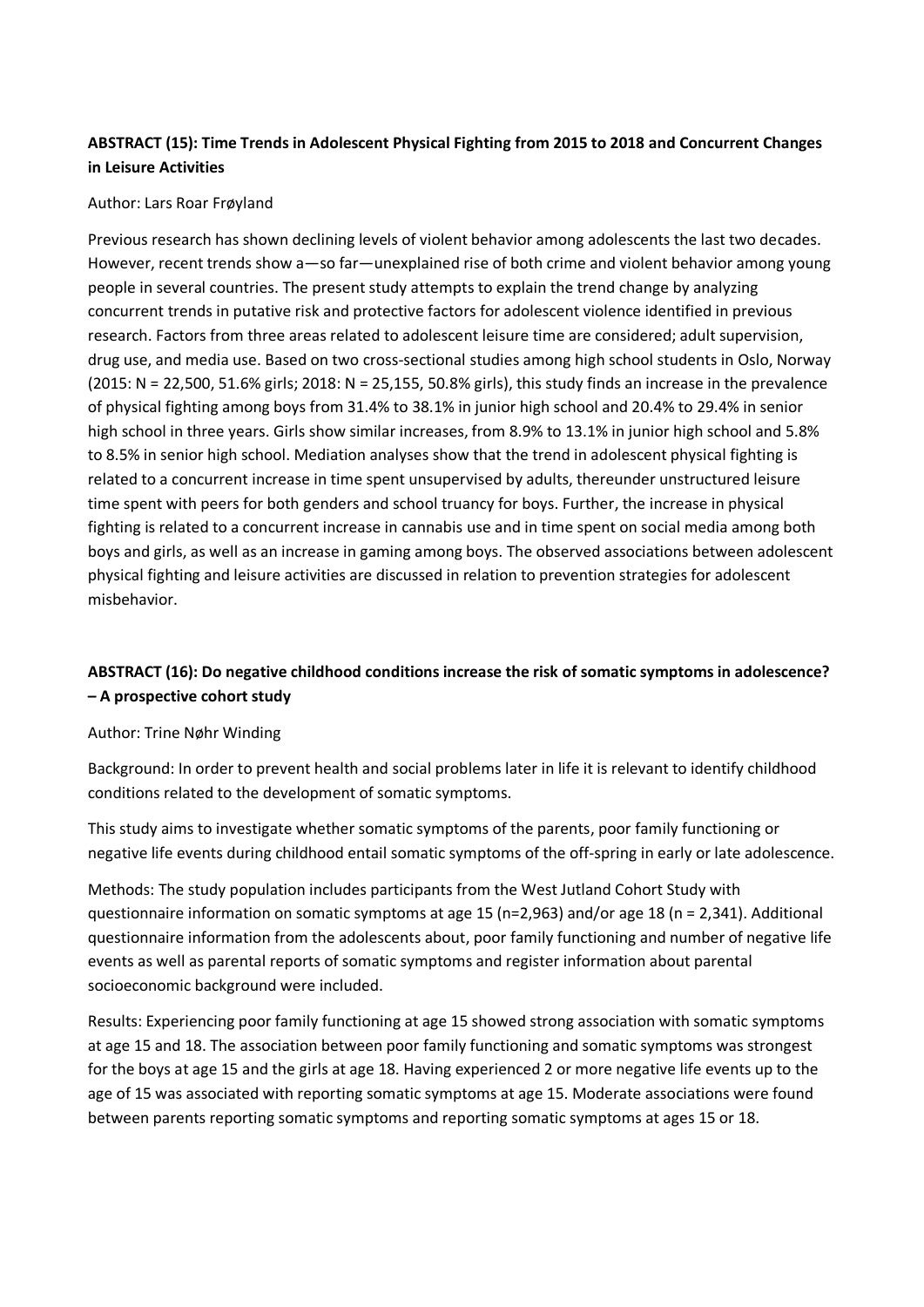Conclusions: An increased awareness of the association between a poor social climate in the family and somatic symptoms may help professionals in the health- and educational systems prevent the development of such symptoms among adolescents.

### **ABSTRACT (18): Research ethical perspectives to studying place and belonging in the arctic**

### Author: Helena Pennanen

Youth research tends to focus on urban young people. In Finland rural youth is gaining more interest but the most northern regions have not been on the focus of research. Earlier international rural youth research emphasis lack of opportunities and the imperative of out-migration in the lives of rural young people. However, deep emotional bonds to the home area have also been acknowledged. Northern Rural Youth in Flux (NorFlux) -project focuses on Sámi and Non-Sámi girls living in Finnish Sámi homeland. The project examines constructions of girlhood and how local histories and the histories of the families affect the ways that girls see their present life and their future. The research process is multi-disciplinary, and it operates in the fields of girl studies, history, and indigenous studies. Since the research operates with vulnerable groups, special attention must be paid at ethics. Accountable interaction with the research partners plays a crucial role. However, different disciplines bring different ethical guidelines to the table. In this presentation we reflect how research ethics of childhood and youth studies can be combined with those informed by indigenous studies, GDPR-regulations, and cultural heritage preservation. How can we navigate between different ethical codes and guidelines?

# **ABSTRACT (21): Playing with no goals: How gendered experiences in football influence young girls motivation to stay in sport**

### Author: Marlene Persson

The article explores how perceptions of gender affect and become relevant in the everyday life of young girls within the male dominated sport of football. The study is based on fieldwork within two football teams for girls and interviews with girls and their coaches. The findings indicate that perceived natural differences between boys and girls affect both the perception of girls' skills and opportunities within football, and the treatment they receive within their sport. The way male peers are treated by the football clubs compared to the girls, are linked to gender inequality within elite football. Even though football is the largest sport for girls in Norway, the findings illustrate how gendered practices can affect leisure activities for youth. This also seem to affect the girls' motives to stay in or drop-out from sport, most clearly illustrated when the girls tell their stories of how they lack something to aim for, both metaphorically and literally. The lack of goals for girls within football is connected to why their motives to stay in sport are mainly related to experiences of joy and friendship. This creates an increased discrepancy between the girls' motives for playing football on the hand, and the way football is organized as the girls age and youth sport increasingly focuses on skills and results on the other. The findings suggest that if one wishes to achieve gender equality within sport, it is not enough to apply recruitment strategies directed at girls during their childhood. As long as gender inequality exists within elite sport, this will affect the opportunities and experiences within youth sport. The findings have implications for how to interpret variation in dropout motives between boys and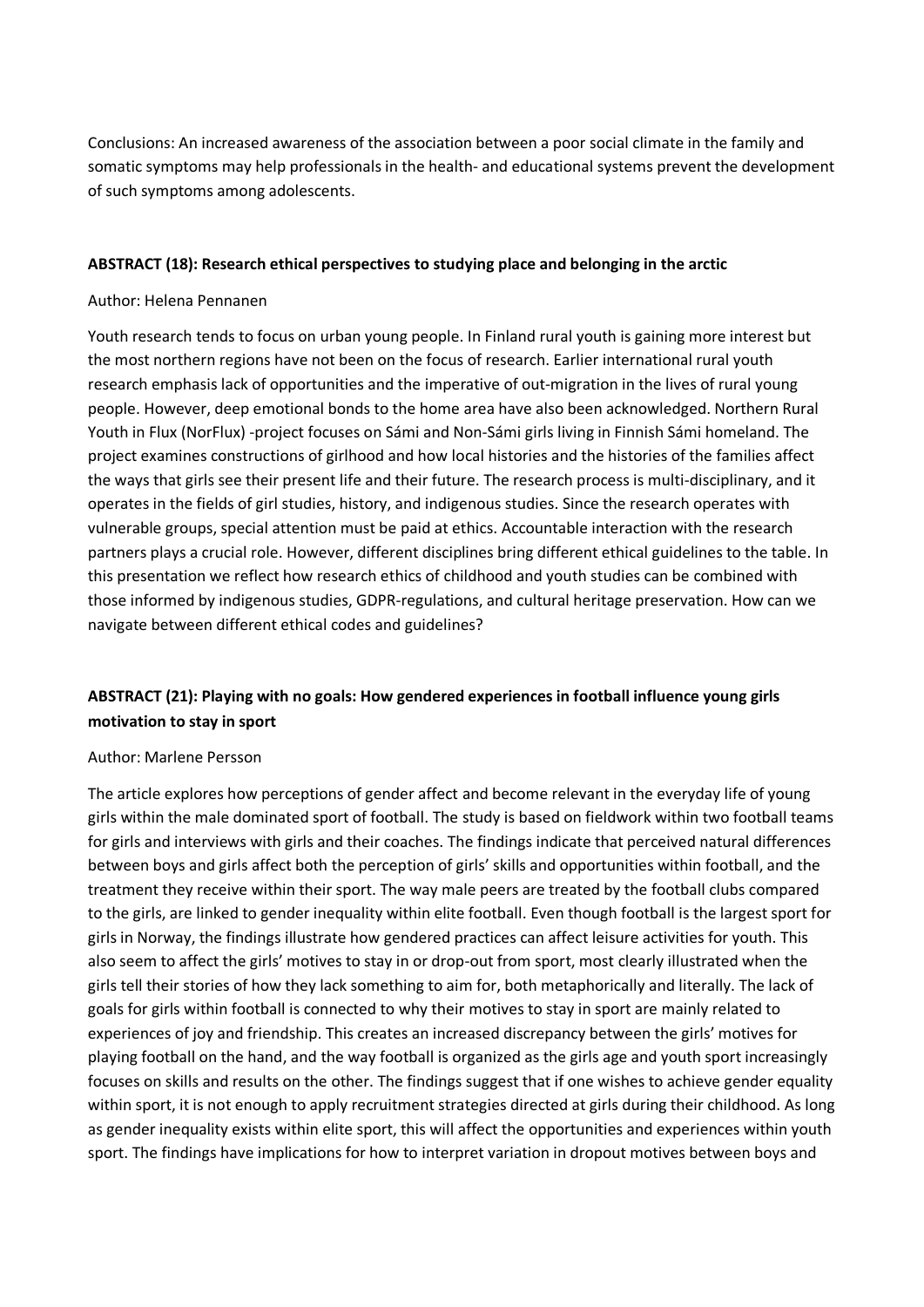girls, the gender gap in sports participation that increases with age and how elite sport can influence participation in mass- and youth sport.

## **ABSTRACT (22): The Sound of Silence. The Challenge of Young People's Quietness in Participatory Research**

### Author: Miia Lähde

The paper reports findings made in ALL-YOUTH project [\(www.allyouthstn.fi\)](http://www.allyouthstn.fi/) in which the authors have engaged in developing sensitive methods for listening to 'diverse young people in their diverse everyday contexts' that would be meaningful both in terms of knowledge production and for the people involved.

In the paper, we discuss "silence" as a recurring feature of our methodological experiments, in the World Café workshops in particular which we have organised with young people in different educational settings in Tampere, Finland. The aim of the workshops has been to address themes related to the future, sustainability and the use of digital services in safe appreciative space with an informal café-like arrangement.

Despite these participatory aims, a number of young participants remained silent in parts of or throughout the workshops. In the presentation we will present and reflect around this finding. We argue that being silent should not be ignored in the knowledge production. It makes visible how young people are differently equipped to express themselves and how this may relate to their personal histories, group dynamics, societal power divisions, as well as the role of the researcher as a facilitator in the process. Moreover, being silent can also be understood as active agency, as a refusal to take part in the interaction defined by someone else's terms. By "close reading" the meanings and processes of silence in our material we attempt to make visible and learn about the complexities of silence – both as a form of knowledge and a feature of interaction.

# **ABSTRACT (23): A precarious generation? How precarious employment and insecure work permeates the lives of young Australians**

## Author: Hernan Cuervo

Studies in the field of sociology of youth have focused on the way that youth transition from education to employment, examining how different social hierarchies shape these transitions and produce unequal outcomes for different social groups. In the last decade, researchers have turned their attention to the spread of precarious employment within youth labour markets. Some researchers have developed definitions of what precarious work means and entails, whereas others have engaged in debates about the translation of precarious work into precarious lives. In this paper, we aim to expand the boundaries of these youth research agendas by examining what precarious work does to young people and how insecurity at work shapes different spheres of their lives. We draw on a longitudinal panel mixed-methods study that has followed a cohort of young Australians since they left secondary school in 2006 and are now aged 29-30 years. We conduct analysis of survey and semi-structured interview data to examine how job insecurity permeates other spheres of life, such as health, relationships, wellbeing and future-planning. Our analysis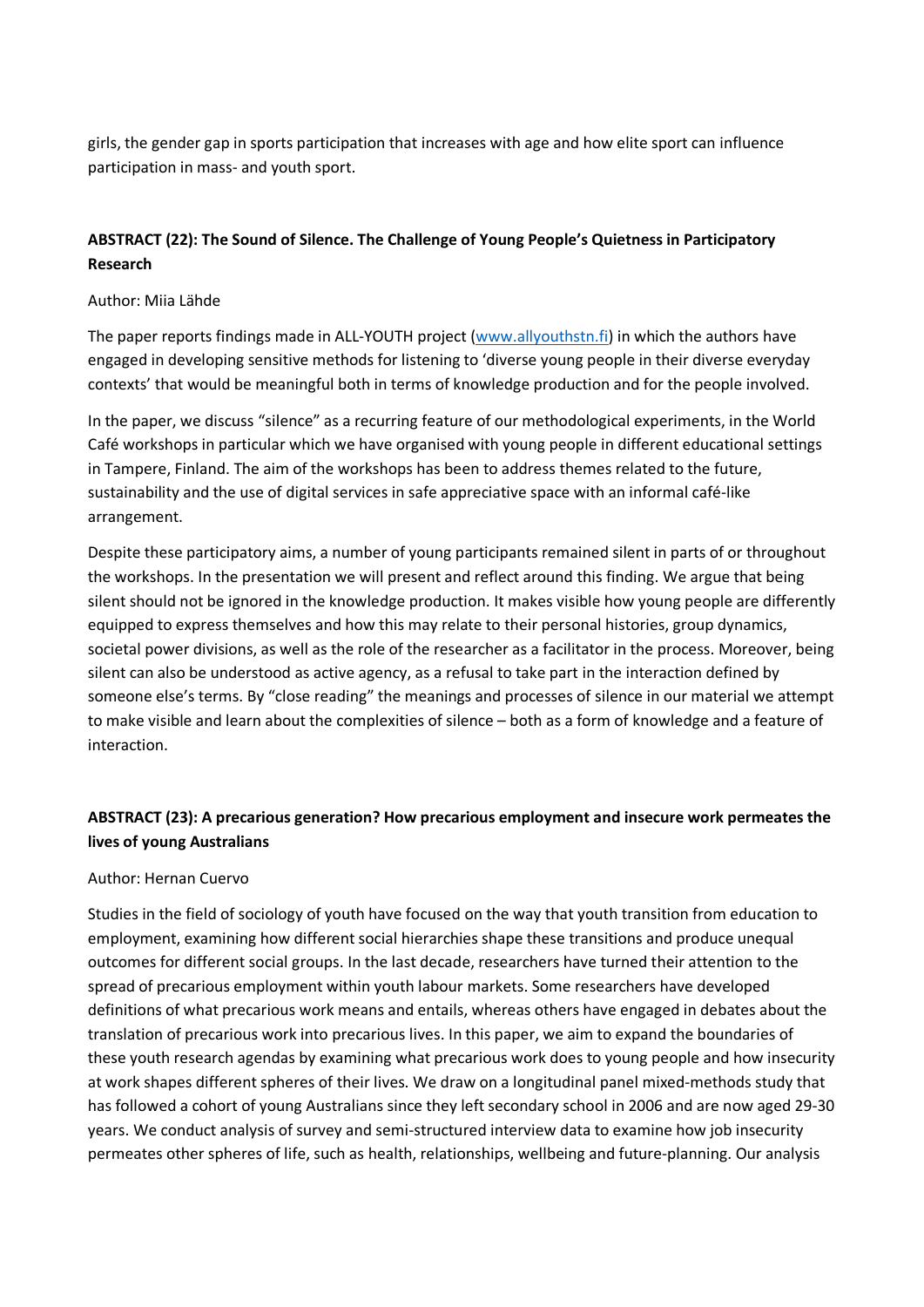leads us to engage with the impact that perceptions of a precarious and insecure labour market have on participants who currently enjoy security at work (i.e. those who have permanent jobs). Despite enjoying job security, these participants reveal a generational consciousness of precarity at work and have developed a "grateful" subjectivity towards their employment position. Thus, we argue that labour precarity and job insecurity has the potential to affect young workers in secure and insecure work alike.

# **ABSTRACT (24): Relationships of Young Adults with Foster Care Background: Tensions and Resources for Resilience**

## Author: Elli-Maria Tahkola

Each child, placed in out-of-home care, has been exposed to experiences that can be described as developmental risk factors. Some of the relationships of youth with foster care background may function as protective factors that help them to thrive but some current relationships may create stress and tensions. Resilience refers to the process of effectively negotiating, adapting to, and managing sources of stress or trauma (Windle 2011). This study examines how young adults with foster care background define their close relationships, and how they manage and negotiate relational processes and challenges over the life course. The participants were 18 Finnish young adults aged 18-32, who had experienced foster care in a family setting. The data comprise individual stimulated interviews using a narrative approach. For most participants, relationship definition and negotiation was complex, and involved contradictions, and deliberation. We identified three key tensions with regard to relationships. Defining distance and closeness referred to a process of negotiation of the degree of emotional and physical proximity. Negotiating responsibility and freedom referred to a process of finding balance between responsibilities and the right for personal wellbeing and care. Building confidence in relationships referred to the tension between developing trust in others and expectations of difficulties in relationships. Resources of resilience could include internal as well as external factors. Overall, the participants described their relationships in idiosyncratic ways, suggesting multiple paths fostering resilience.

### **ABSTRACT (25): Systematic review of online gambling communities among young people**

### Author: Anu Sirola

Youth gambling and gambling problems are worldwide concerns. This is partly due to various gambling opportunities facilitated by the growth of the Internet and social media platforms. In addition, online games and video games increasingly include monetary features such as microtransactions, blurring the line between gambling and gaming. Even though online gambling platforms and networking sites are booming online, research on online gambling communities remains scarce. The aim of this presentation is to summarize research on online gambling communities based on a systematic literature review.

A systematic literature search was conducted from five databases in July 2018: Scopus, Web of Science, PsycINFO, Social Science Premium Collection and EBSCOhost. The search was limited to empirical articles that focused on gambling or gaming involving money and examined online interaction between gamblers or gamers.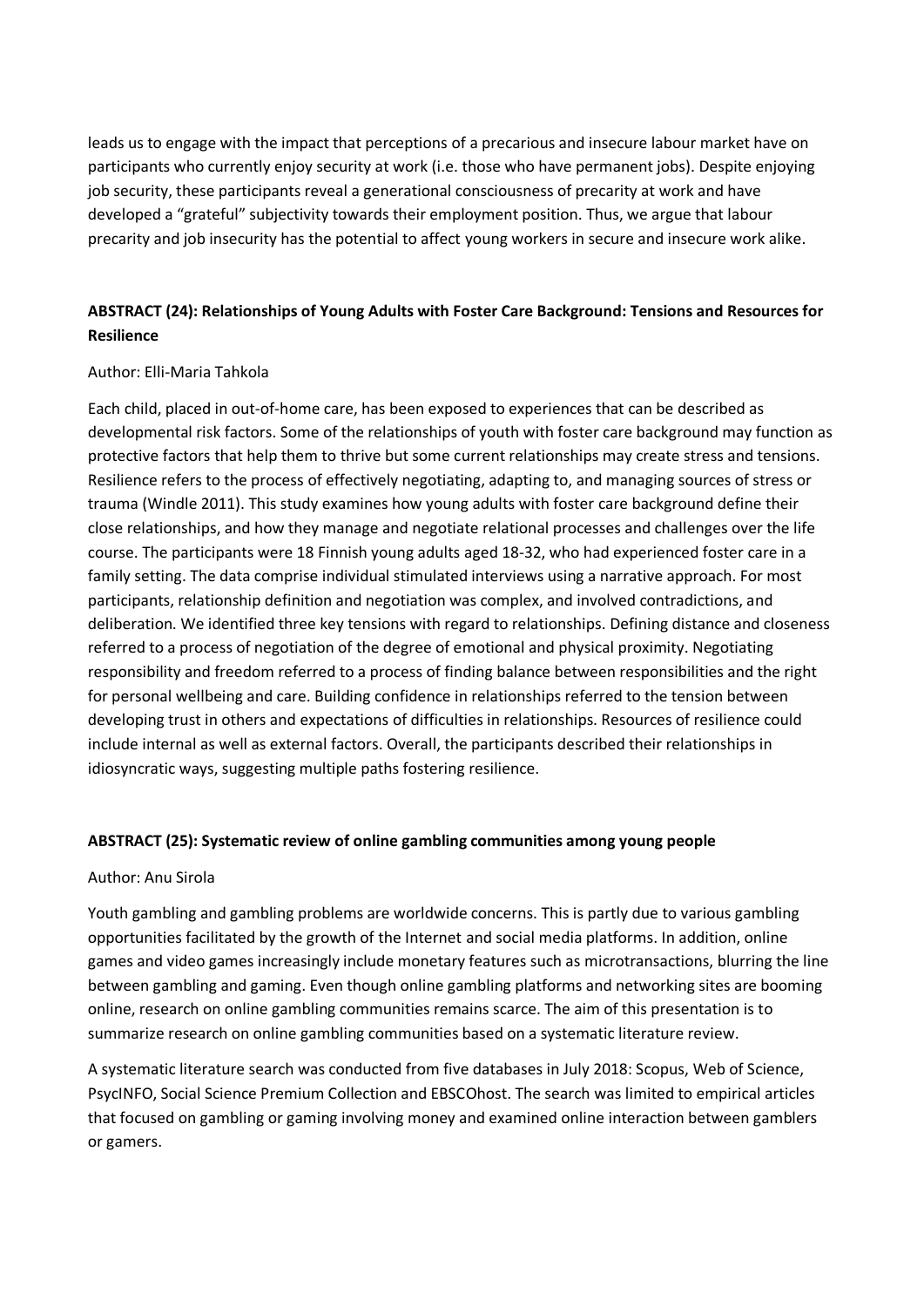According to our results, online communities serve different functions in gambling behavior. There are online gambling communities directly for gambling-related purposes such as sharing gambling tips and strategies, and communities that are focused on gambling problems and recovery. Strongly identifying with online gambling communities may influence gambling behavior via social influence and perceived group norms.

Online gambling communities reinforce and promote excessive gambling habits and purchase intentions, but also support responsible gambling and provide socio-emotional support for recovery from gambling problems. The role of online communities and their social influence should be acknowledged in prevention and treatment of youth gambling problems.

## **ABSTRACT (26): Citizenship education: meanings of young activists and attitudes of youth policy makers**

### Author: Airi-Alina Allaste

This chapter contributes to the understanding of youth participation and citizenship education in Estonia. Citizenship education has become relevant within the discourse of active citizenship, which has become the prevalent approach in last quarter of 20 century. The active citizenship model supports the development of skills that were deemed necessary for labour market participation but it also supports people's civic activism. The framework for European cooperation in the youth field (2010–2018) stresses the importance of improving young people's opportunities in education and the labour market and promotes active citizenship and solidarity. However, there is no shared understanding of the meaning of active citizenship and how young people should acquire the skills, attitudes and knowledge required.

This paper brings together the views of young people and youth policy makers on citizenship education in Estonia, focusing first on the meanings active young people themselves give to their learning and then discussing the standpoints of adults in charge of the topic. Empirical part of the paper is based on material collected in the framework of two large-scale European projects MYPLACE and CATCH-EyoU. An in-depth micro-level analysis on the meanings young people give to their activities is based on interviews conducted ethnographic case studies. The interviews conducted with the Estonian youth policy makers (incl. members of the parliament, local level politicians, state and local level officials), were used as a source of information for the in-debt analysis of the attitudes of policymakers.

Both young people as well as youth policy makers find that learning within (youth) organisations is beneficial for the development of skills and knowledge. However, diversified citizenship education is not entirely recognised. While the changing patterns of youth participation are taken for granted by young people themselves, youth policy makers tend to repeatedly refer to young people's normative and dutiful participation, and critical, unconventional forms of political participation are usually not referred to at all.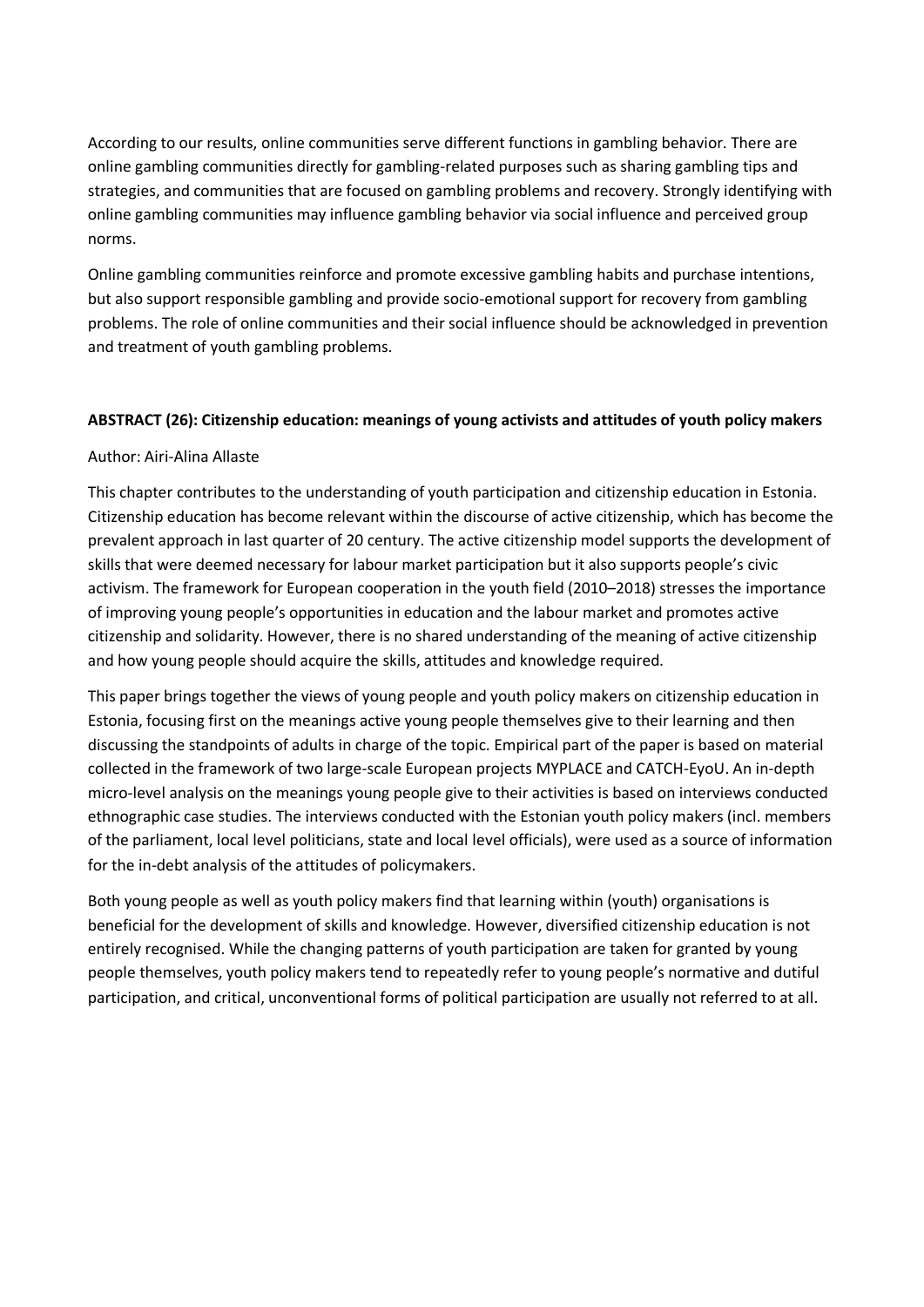# **ABSTRACT (27): Negotiations of sluttyness: Movements and potential meanings and matters of young people's digital sexual imagery**

#### Author: Penille Kærsmose Bøegh Rasmussen

Negotiations of sluttyness: Movements and potential meanings and matters of young people's digital sexual imagery In this paper, I am concerned with young people's engagement in production, sharing and resharing of digital sexual imagery, and how the potential meanings, matters and the positions of the embodied are translated as the digital imagery moves in, out and through time and space. I draw on Agamben's concept of potentiality (1999) and Barad's concept of space-time-mattering (2007) in order to analyze how digital imagery breathes sexual potentials in different ways and through different subjective, social and technological enactments depending on the contexts, sites and persons it passes through, online as well as offline. I discuss how this enables negotiations and translations of the appertaining gendered (stigmatized) positions, often effecting rather fixed positions attached with blame and sluttyness from which it is really difficult – if not impossible – to escape. The analysis poses perspectives on young people's becoming through sexualized digital practices in and across time and space that lead us beyond the frequent discussion of victim blaming in the field of young people's production, sharing and re-sharing of digital sexual imagery. Additionally, the analysis suggests that, in order to understand the complexity of these practices and their effects, we need to look beyond human agency and include multiple heterogeneous human and non-human forces, when approaching the field.

# **ABSTRACT (29): Making sense of inter-ethnic and intra-ethnic friendship formation: Analyses of migrant girls' narratives**

#### Author: Disa Bergnehr

Objectives: Previous research has shown an interest in immigrant adolescents' inter-ethnic or/and intraethnic friendship relations. It has been shown that intra-ethnic friends are more common. Although suggestions of why have been provided, such as discrimination, neighbourhood characteristics, and linguistic and cultural competence, more research is needed on how friendship formation is described and understood by children and youth themselves. In order to widen our understandings, the present paper explores migrant girls' narratives on friendship. Methodology: The study is based on consecutive interviews that were conducted over three years with 12 Middle Easter-born girls in early and middle adolescence. Narrative and discourse theory were used in the analytical work. The girls were conceptualised as agents, capable of reflecting over and influencing their friendship relations. This said, we also regarded structural constraints, such as scarce finances, poor housing, and the Swedish schooling system, in our analyses. Findings: Adolescent friendship formation is indeed complex, and is probably rather similar for immigrants and natives. The girls in our study stressed similarity as an important criterion for friendship. While migrant friends could provide common grounds and experiences, natives could not. This was one reason for choosing a school with a high percentage of foreign students. Those who attended inner-city schools with a mixture of students described their native peers as having 'different temper' and 'different interests'. Relatives and siblings were referred to as being best friends who one could trust and confide in. Parental control was equated with care.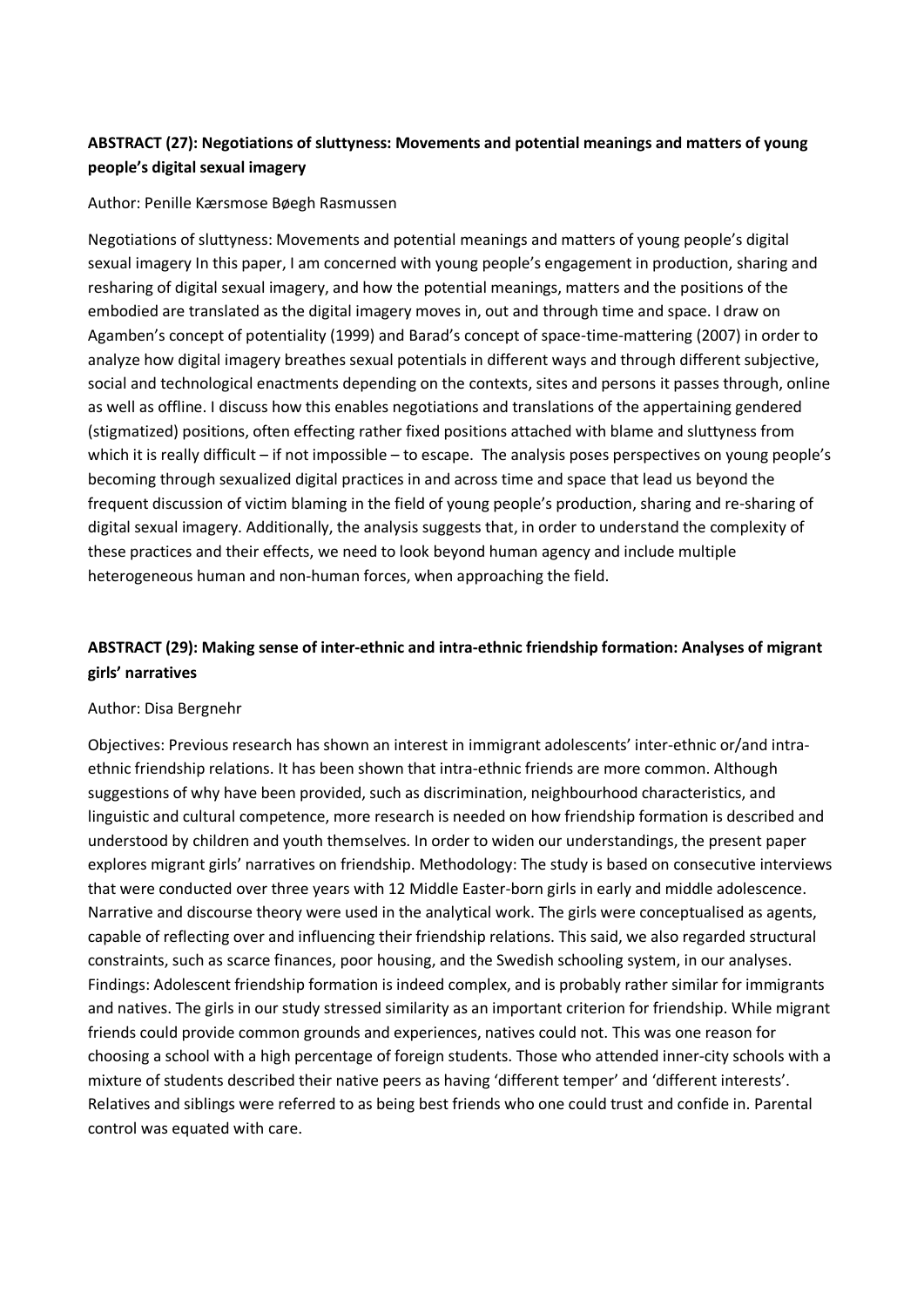# **ABSTRACT (30): Social inequality in organized sport participation. The importance of class origin and "family sport culture"**

### Author: Anders Bakken and Patrick Lie Andersen

Organized sport participation is associated with a range benefits among adolescents. Youth who participate in organized sport report better health, are more pleased with themselves, perform better in school and report stronger social relationships. However, the research literature have shown clear social inequality in the recruitment to organized sports. Youth from low social class origins participate to a lesser extent than their peers with high class origins. An important aim in the literature on this social inequality has been to understand the relative importance and contribution of various factors and mechanisms, that are may establish these patterns. However, this is not fully understood. Some studies suggest that economic factors are especially important, others emphasize that cultural factors within families, e.g. parents' appreciation and engagement in sports – or, their "culture for sports", could be important for establishing class differences in participation. However, such cultural factors have seldom been included in quantitative analyses on this topic. By using data from two surveys (Young in Oslo - 2015 and 2018) among upper secondary students in Oslo, we explore several aspects of "family sport culture", and examine to what extent they are associated with participation and social class position. We perform a set of regression analyses with control for potentially confounding factors, as neighborhood context, school affiliation, immigrant status, economic and cultural capital. The preliminary results show that our indicators of "family sport culture" are highly relevant factors to consider when social class differences in sport participation are analyzed.

## **ABSTRACT (31): From ideology to strategic participation**

### Author: Jonas Lieberkind

This paper will explore contemporary young peoples' political education and their attitudes toward civic engagement. The aim is to study drivers and barriers for civic engagement, but also to challenge what can be defined as the conventional understanding of political participation. Many studies have shown that inequality has a significant impact in young people's political participation. This paper will, however, be based on the argument that future generations' engagement is rather a consequence of the current discourses and the former generations' political activism than the societal inequalities of which conventional ideological participation were previously based. The thesis of the paper is that young peoples' engagement are changing from an ideological commitment to strategic participation. In contemporary society, the paper will argue, we are witnessing new forms of political oppositions, inequalities, and dangers.

The paper is based on a secondary analysis of an international comparative quantitative study of civic and citizenship education (year 8 students, in 24 countries) (the International Civic and Citizenship Education study 2009 and 2016), and a qualitative study of more than 50 Danish year 9 students. The international study shows that young peoples' commitment to society in terms of knowledge, interest and engagement is increasing, but at the same time, that the content and form of their commitment are changing. The paper will focus on the Danish students, as they are significant in this context and enhance a cross-country tendency among young peoples' attitudes towards civic engagement.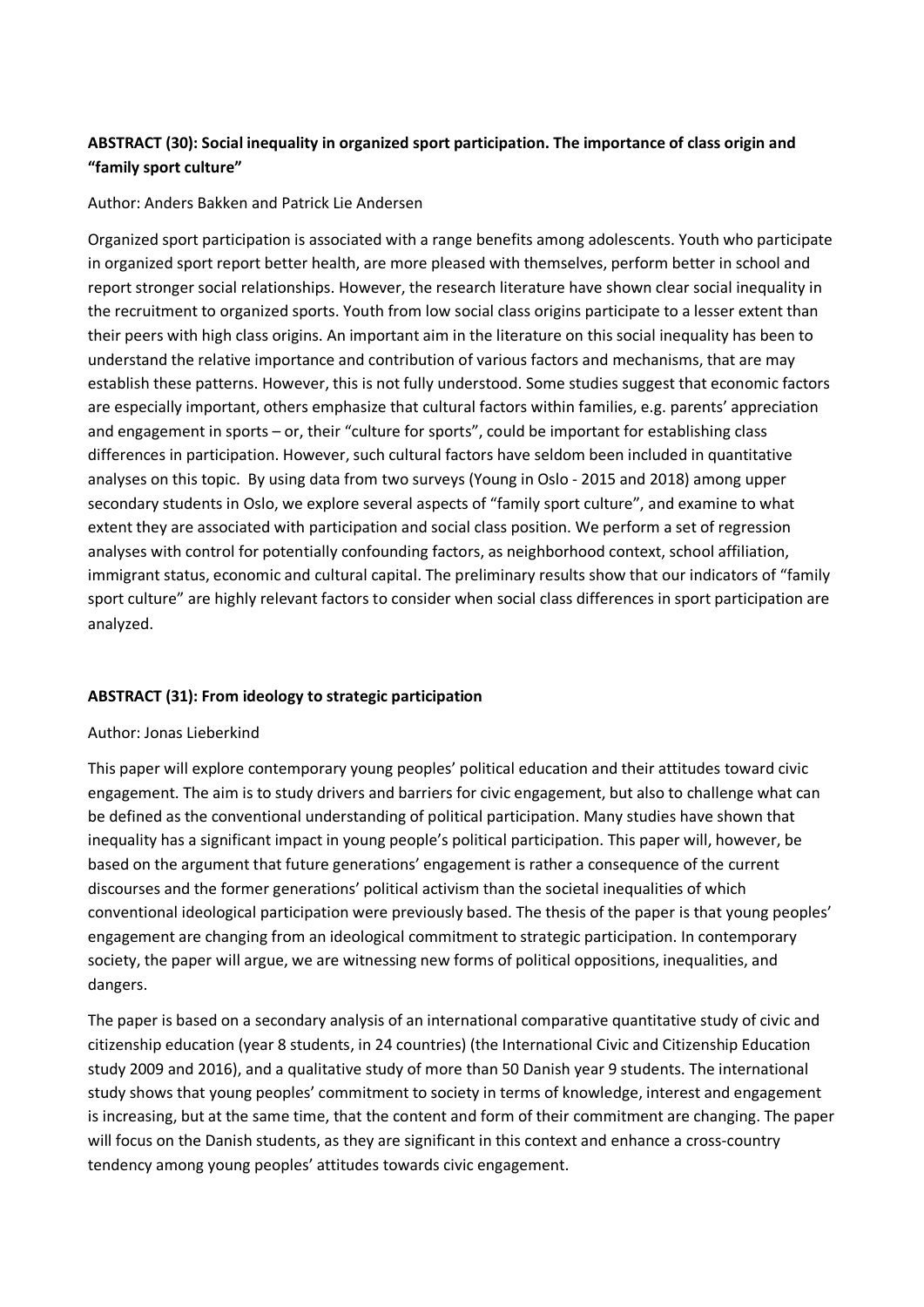# **ABSTRACT (32): Understanding the temporal aspect of social inequalities in club organized sport participation among Norwegian youth**

#### Author: Anders Bakken

Being active in club organized sport has become a normative part of growing up in many countries. Still, research persistently show social inequalities in participation rates, with increased likelihood of participation among the higher socioeconomic status groups. Even though we know much about some of the mechanisms contributing to these social differences in young people´s lives, there is less knowledge about temporal aspects of when in their lives these mechanisms appear. Are social differences in sport participation primarily caused of differences in non-participation, i.e. whether children from different socioeconomic status groups ever have been active in a sport club? Or, can they be traced back to differences in dropout rates among those who once have been active? If the latter, are there any particular times during childhood and youth that seem to be more important than others? In this paper, we use a nationally representative survey of Norwegian youth in their late teens (age 13-18, N=120.000), to investigate the temporal aspect of social inequalities in club organized sport participation. Primary analyses indicate that both non-participation and dropout seem to explain social inequalities in sport participation among young people. However, analyses also show that dropout from club sport in early childhood and early adolescence is more important than dropout in late teens. In the paper, implications are discussed in the context of national sport policy goal that underlines "sport for all".

# **ABSTRACT (33): The values and attitude structures of youth in changing times: A comparative study of Finnish Millennials and Generation X**

#### Author: Helena Helve

The objectives of this paper is to compare youth attitudes and values in Finland among Generation X born in 1960s and 1970s and after in 1980s and 1990s born Millennials. The empirical datasets have gathered from 16 to 24 year old young people among Finnish Generation X (N= 862) in 1989 (T1), 1992 (T2), 1995 (T3), and from 18 to 24 year old Millennials (N= 1136) in 2011 (T4) and 2015 (T5). At each research phase, usin[g Exploratory Factor Analysis](https://en.wikipedia.org/wiki/Exploratory_factor_analysis) (EFA) value structures of both generation were measured by same attitude statements concerning on solidarity, environmental issues, gender, work, science and technology, immigration, economic well-being, and politics. Common to value structures of both generations were humanism, traditionalism, individualism, and globalism. The findings indicate a decline in post-materialist values during the period of economic recession. The economic recession had impact to the solidarity attitudes, e.g. it was easier to show solidarity towards people of one's own country, than to migration and people of foreign countries. Generation X youth present the socio-democratic type of solidarity toward citizens and Millennials the liberal type towards the poor. Females more often support such post-materialistic values as gender equality, tolerance of different ethnic groups, globalization, and environmentalism. By contrast, males had more materialist values and also belief in science and technology. Millennials reveal new neoliberal attitudes in their value structures coming near to the ideology of economic liberalisation. Also nationalist values were found among Millennials.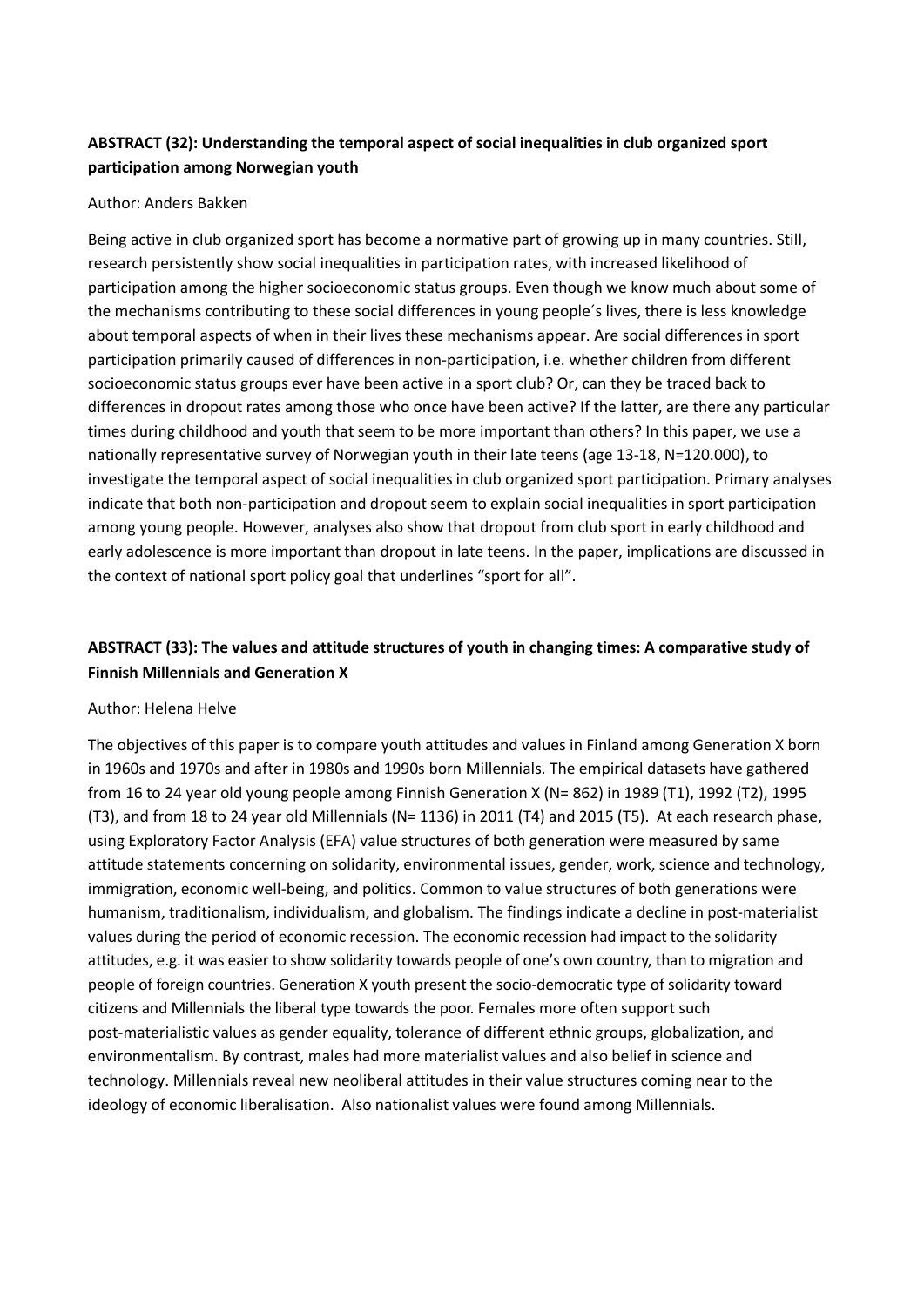# **ABSTRACT (34): Addressing the notions of listening and participation in intervention research with young adults**

## Author: Sanna Aaltonen

A shared aim of scholars doing empirical research among marginalized, underprivileged or demonized groups is to find effective and ethically reasoned ways to enable them to participate in research and in identifying research needs. However, the art of listening as phrased by Les Back (2007) calls for contextspecific reflexivity and sensitivity towards practices. Although research can be considered as a context where political voice of underrepresented groups is co-produced it is equally important to be critical towards the naive idea of "giving voice" to silenced groups. The effort for listening or co-producing a political voice is further complicated in an intervention research, reasoned not only by the aim of producing data jointly by a researcher and a research participant but of changing behavior or perspective or the young adults. In this paper we discuss ethics, the notions of listening and the limits and possibilities of participatory approach in the context of two sub-projects of a larger consortium that aimed at developing interventions to promote wellbeing of underprivileged groups in Finland. We focus on two groups of young adults: one consisting of young clients of targeted youth services who were on the margins of education and employment and the other one of young asylum seekers with a residence permit. Besides drawing upon both quantitative and qualitative data produced in the sub-projects we scrutinize our research practices aimed at co-producing knowledge and activities for promoting wellbeing.

# **ABSTRACT (36): Parental restrictions on participation in mixed gender activities in school and leisure contexts. The experiences of young people in Oslo, Norway**

### Author: Christer Hyggen & Ingrid Smette

Mixed gender education and sociality is usually taken for granted in schools and after school activities in Nordic contexts. Consequently, parents who restrict children and youth's opportunity to participate in mixed settings are seen as challenging basic societal values as well as endangering children's possibilities for social inclusion. In Norwegian public debate, gender segregating practices are primarily associated with immigrant families. Few studies however, have investigated the prevalence of such practices in the Norwegian youth population. Drawing on survey data collected from respondents aged 14-19 in Oslo, Norway (N = 6,700), this paper explores young people's experiences of parental restrictions on participation in mixed gender activities in school and leisure contexts. We investigate family characteristics of young people who report high levels of gender segregation. We also investigate the how gender segregation is related to school-outcomes, student-teacher relationships, social inclusion and bullying.

# **ABSTRACT (37): Pious, pragmatic or pissed-off? Young Norwegian Muslims dealing with conflicting sexual values in a minority context**

### Author: Monika Grønli Rosten

Research on young Muslims in Scandinavia is divided in two bodies of literature: One focuses on the challenges of having a religious minority position, the other on the conflicts between the assumed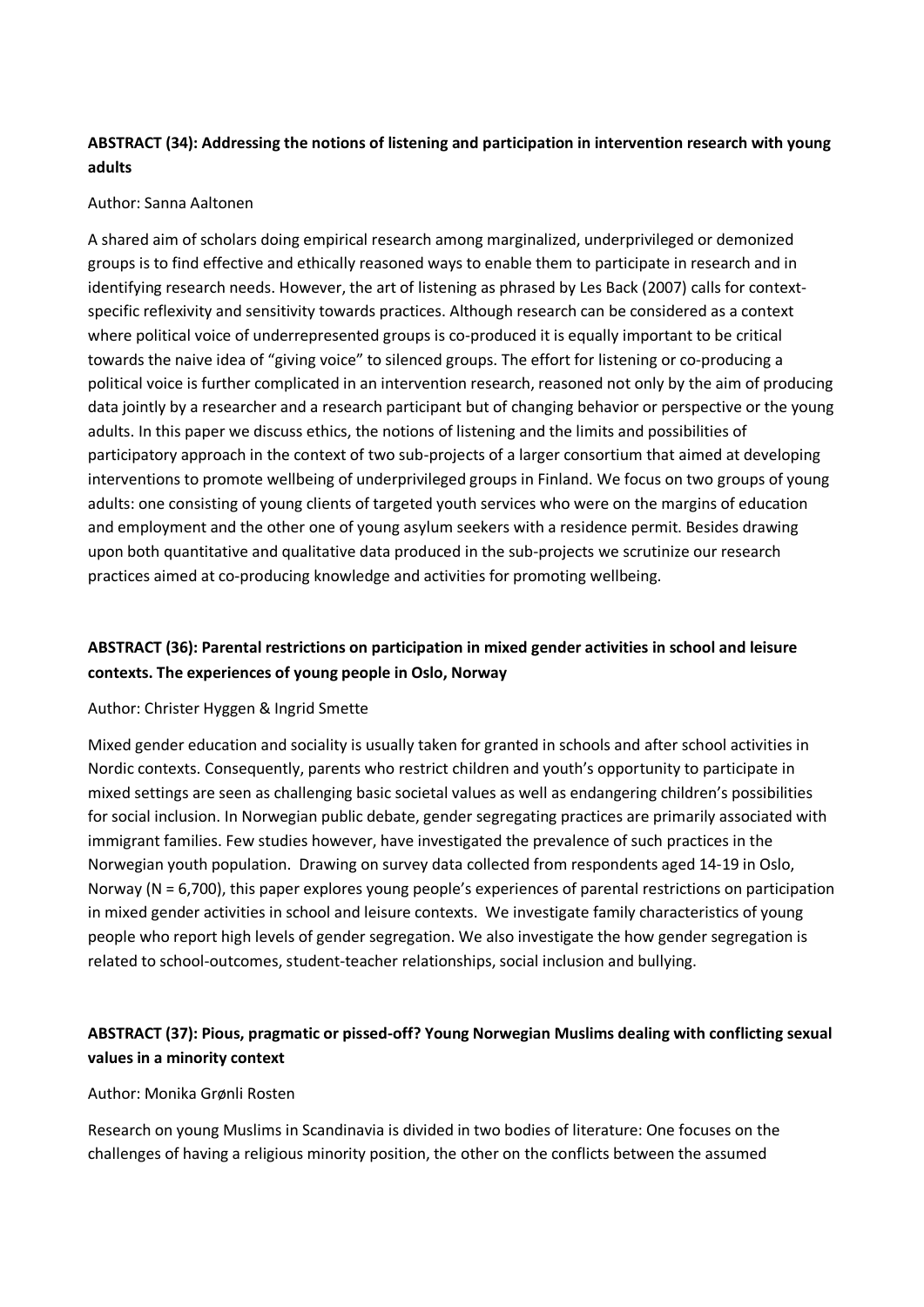patriarchal logic of Muslim families and the gender equality ideals of Scandinavian societies. So far, there have been few attempts at bridging these bodies of literature in order to understand how young Muslims negotiate and challenge conservative sexual norms from their minority position. In Norway, the empirical context of this paper, social control of sexuality and mixed gender sociality in Muslim families and communities is high on the political agenda. At the same time, there is concern for the second generations' potential lack of belonging to majority society. Drawing on a qualitative interview study conducted in multi-ethnic urban communities, this paper explores how young Norwegian Muslims relate to sexual values and how they experience belonging to a community of both shared and conflicting norms. We argue that these young people position themselves on a continuum ranging from endorsement to rejection of the gender segregating norms underpinning the value of sexual chastity. According to their positioning, the young people impose social control on themselves and others within the peer group in order to secure a sense of belonging.

# **ABSTRACT (38): Psychological Vulnerabilities and Extremism among Norwegian Youth: A Multi-Method Analysis of a Large-n Sample**

### Author: Anna Harpviken

Are psychologically vulnerable youth more susceptible to violent extremism than their average peers? Todays radicalized Westerners are young, indicating the development of their extreme opinions during the formative adolescent years. In this phase, psychological factors have been shown to play a significant role in the development of identity and opinions. The present study aims to investigate whether psychological vulnerabilities among Norwegian youth increases their susceptibility to develop extremist attitudes. This is pursued through sub-questions addressing the impact of mental illness, traumatic experiences, early socialization, perceived discrimination, social capital and delinquency. Data is from the project Young in Oslo 2015, a population-based, cross-sectional survey of adolescents conducted in all upper secondary schools in the Norwegian capital (n = 10.932). Four expressions of extremism were measured and two consecutive analyses – correlation and regression, followed by structural equation modelling (SEM) – were conducted. The results imply that factors indicative of psychological vulnerabilities are relevant in explaining susceptibility to extremism among Norwegian youth, especially when seen in relation to demographic variables such as gender, age and immigrant background. This study shows that youth extremism develops as a result of complex interactions between numerous factors, and calls for more research on the various pathways towards extremism.

## **ABSTRACT (39): Enactments of a 'holistic approach' in two welfare institutions accommodating young adults with offending behavior and drug use experiences in Denmark.**

#### Author: Vibeke A. Frank

A 'holistic approach' (Da.: 'helhedsorienteret indsats') has become a buzz word in welfare policy and in how welfare institutions approach citizens in need of help in Denmark. In this paper we discuss how a 'holistic approach' is enacted in two different welfare institutions that accommodate young adults with offending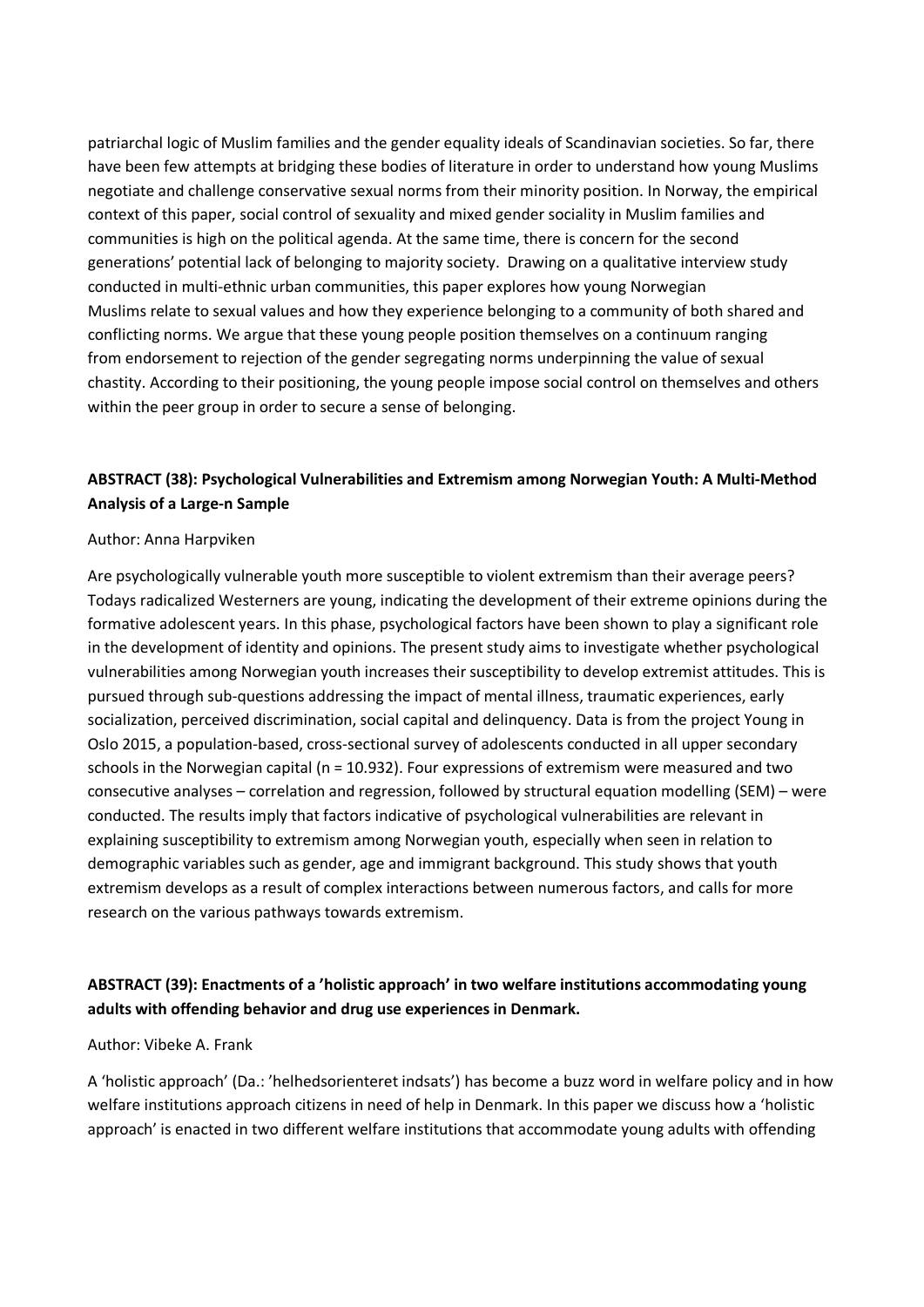behavior and experiences of illegal drug use. One intervention is offered in remand prison, another in the community.

A 'holistic approach' is a fuzzy concept, but overall it implies: 1) that all relevant aspects are taken into account when a service is offered to a citizen in need of help, and 2) some level of inter-professional practices and/or co-ordination between different welfare institutions. In other words, to focus not only on e.g. handling problematic drug use in drug treatment, but also on the broader well-being and everyday life circumstances (housing, job/education, economy, social network, etc.), and to involve other welfare services to help the citizen.

Drawing on interviews with 8 professionals, evaluation reports and other written material we analyze and compare how a 'holistic approach' is enacted in the two welfare services. We draw on institutional sociology and policy-in-practice perspectives and argue that the way a 'holistic approach' is enacted depends on the institutional set-up, economic possibilities, policy frameworks, professionals' backgrounds, etc. Our two interventions differ especially on these parameters and hence make an interesting case for analyzing enactments of a 'holistic approach'. The results indicate how implementation of a concept like a 'holistic approach' can be used in interventions accommodating young people, but also in welfare institutions more generally.

## **ABSTRACT (40): Consequences of growing up poor: a scoping review**

### Author: Christer Hyggen

AIMS: A significant number of children are growing up in low-income families in the Nordic countries, and the number is growing. Recent years have seen an upsurge in empirical research on the consequences of growing up in low-income households in affluent societies. A growing body of empirical studies has also been devoted to the quest for establishing causal relationships between growing up poor and a range of adverse outcomes. The aim of the current paper is to summarize the literature on the consequences of growing up in relative poverty through childhood and adolescence – its short and long term effects.

METHODS: We have performed a scoping review of the research literature (English and Scandinavian language) using a comprehensive systematic literature search using SocINDEX, ERIC, PsycINFO, Medline, Cochrane, Web of Science, Oria, SwePub and the Danish research database (DEF) published in the years 2008 – 2018. Only empirical papers with (a) children and youth (0 – 24) as research subjects (b) Information on income on household level (c) outcome measures on an individual level and (d) appropriate methodological strategies and data to identify causal effects or statistical relations were considered relevant. In total nn empirical studies fulfilled these inclusion criteria.

RESULTS: The empirical findings in the included studies predominantly show that growing up in relative poverty may have adverse consequences in the short and long term across a range of outcomes. However, the relative importance of income to other measures of socioeconomic disadvantage varies across outcomes and across national contexts. Recent Scandinavian research identifies youth as a particularly vulnerable phase in regard to consequences of exposure to growing up in low-income households. The study identifies three general theories about the mechanisms explaining this relation: the investment theory, the family-stress theory and the theory of background characteristics.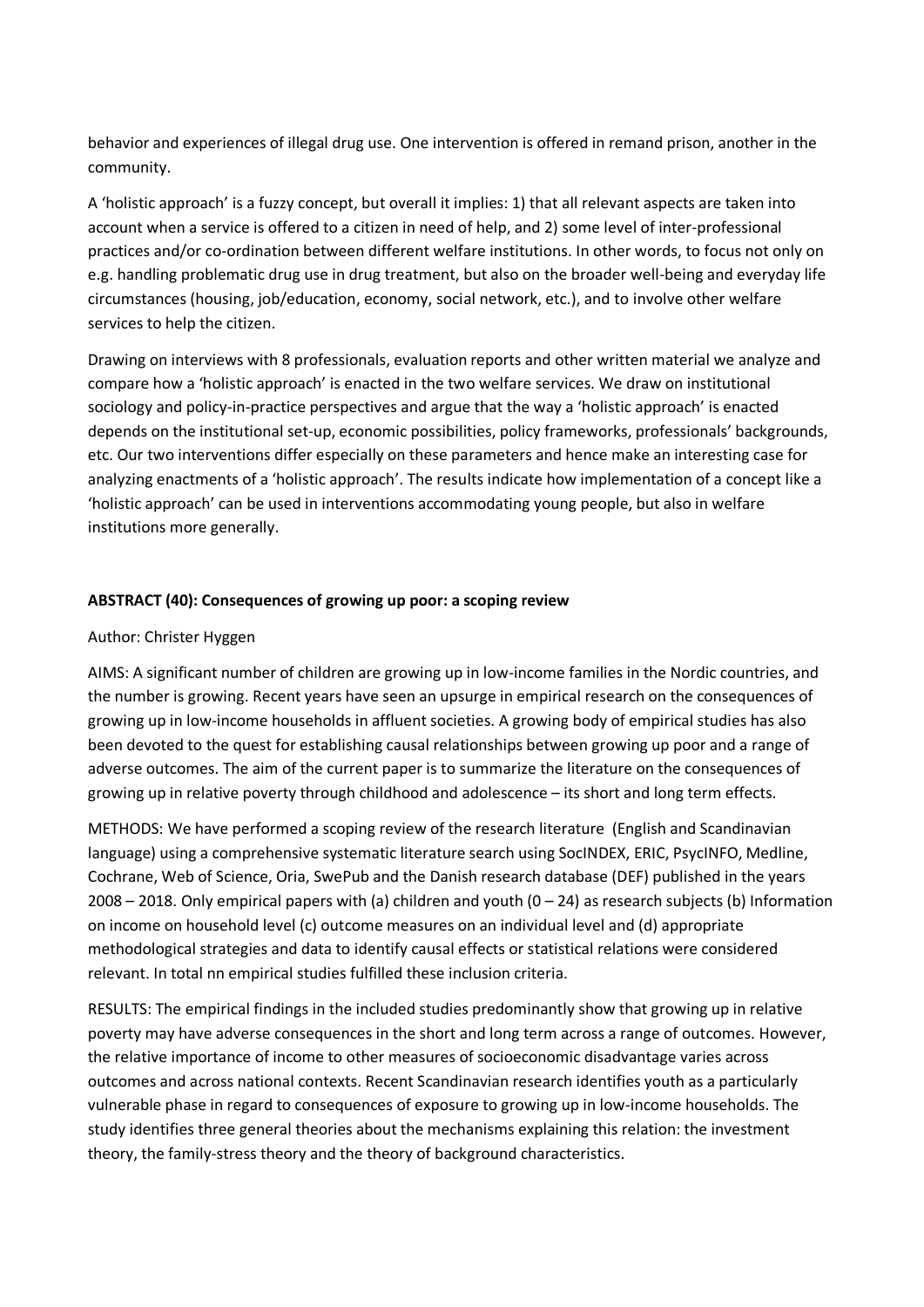CONCLUSIONS: Despite a large body of recent research literature in the field, this study identified relatively few studies that specifically operationalize low income or poverty. Instead, income is often included as one of several indicators of socioeconomic status, or in indicators that also contain different deprivation targets. In most cases it is difficult to unambiguously identify the effect of low income in itself for short and long term consequences for children and youth who grow up in low-income families.

### **ABSTRACT (41): Everyday conversations and the impact on the well-being of adolescents**

## Author: Maria Nyholm

The paper presents a study protocol intended to explore psychic health of young people, which has increased by 100% for the group between 10-17 years during 2006-2016. The purpose of the project is to conduct a qualitative study of the perception that teenagers have of everyday conversations, both physical and through social media, and develop an understanding of the importance of everyday conversations for teenager's health and wellbeing. The focus is on the role that everyday culture of teenagers plays for the increasing psychic ill-being, in particular among young people that have sought help for this. The project starts out from questions about youth culture, socialization and identity, and how gender, ethnicity and socioeconomic background combine, for instance in processes of marginalization and stigmatization. The research questions will be answered mainly by an inductive qualitative research approach. The study population consists of high school students and teenagers that have sought help at student´s health, BUP and other organizations. The qualitative methods that will be used are semi-structured interviews, experiences sampling method and photo voice, doing a triangulation of the same phenomena. In the phase of analysis a thematic analysis will be made with a careful reading and coding of the content in order to understand what the teenagers express about conversations and how it affects their health and wellbeing. A triangulation will be made in the research group with independent analysis of the same phenomenon and a discussion about the result. The project is expected to increase the understanding of the role of youth culture for the deterioration of the psychic health, and also contribute to a development of theory in the research concerning youth culture, focusing on digitalization, individualisation and increasing diversity.

### **ABSTRACT (42): Talent development - a study in modern leadership**

## Author: Jesper Stilling Olesen

Talent development provides an outstanding insight in modern leadership. It displays the engaged individual who does everything she can to create excellent results of her own free will. Foucault (1988) has shown that there are modern forms of leadership that make the individual wish to do what they have to do, which makes it possible to guide them through their own wishes and goals, and as Krause-Jensen (2017) points out, this kind of leadership requires socialization of the individual for it to be able to guide herself.

In this paper, I will investigate the development of the kind of engagement that self-technology leads through. Literature on engagement within the sports field (eg Scanlan et al., 1993) identifies the relationship between commitment to elite sport and the desire to perform certain activities as central to understanding the formation that takes place of the athlete's engagement. The study builds on interviews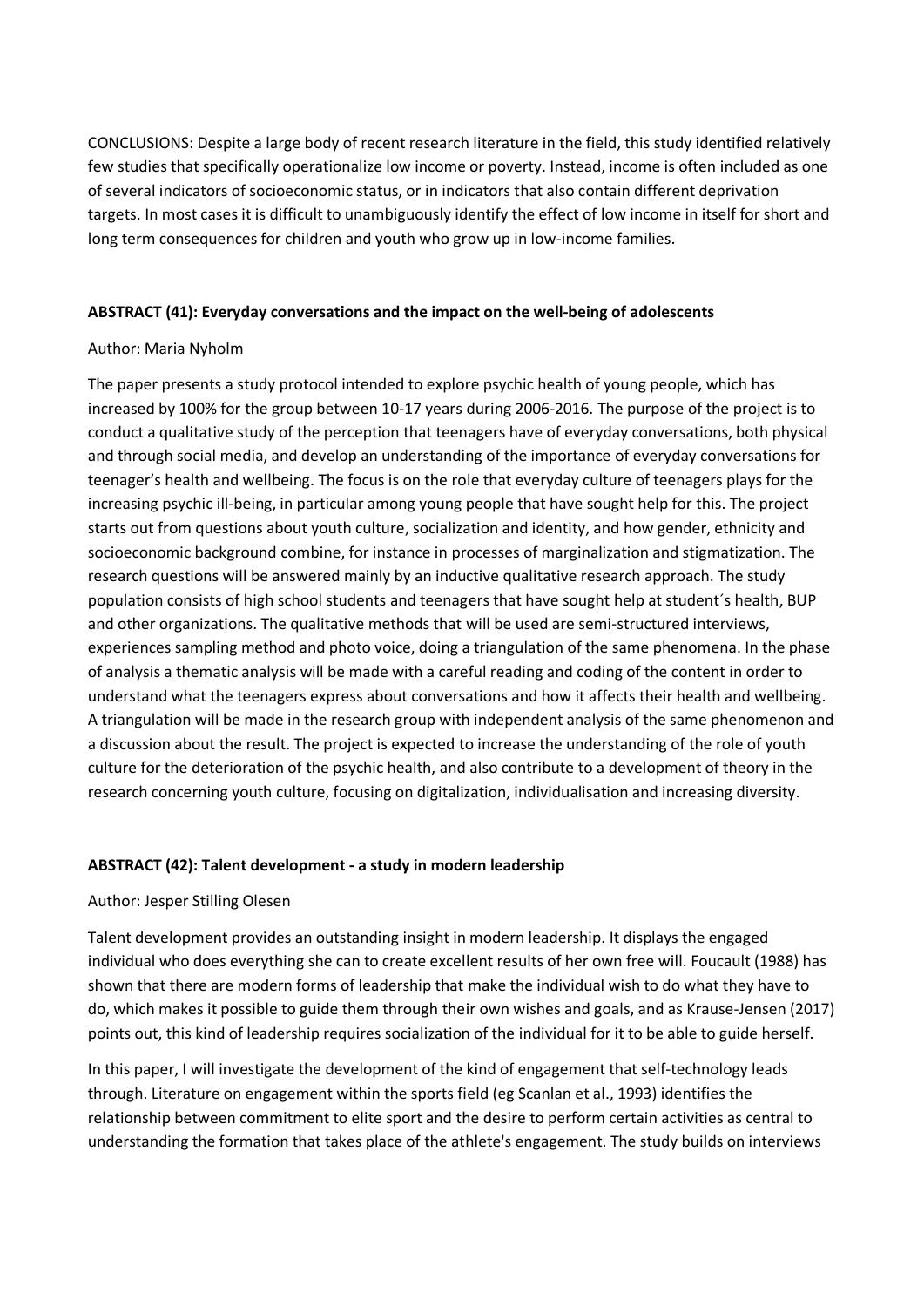with 60 sports talents aged 13-15 years. Together with two colleagues, I interviewed all of them three times – every six month – during a year and a half. In this paper, I will analyze the athletes' statements about the relationship between committing to elite sports and maintaining the desire to practice their sport. The study identifies the work athletes have to perform to bring their desire for sporting activities in accordance with the elite sport's goal of progression and competition. Theoretically, I draw inspiration from new materialist theory (Fox & Alldred 2017), which offers an alternative perspective on how engagement is established through interaction between different actors, which clearly differs from the notion of engagement as naturally based in autonomous individuals.

### **ABSTRACT (43): Methods to support young people's own reflections and voices in research projects**

## Author: Birgitte Henningsen, Anne Mette W. Nielsen and Rikke Ørngreen

Our focus is on methods that use participatory and visual / narrative productions, and activities that are designed to support a certain degree of autonomy to the young participants in a data collection. The objective is to include young people's own reflections and voices into research projects through a focus on materials, such as sketching, mapping, visual photo montages or narratives, as well as audio and video productions. We see several methodological strengths in participatory visual and narrative productions. The paper will focus on results related to youth that are not strong in verbal or written communication, and discuss how participatory visual and narrative productions allow the informants to engage in verifying and qualifying youth perspectives, experiences and statements.

We will present methodologies for studying youth inspired by among others digital storytelling (Lambert, 2013; Henningsen & Ørngreen, 2018) and journey mapping (Hall, 2005; Nielsen & Sørensen, 2018). Walking through the various activities, describing how they are designed by us as researchers, we explore the relations between the participating youth and researchers during the conduction of these activities, as well as the potentials and barriers of the methods as a way of enabling a more democratic conversation with the direct participation of young people's personal voice into the research projects at hand .

## **ABSTRACT (44): Latent-political practices in the everyday life of young people**

### Author: Jakob Sejrup Villadsen

This paper will present the provisional conclusions from an analysis of latent-political practices in the everyday life of young people. The analysis is a part of a PhD thesis about political learning processes among young people and how youth workers can support that learning. Latent-political practices are the incipient signs of something that could develop into more manifest-political practices. They are neglected by the quantitative-orientated research where young people's political participation often is seen as one generalized social phenomenon, described with dichotomous terms and observed with categories from older generations' participatory practices. The analysis is based on 20 photo-elicitation interviews with young people in Holbæk Municipality in Denmark between 14 and 20 years. The young people have been asked to make a photo journal of their everyday life. The photo journal has formed the basis for a qualitative interview, and the photos have provided a structure of the interview in order to see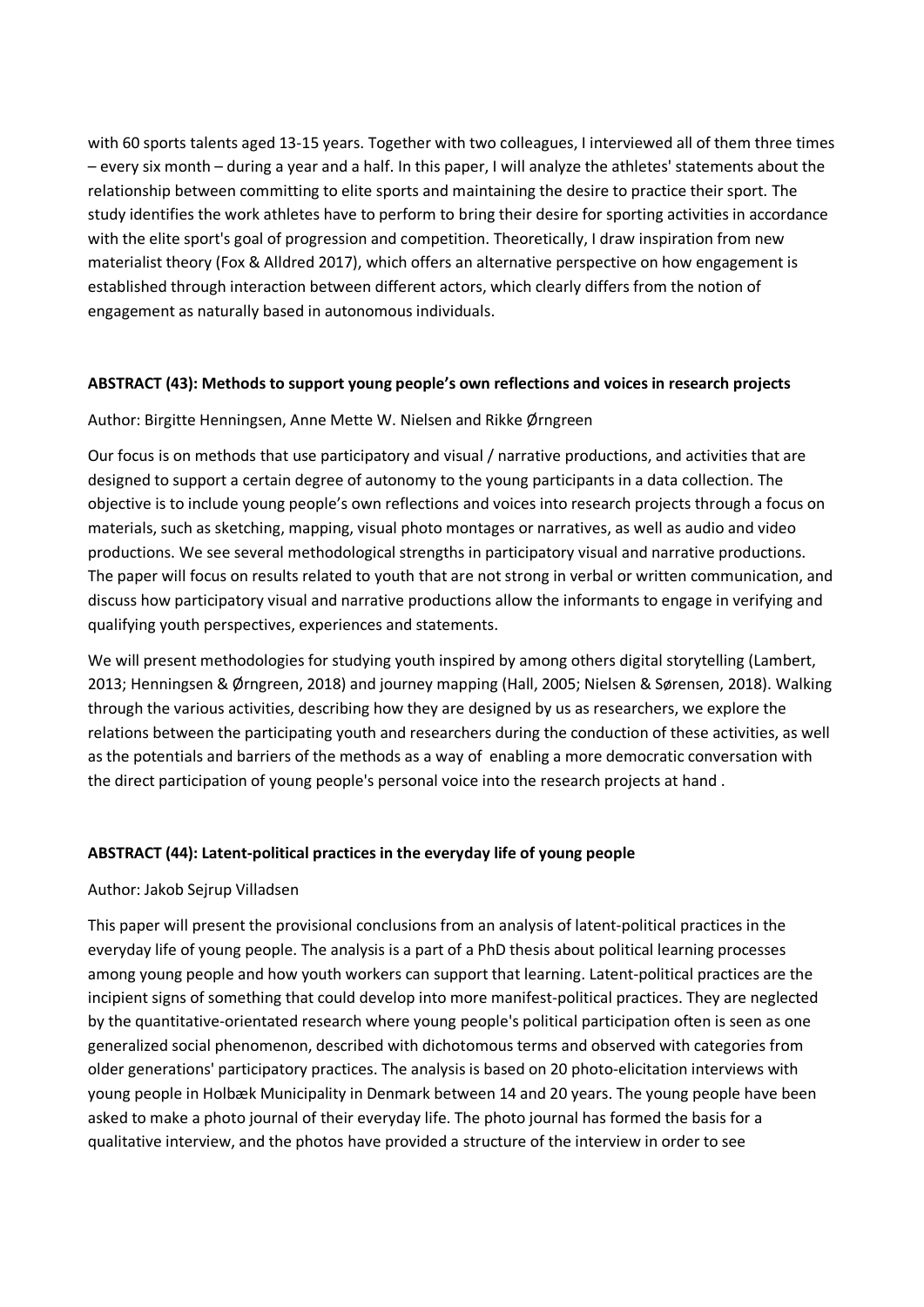participatory practices from their perspective. The analysis will develop the concept of latent-political practices through the identification of 1) criticism of social tendencies and structures or concrete social practices articulated by the young people and 2) practices where young people try to engage with the public. The paper will argue that there is an unfulfilled potential of public critique and political initiations if we as researchers and youth workers listen more carefully to what the young people tell about their everyday life across the different institutional contexts they are situated in.

# **ABSTRACT (45): Marginalization and Co-created Education (MaCE) - An international comparative study about dropout and inclusion in schools and universities in the EU area**

## Author: David Thore Gravesen

Objectives of study: The objective of this international comparative Erasmus+ study is to enhance the quality of student education, prevent dropout in education and reduce youth unemployment in the EU area. By educating bachelor and master students as co-researchers, the project aims at improving the student's skills, confidence and critical thinking. The project is a collaboration between University College of South Eastern Norway, the University of Cumbria in the UK and VIA University College in Denmark.

Empirical basis: The empirical basis of this project is qualitative research interviews conducted by students and researchers in the three partner countries. The informants are young people (aged 15-25) with dropout experiences. Through two cycles of collecting data, approximately 135 interviews will be conducted, for students and researchers to share in their analysis. The interviews are conducted on the basis of "the indirect approach", a technique developed by Norwegian researchers Geir Moshuus and Ketil Eide. In this specific technique, the informant's narrative is guiding the dialogue, and the interviewer poses no prepared questions and concepts.

Theoretical framework: In this presentation, we will present our tentative analysis derived from the scrutiny of the first cycle of collected data. The theoretical framework for these tentative analyses is primarily based on central concepts of sociologist Pierre Bourdieu and phycologist Michelle Fine.

Expected conclusions/findings: In the presentation, we will shed new light on young people's dropout experiences. By doing so, we wish to contribute to the ongoing discussion of inclusion in schools and universities across the EU area.

## **ABSTRACT (48): The factors behind youth's physical activity**

## Author: Tiina Hakanen

Background: It is well know that physical activity among the youth has decreased during the past 30-40 years, probably even longer. This phenomenon is strongly linked to the patterns of modern life. In Finland only a third of the children and the young get the recommended amount of at least 60 minutes of vigorousor moderate-intensity physical activity daily. The aim of this study is to find the factors associated with the physical activity (PA) among aged 15-29 years.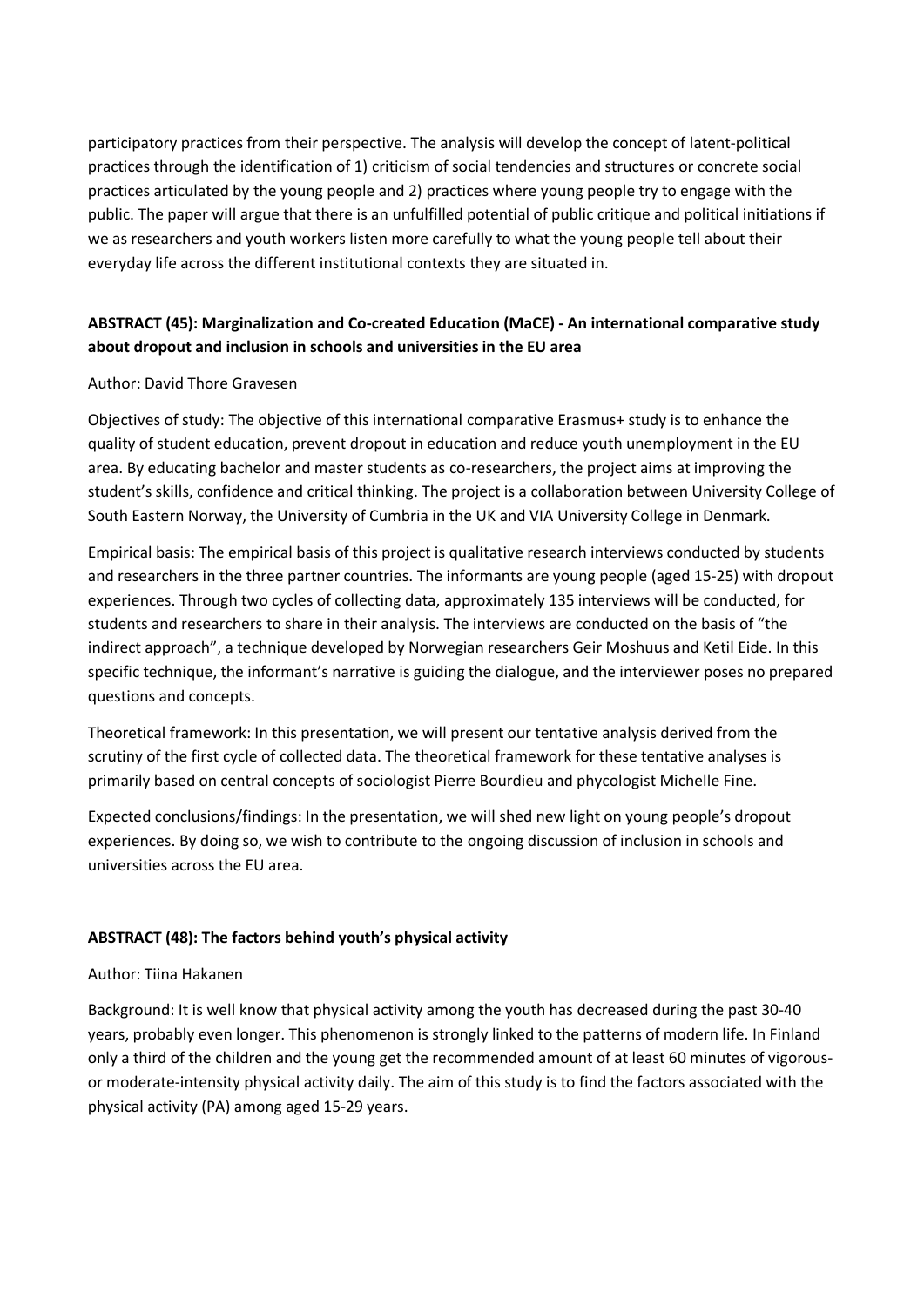Material and method: Data consist of 956 youth between ages 15 and 29 from a cross-sectional survey: "A study of children's and young people's leisure activities in 2018". The main theme of the study was physical activity and physical exercise.

Data was collected by interviews and questions focusing on young people's own views, experiences and interpretations of their own physical activity. Data was analyzed using a Structural Equation Model (SEM).

Results: Youth sport participation was associated with higher PA. Parents' social support had a positive effect on PA and also the economic situation had a significant impact on PA. Large screen time had a negative direct impact on PA. The analysis also showed that a higher PA was associated with higher satisfaction with life.

Conclusions: The SEM analysis found the proposed model that explained the relation between PA, satisfaction with life, sport participation, parent social support, economic situation and screen time. The discoveries from this study can benefit the creation of more effective health programs for the youth in Finland and to enhance their satisfaction with life.

## **ABSTRACT (50): Queering life-course and developmental criminology: Chrononormativity, afterwardsness and young men's intimate partner violence**

### Author: Lucas Gottzén

Life-course and developmental perspectives have become increasingly influential in criminology, especially to theorize how and why individuals desist from crime. While differing in many respects, these approaches present teleological perspectives on youth delinquency, where individuals are expected to 'grow out' out of crime. In contrast, queer theory has developed thinking about temporality that destabilize chronology, arguing that individuals may get caught in a life phase or develop sideways in relation to heteronormative life trajectories. In discussing queer temporality and crime, the paper draws on narratives of individuals that in many ways embody patriarchal heteromasculinity: young men who have used sexual or physical violence in intimate relationships.

First, young men's 'progress narratives' are analyzed, that is, stories of chronological transition from a lessdesirable past of oneself to an improved present. In these chrononormative stories, violence and sexism become linked to immaturity and youth. This narrative aligns with a Swedish narrative of progress in gender equality where violence against women is seen as a remnant from the past. But the violent men could also be seen as anachronistic subjects that are 'skewed' vis-à-vis the national narrative. Second, the Freudian concept of 'afterwardsness' is used to explore how subjective experience of one's own violence may be destabilized and thus trouble chronological time. The concept is elaborated by focusing on a case in which an 'innocent' sexual experience in puberty becomes altered into a devastating memory of the young man's sexual assault, changing both his history and potential future.

# **ABSTRACT (51): Learning in a performance culture – a Danish study on grades, learning and student strategies in upper secondary education programs**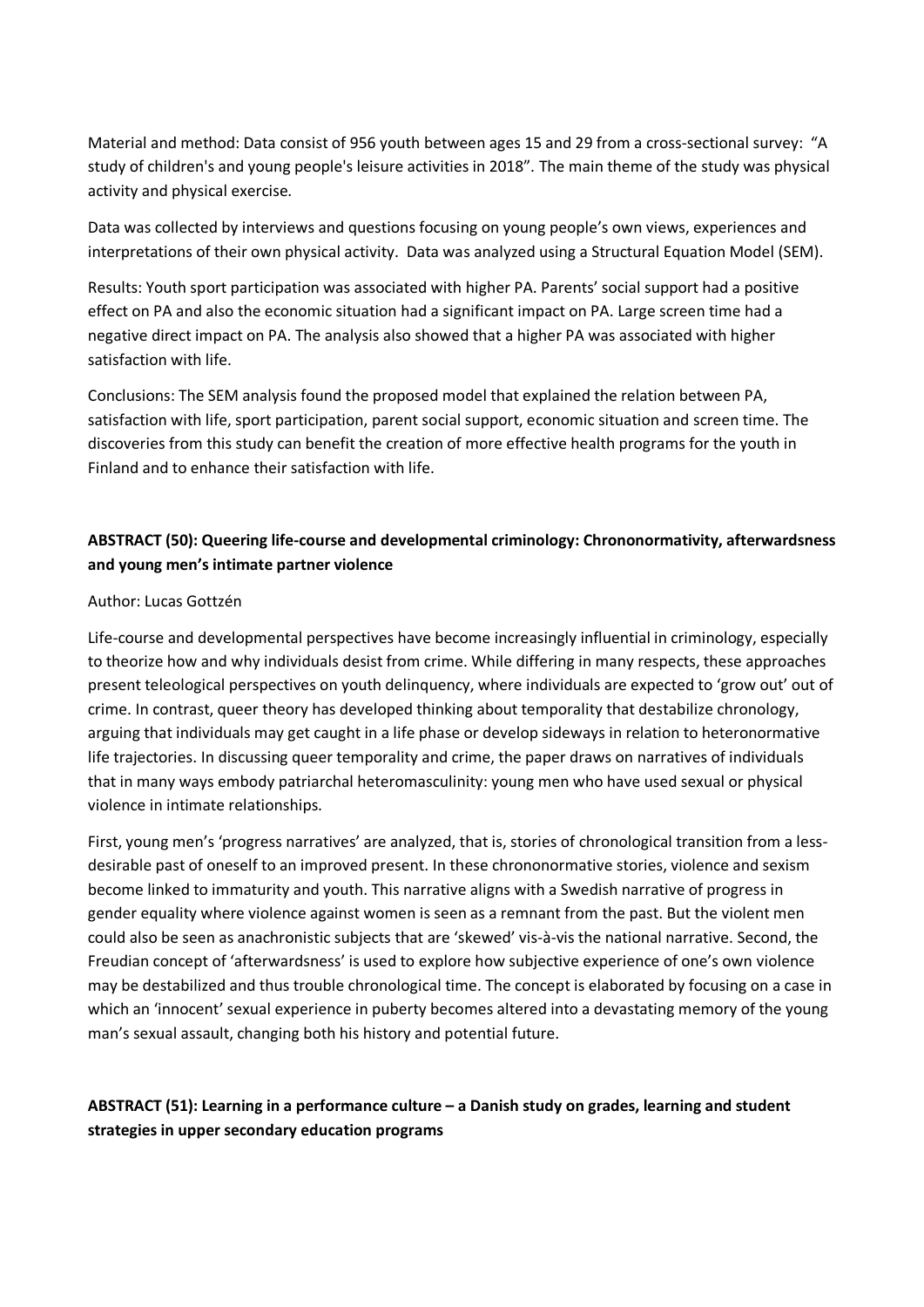### Author: Arnt Louw

Bases on a completed study (2018), this abstract focus on what assessment and grades means to students' learning orientations, their ways of participating in school and the learning culture in upper secondary education programs. The objective of the study is to investigate key issues such as: How do the students understand the meaning of assessment and grades? What kind of feedback engage the students? What are significant to the students in relation to their education and learning? What characterizes the learning culture in the schools?

The study is based on goal orientation theories (Dweck 1999; Kaplan & Maehr 2006; Midgley et al. 2001; Jackson 2006; Skaalvik 2007; Dolin & Nielsen 2016; Hansen 2015). Goal Orientation Theory has developed important contributions to understanding students' engagement and motivation in school as well as learning and performance in relation to academic goals. The study aims at analysing and understanding the above-mentioned research questions i relation to performance and mastery orientation as the overarching analytic frame.

Among other things, the study concludes that performance orientation dominates in general upper secondary education programs. However, this is not solely positive or negative. On the one hand, students experience grades as motivating, it encourage them to make an effort and it creates a sense of authority around the teacher and the education. Conversely, students experience pressure, and lose their desire for learning due to performance orientations. Thus, the study offers a number of nuanced and important perspectives on the current debate on performance culture in education.

## **ABSTRACT (53): Children First justice: An agenda for change**

## Author: Stephen Case

The Children First, Offenders Second (CFOS) model of positive youth justice evolves contemporary policies and practices beyond their current risk focus by promoting a principled, progressive and practical approach to the treatment of children in the Youth Justice System. The measurement, assessment and amelioration of the risk children present to themselves and others underpins and drives contemporary youth justice processes in the UK and internationally. However, the utility of the risk paradigm has been over-stated, it is insufficient in its evidence-base and it is anathema to evolved, rights-compliant responses to children who offend.

The CFOS model is a modern, economic-normative paradigm founded on guiding principles for positive youth justice practice – child-friendly, rights-focused treatment, diversion, inclusionary prevention, participation and engagement, legitimacy, the promotion of positive behaviour and outcomes, evidencebased partnership, systems management and the responsibilisation of adults. CFOS constitutes a blueprint for a distinctive, principled, progressive approach to working with children; one that can be adopted and adapted by local authority areas throughout England and Wales, and internationally. The evolution, trajectory and practical realisation of a CFOS in Wales will be discussed and animated with evidence from a twenty-year programme of associated reflective research.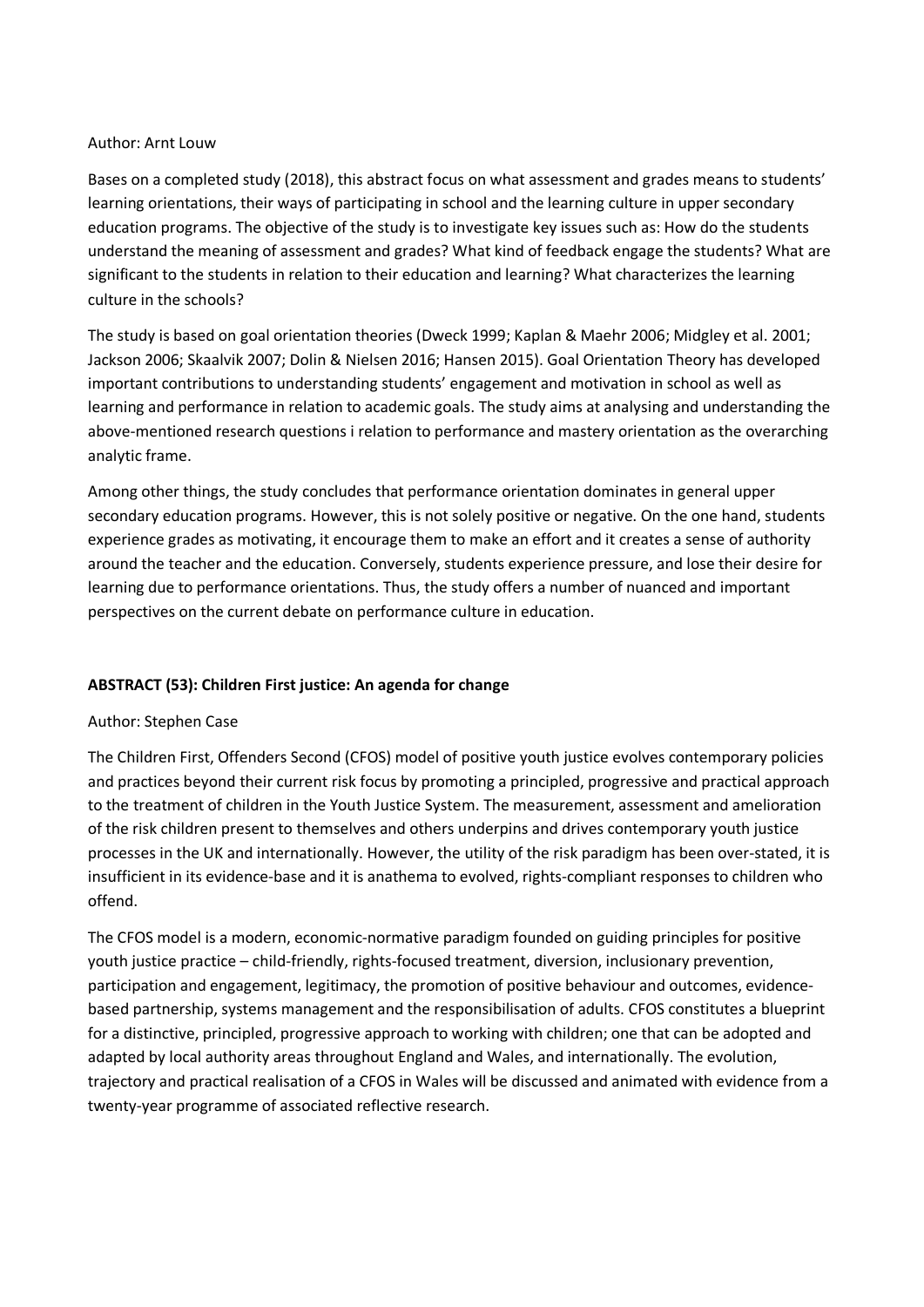# **ABSTRACT (55): When it becomes a diagnosis – a study of professionals' work after Internet Gaming Disorder, IGD, becomes a diagnosis**

## Author: Sevtap Gurdal

Today various professionals' work involves diagnosing children and youth. This affects children and youth in different ways, among them, their performance in school. A new diagnosis can be both positive and negative. Those who support a diagnosis claim that without one, it is difficult to help people with problems or do research. But a negative aspect can be that people who receive a diagnosis can be stigmatised and suffer from lower self-esteem.

In 2018, the World Health Organisation put out a statement clarifying that too much gaming would now be classified as Internet Gaming Disorder. 87 % of Swedish children aged 9-12 play different games on the Internet or in other settings every day. Excessive gaming has long been discussed and can be seen as a problem in itself or as a problem related to something else. There is not much research into gaming disorder and with this new diagnosis more knowledge is required.

The purpose of this study is to interview different professional groups who work with children and youths: student health professionals (e.g. school nurses), social services (e.g. family support) and child psychiatry. The aim is to gain more knowledge about how these professionals' work changes when a new diagnosis is classified. What do they learn and how do they collaborate? Another aim is to study which approach they take in regard to children's agency after a new diagnosis.

## **ABSTRACT (56): Internet as a social arena for young people with learning disabilities**

## Author: Emma Sorbring

Many people with learning disabilities (LD) live socially isolated lives and are often in need of more contact with the surrounding community. Although the Internet can be an important arena for finding friends, partners and experiencing greater participation in the community, some scholars question whether these possibilities that the Internet offers are really there. In this study we have interviewed Swedish young people with ID, parents as well as professionals about Internet as an arena for identity formation, love, sex and companionship. The findings shows that young people mostly feel confident and in no need of support. Professionals and parents, on the other hand, consider the Internet an arena for positive opportunities, but also with risks. The professionals seemed to be more worried about the risks than the parents who state that the opportunities outweigh the disadvantages. For parents, the real risk is described as the risk of loneliness and social isolation. Considering young people's need for autonomy, it is of great importance that parents and professionals balance their level of support depending on the needs of the young person. Furthermore, the results will be discussed in light of 'positive risk-taking'. What strategies can be used by young people with LD and supported by parents and professionals, so that a certain portion of risk-taking can lead to positive experiences and positive development?

### **ABSTRACT (57): Female Fitness Doping. A new doping demography**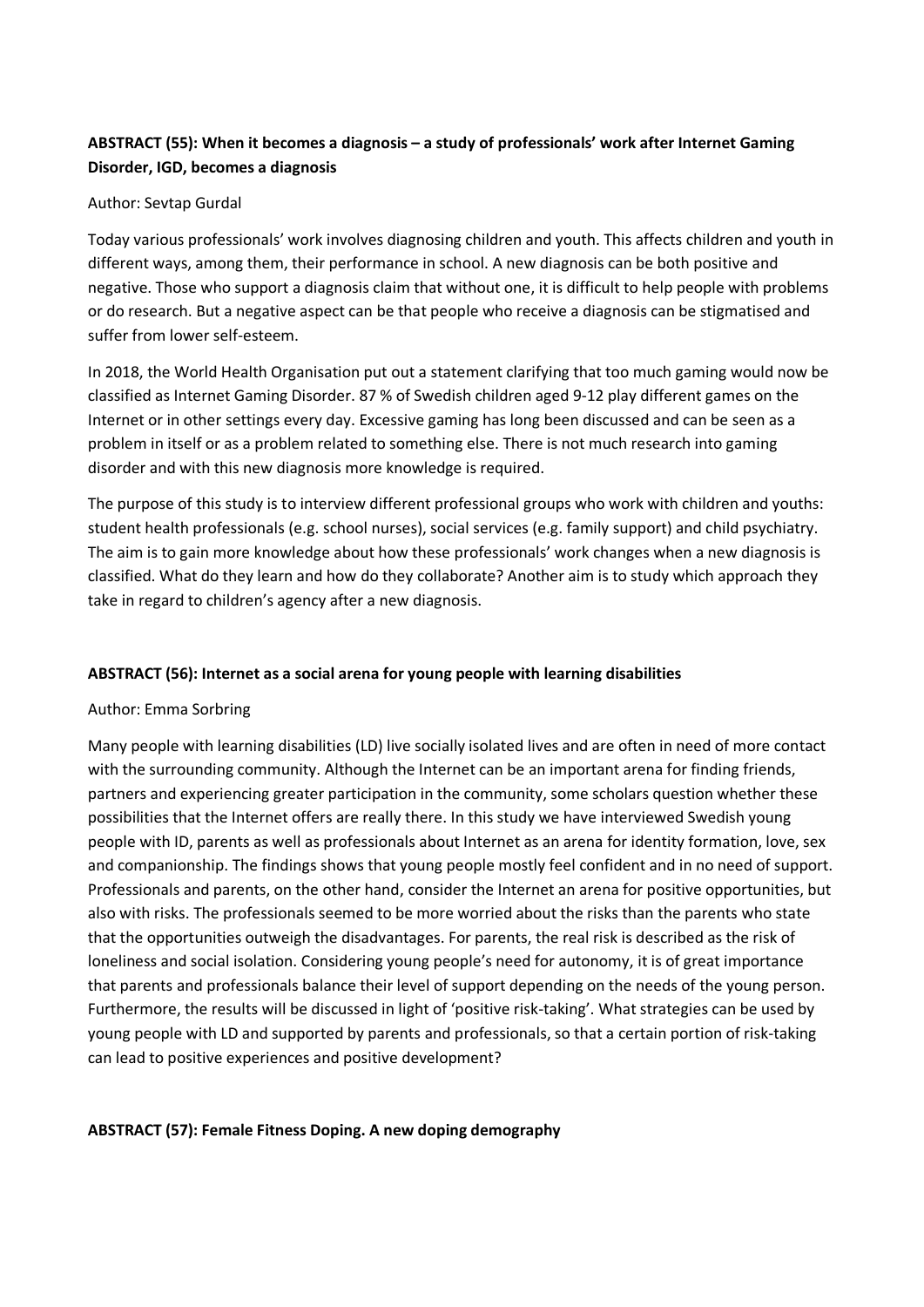#### Author: Jesper Andreasson and Ellen Sverkersson

Internationally, WADA and different public health organizations conduct fairly comprehensive antidoping measures. As a consequence, numerous 'new' ways to learn about and access these types of drugs have emerged. Different internet communities, for example, have become part of a new self-help culture in which mostly men, can anonymously approach these substances, and discuss their experiences of using them. But times are changing and women are increasingly engaging in drug using practices. Using a netnographic approach, the aim of this study is to describe and analyse how female users of performance and image enhancing drugs (PIED) approach, understand and negotiate their use, and relate it to existing preventative measures. The study will focus on an online community called Flashback, and adopts a constructionist approach, investigating how particular subject positions (identities) and drug use strategies are created within a specific 'community of practice'. The results show that there is an increasing amount of knowledge that not only targets but is also developed by and for women concerning PIED use. Female users are gradually becoming more integrated into the online doping community. A changing doping demography and the online offer of PEIDs will be a great challenge in the development of future supranational, and online, prevention strategies.

# **ABSTRACT (58): (Un)Becoming a fitness doper: Negotiating the meaning of illicit drug use in a gym and fitness context.**

#### Author: Jesper Andreasson and Thomas Johansson

The widespread availability of doping and its growing prevalence among fitness groups has contributed greatly to the realisation of an emergent public health issue. Emanating from an ethnographic study in Sweden, the purpose of this study is to describe and analyse the processes involved in becoming and 'unbecoming' a fitness doping user. The study employs a cultural and sociological perspective as its theoretical framework, and discusses how the participating users gradually develop their knowledge about the drugs and how the process of becoming a user is negotiated in relation to ideas and ideals concerning health, gender, and individual freedom and Swedish law. Regarding exit processes, (re)entering into what is perceived to be an ordinary 'normal' life, is seldom a straightforward process. To understand the complex and sometimes complicated transition processes involved in becoming respectively unbecoming a fitness doper, the results highlight the limitations of using stage models for understanding exit process as heuristic tools. Furthermore, when constructing prevention strategies and anti-doping campaigns, there is a need to address and possible rethink the hegemonic separation, between doping in sports and doping in gym and fitness culture.

### **ABSTRACT (59): Young People's Worldviews and Democratic Participation in the Finnish Context**

#### Author: Pia Niemi

Due to the internationally intensifying right-wing, neo-nationalistic movements, continuing terrorist attacks and concern over the environment, the setting in which young people grow-up and learn to navigate their lives today is historically unique. Whereas radical ideas can be beneficial in fueling societal reforms, there is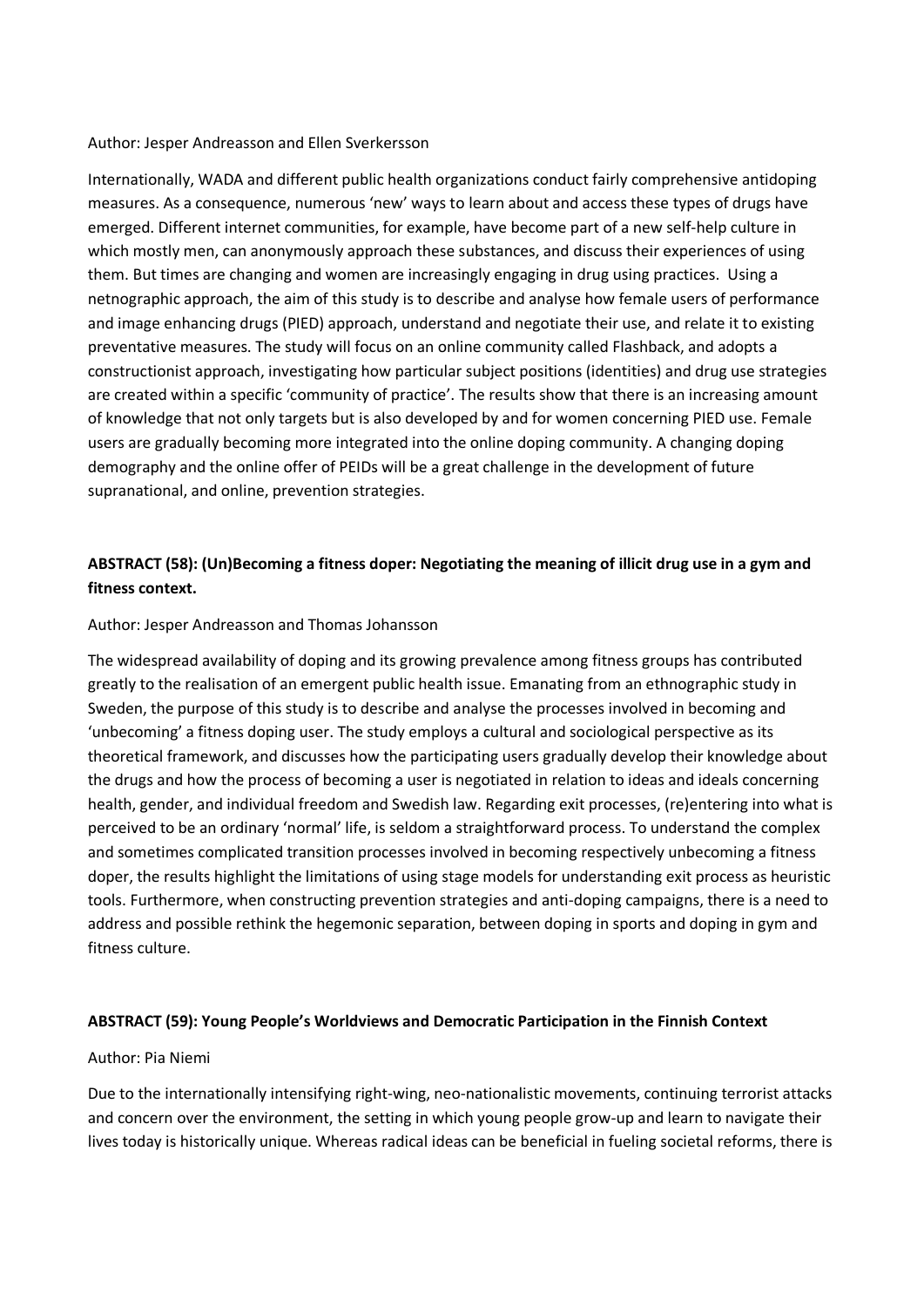a simultaneous an increasing threat that the extremist ideologies of certain societal movements gain violent forms. Numerous studies indicate that the elements and issues that either push or pull young people towards violent actions are multiple. Therefore, attention should be given to the protective factors that strengthen young people's resilience on both individual and community/institutional levels against the lure of extremist values and worldviews and, instead, support all individuals' constructive participation to the society. Our on-going study investigates how Finnish young people position themselves vis-a-vis the different values, actors and societal phenomena currently present in Finland. In particular we pay attention to those youth who differ from the mainstream by inclining towards extremist values and worldviews. By applying internationally validated measures (incl. the Child and Youth Resilience Measure (CYRM), Gesis: European Values Study, 2008; The Finnish Youth Survey, 2006) our study aims to gain more understanding of the factors and mechanisms influencing the individual's worldview construction that for one lead into a positively meaningful value system and democratic citizenship and for the other into frustration or radicalization. In our presentation we will present our methodology and the preliminary data that will be collected from various parts of Finland during the spring of 2019.

## **ABSTRACT (61): The Influence of Ethnic Identity for an Individual's well-being and mental health: A case study of Finland-Swedish young people**

### Author: Jean d'Amour Banyanga

Mental health problems among adolescents are the major public concern in every country on planet. Nowadays youths, especially in the developed nations, live in an individualized and globalized world which may increase their vulnerability. Caring science research demonstrates that an individual's health and wellbeing is influenced by the history and culture of which the human being is a part of. Moreover, minority studies indicate that among the Finland-Swedish minority in Finland the "Double Jeopardy Hypothesis" is reversed as members belonging to this minority generally experience better health than the majority population. The aim of the study is to demonstrate how a well-being and mental health of minority young people is influenced by their ethnic identity. Essays were written by 1012 (704 boys and 308 girls) by ninthgraders in Finland-Swedish high schools on the topics "Me, a Finland-Swedish youth," "To live in a bilingual country, and "My contacts with Finland-Swedish youth". They were analysed by using a thematic analysis. The results show that ninth-graders feel that the Finland-Swedish culture gives them a stable foundation in life that affects their identity, health and well-being in a positive way. The Finland-Swedish culture appears to be important for the youths' sense of belonging and happiness as well as a sense of stability in a changing world. The results illustrate that a positive ethnic minority identity can be a protective factor when it comes to the well-being of young people.

## **ABSTRACT (62): How Does The City Become A Place Of One's Own? City Capital and Young People's Different Relations to City Spaces**

#### Author: Tarja Tolonen

In this paper, we analyze young people's relationships to city spaces: the meanings they give to various sites, their use of space, mobilities as well as the social and material dimensions of their practices.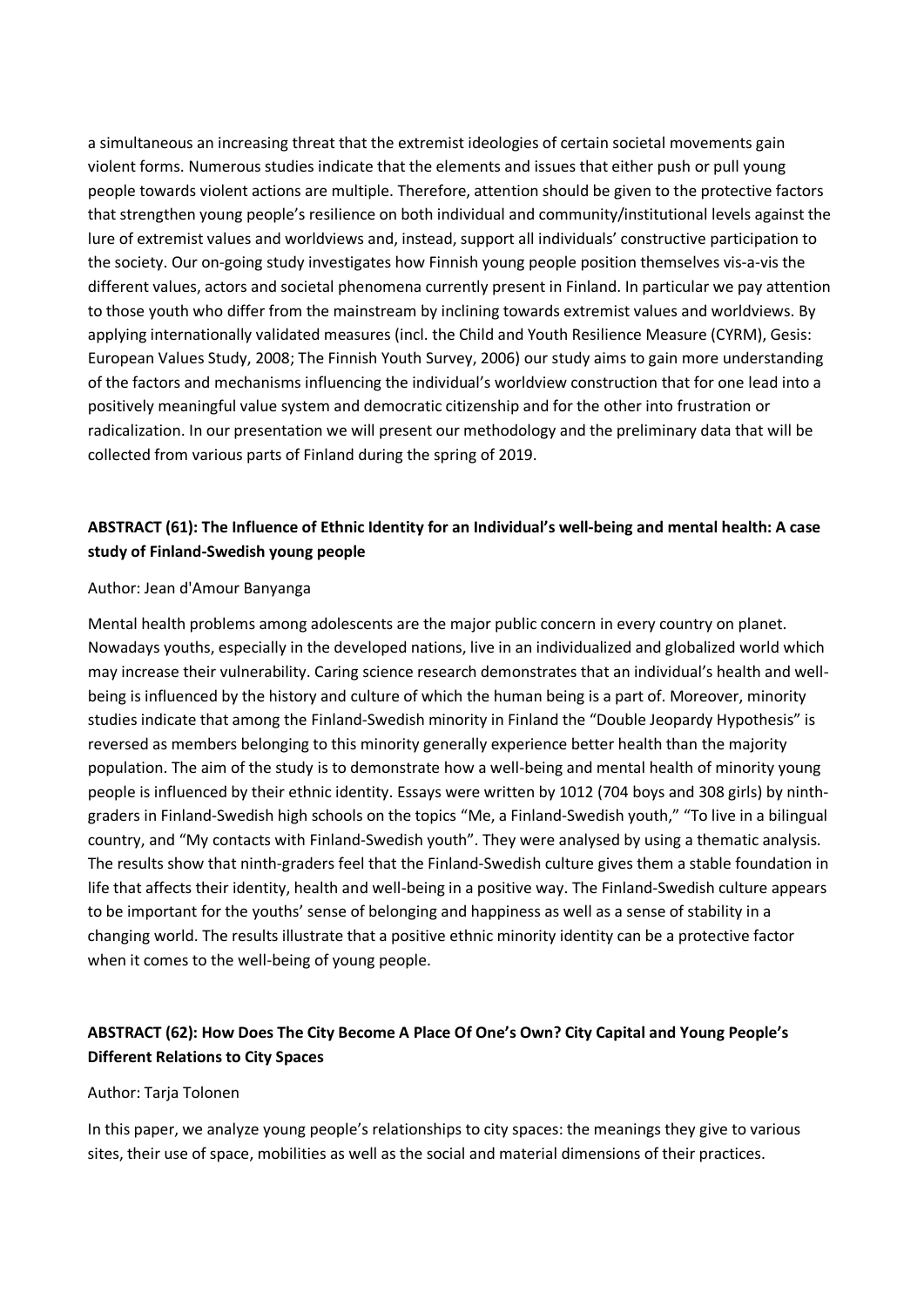Our theoretical background derives from Bourdieu's theory of capitals (1997/1986). We developed a new concept, 'city capital', which refers to the knowledge and skills young people acquire about the city as a forum for their own actions. 'City capital' intertwines with social capital (friends, family) and with economic capital and materiality (public transportation, affordable leisure activities and purchases).

Our data originates from the qualitative longitudinal research project "Youth in time". It consists of individual and group interviews with 76 ninth-graders from three different urban areas around Finland. We applied thematic analysis, comparing local trends and differences between young people based on social class, gender and ethnicity. We also analyzed narratives the research participants told us.

Young peoples' knowledges, resources, mobility and ways of making use of the city space differ considerably. Controlling actions by adults and threats of violence by other youth diminish young people's potential to cumulate city capital.

This paper is based on an article published in Nuorisotutkimus 3/2018 (The Finnish Journal of Youth Research) jointly with Jenni Lahtinen and Matilda Wrede-Jäntti.

## **ABSTRACT (63): Can temporal and spatial societal logic construct unequal participatory opportunities for young people in Denmark?**

## Author: Anne-Lene Sand

Based on an anthropological fieldwork the article explores how young people in Denmark question and pushes the boundaries of societal structures through aesthetic urban participatory processes they organise themselves. Even though grassroot initiated practices has taken place for decades, recent studies show that young people search for new flexible (Pilgaard, 2012) and selforganized (Sand, 2014, 2017) forms of participation. The empirical material presented within this article problematizes how societal structures; at one side motivates creative selforganized participatory spaces, but at the other side provides unequal opportunities for young people who participate in alternative forms of organisation. Leisure spaces are culturally embedded within many years' tradition and pedagogical considerations, which makes them difficult to be aware of, reflect and question. Drawing upon Luc Boltanski's (1991) concept of justification the aim of the article is to nuances organizational logics within alternative cultures and illustrate the challenges people who are selforganized experience when they are in contact with municipalities, societal structures, NGO's and private companies. These findings raise educational questions about how to rethink spaces for participation that vary in terms of self-, semi- and public organizational structures. The article advocates for increased contextual and sensitive understandings, when it comes to alternative organised forms of participation.

### **ABSTRACT (64): Arenas for Swedish adolescent's drunkenness – where and with whom**

Author: Birgitta Ander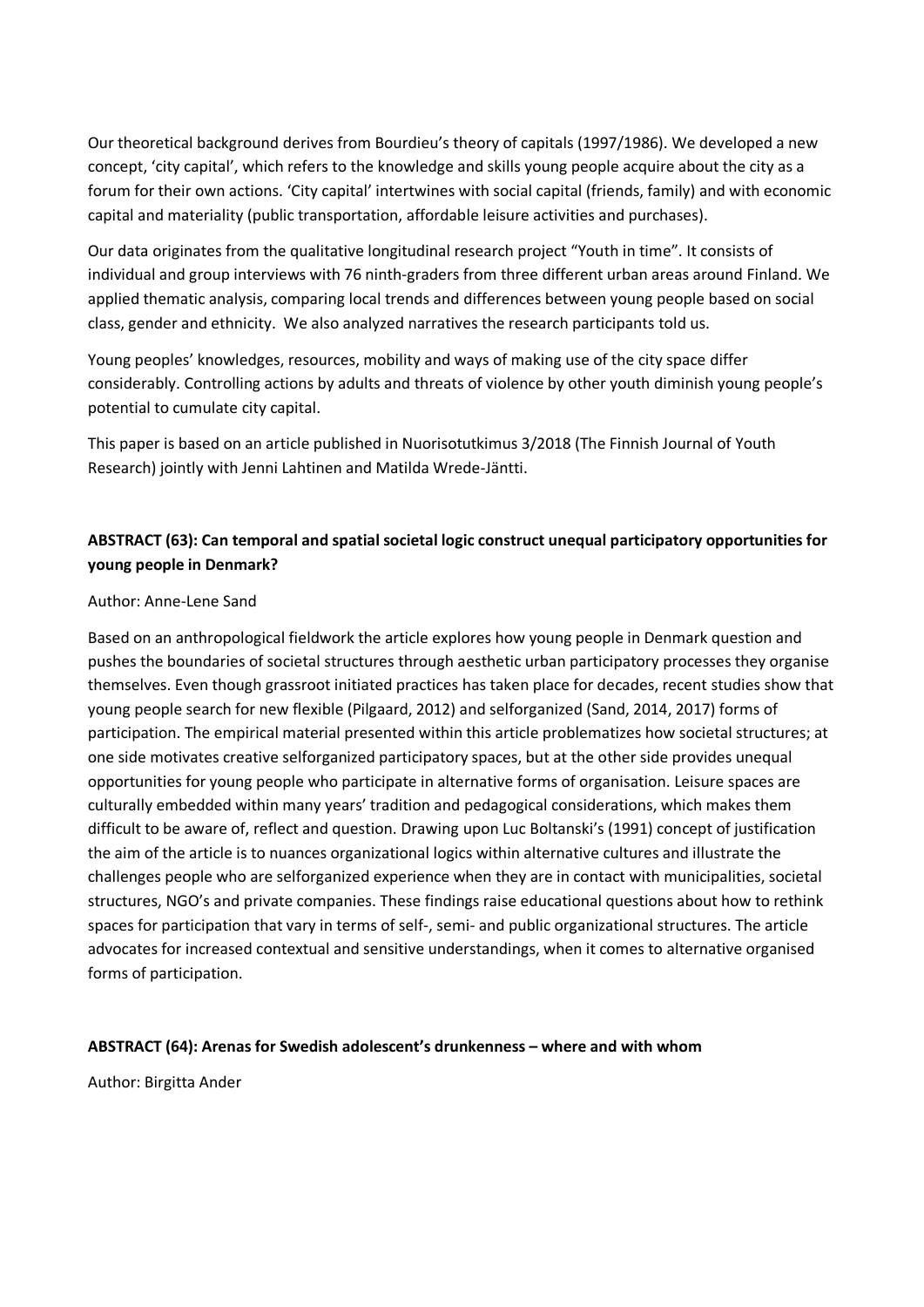Problem: The study investigates where and with whom students in grade 9 drink alcohol to drunkenness and how various arenas are related to frequency of drinking, perceived parental approval, peer behaviour and negative outcomes as reported by the students.

Methods: Data from an ongoing, multidisciplinary research programme on development in adolescence (LoRDIA) were utilized. Two cohorts of adolescents in four small and middle-sized communities were invited. Self-reported responses when in grade 9 were combined from two waves into one dataset for cross-sectional analysis. In total, 1,355 students (691 girls and 664 boys) participated.

Findings: Boys and girls get drunk in similar frequency. There were small gender differences concerning with whom and where. Drunkenness in homes with parents is not related to less frequency and negative consequences. Findings indicate that drinking at outdoor arenas differs from other contexts in that those getting drunk in these arenas more often get drunk several times a year, and they face more negative consequences than others.

In addition, the presentation will contain material from an ongoing study into additional theoretical aspects of adolescent use of space and place in regard of their drinking places carried out together with Monika Wilinska, Jönköping University. As the study is in its early stages there are at this time no results to show.

## **ABSTRACT (65): The work of being a student with psychosocial problems**

Author: Mathias Hulgård Kristiansen

Over the last years, the number of young people with mental health problems (e.g. stress, anxiety, and depression) have increased considerably in Denmark. In the Nordic countries, mental health problems are currently the predominant health concern with respect to young people (Kolouh-Söderlund et al., 2016). The paper will look into the work of being a non-regular student. What kind of work does it take for you to be able to follow your studies while you are dealing with psychosocial issues?

Inspired by an institutional ethnographic approach I will look into what kind of work – in the broadest sense of the word (Smith, 2005) – it takes for students to be able to continue studying when they are dealing with psychosocial problems. What does it take to be able to get dispensations for studying at a slower pace? To make an alternative plan for your studies that is feasible for you? To recover from e.g. depression and anxiety while you are studying? How many people (faculty, counselors, mental health professionals etc.) do you have to talk to?

The paper is based on preliminary findings from the first of three interviews with students at two Danish universities who experience having mental health issues. The study is longitudinal and follows students experiencing psychosocial problems for one and a half years.

## **ABSTRACT (66): Dreams at work: experiences of work and future orientation among Danish youth**

Author: Regine Grytnes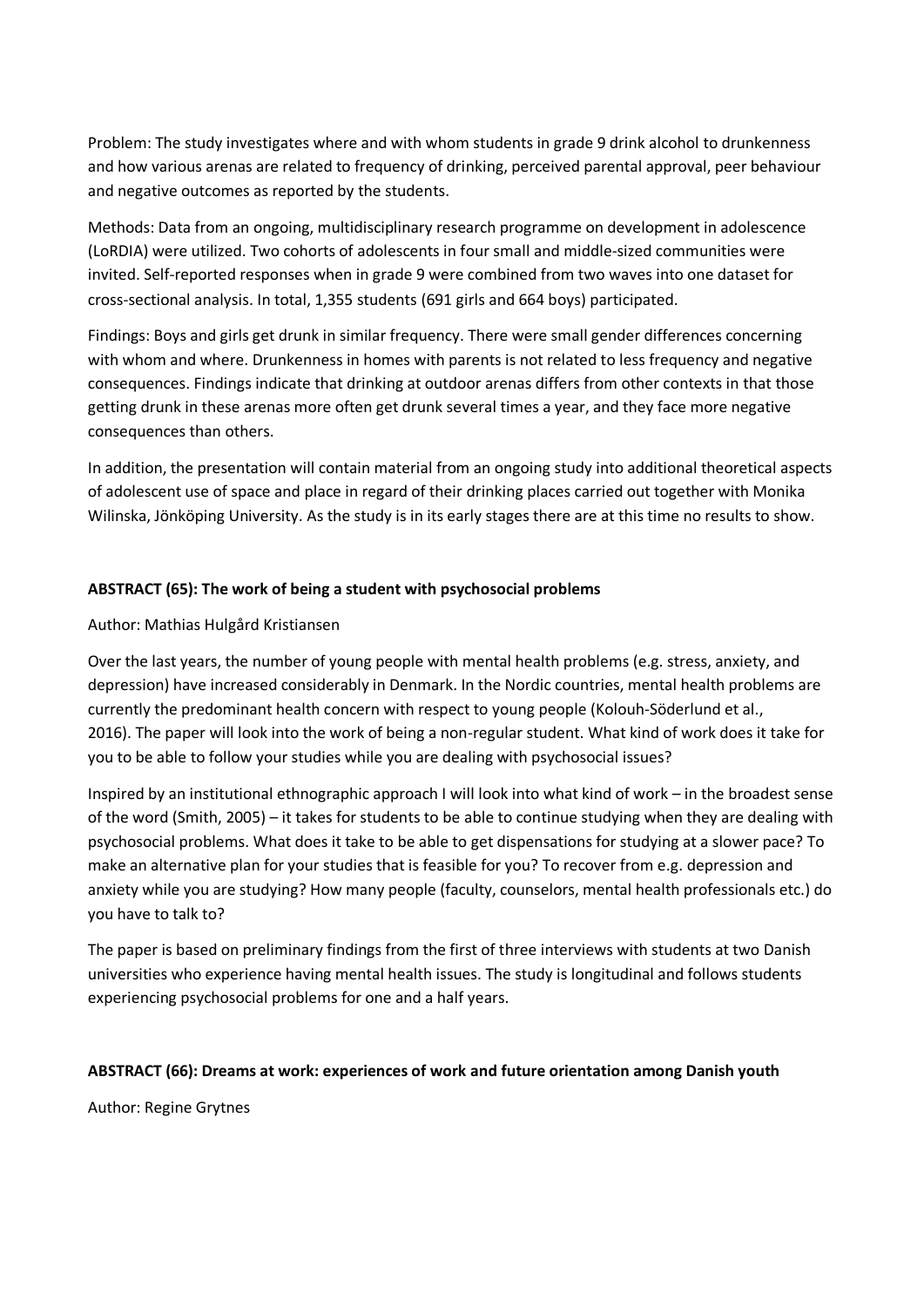Objectives of study: This paper investigates young people's aspirations and dreams regarding future job and explores how their own as well as their parents' work experiences influence and guide their dreams and orient their future.

Empirical basis and/or theoretical framework: The analysis is based on questionnaires and qualitative interviews with participants in the West Jutland Cohort Study. The analysis applies a biographic and descriptive approach pointing to agentive and reflexive modes of approaching future work and life. It will be explored how individualisation relates to structural and collective aspects of their life, i.e. the class position of their parents. The paper draws on the debate on subjectivity and reflexivity (e.g. Furlong and Cartmel, 2007 (1997), Threadgold and Nilan, 2009, Threadgold, 2011) and discusses notions of class differences in reflexivity and biographical work of young adults.

Expected conclusions/findings: The questionnaire data shows that to some extent young peoples' dreams are influenced by their parents' work experiences and that they to a very high degree strive towards future jobs they consider meaningful and through which they can gain good social relations. These findings will be linked to an analysis of in –depth interviews with 21 of the cohort participants describing their own present work experiences, work relations and experiences in the family background and on how they envision their future aspirations to come into being.

## **ABSTRACT (67): Fathering through sports: a three-generational life course approach**

### Author: Kristoffer Chelsom Vogt

Recent decades have seen an intensification of parental involvement in children's leisure activities. This development is predominant across many western countries, with Norway at the top of the list of parental volunteering, largely due to longstanding traditions of low/no fees (Sivesind and Selle 2010). Recent research from Norway (Stefansen, Smette and Strandbu 2018 ) has found that intensive parental engagement with youth sports is practiced primarily by fathers in the economic fraction of the middle class. The current paper is based on data from a research project on Intergenerational transmissions in the transition to adulthood, financed by the Norwegian Research Council. Drawing on biographical interviews with three generations in 23 Norwegian families the paper compares and contrasts different ways of fathering through sports. Previous research on fathering has with few exceptions (Brannen and Nilsen 2006) been based on interviews with one generation (fathers). The current study's three-generational design enables in-depth investigation of how fathering through sports is shaped by gender, social class and period-specific historical context. The results are interpreted with reference to Scandinavian egalitarian traditions and policies promoting gender equality.

# **ABSTRACT (69): 'Everyday Citizenship in Playful walks – the construction of the rural through the embodied experiences of young people'**

### Author: Claire Levy

This paper focusses on ways participation and citizenship can be understood differently in young people, to create a new index of everyday citizenship. Using participatory methods, I'm examining the embodied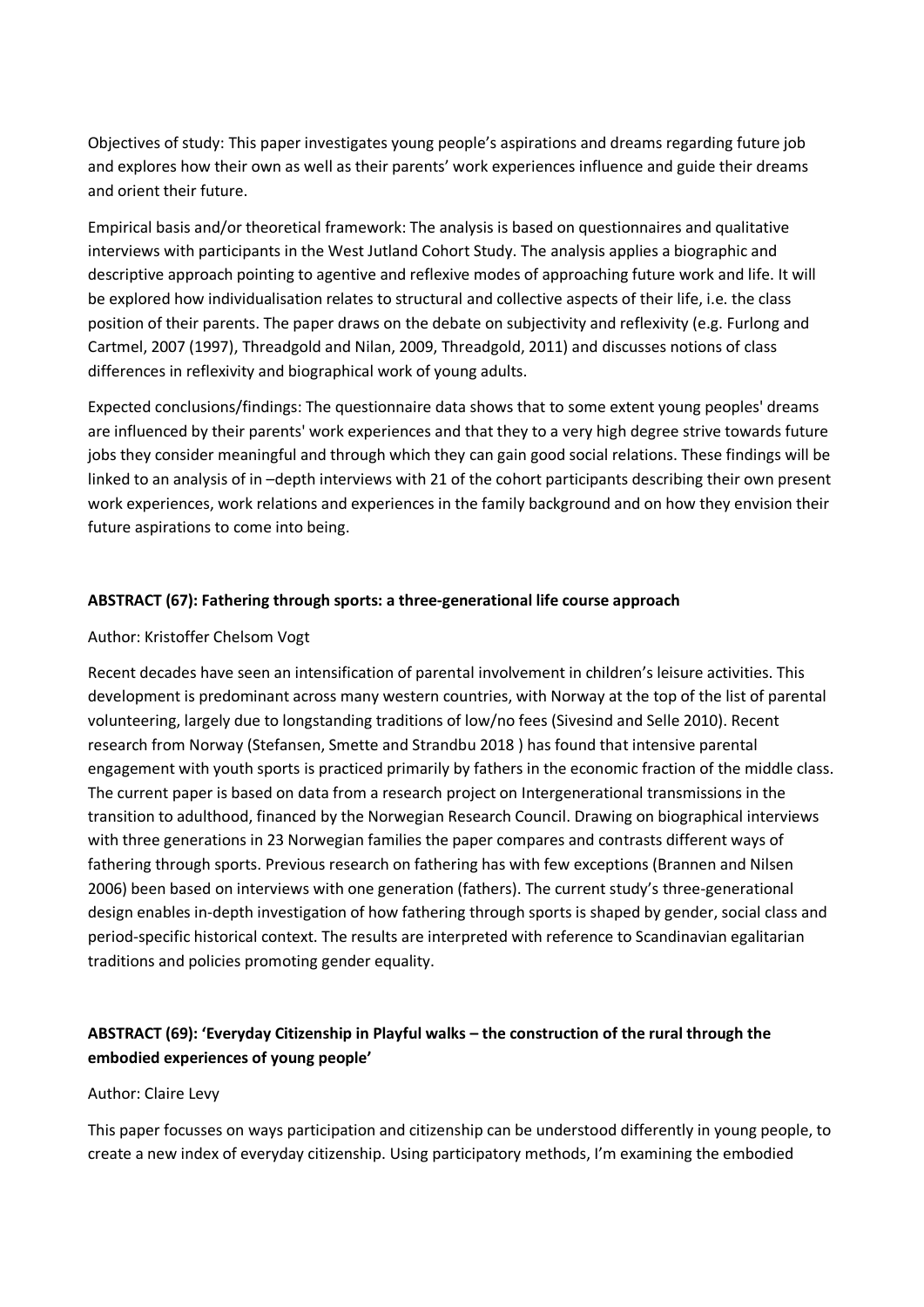experiences of young people in the rural town of Stroud, Gloucestershire, UK. The urban and rural are figured as opposites: cosmopolitan (Amin, 2008; 2012) against agricultural and national culture (Williams, 1973); and health damaging (Grinde and Patil, 2009; Velarde, Fry and Tveit, 20017) versus 'therapeutic'. (Louv, 2012). My research examines the practices of rural young people, to understand how their experience both aligns and is at odds with urban studies. The paper foregrounds the landscape as spontaneous (De Certeau et al., 1998); and my methods displace the framing that place-making occurs only in the city: it happens in the rural too. My fieldwork foregrounds experimentation with multimedia, visual methods. These methods engage young people in order to understand participation and citizenship: referencing activities such as walking and using phone-cameras, the methodology both intervenes and intertwines with the everyday. Exploring the everyday, through the visual and physical foregrounds the ludic, mico-engagements of young people with their localities. (Horton and Kraftl, 2009: 19). By understanding playfulness as everyday subversion (Bakhtin, 1984),(Sutton-Smith, 2009), the chapter foregrounds a way to access forms of participation outside institutional and state activity. To be playful is an approach and reflects how young people are in the world. The paper will focus on methodological approaches and empirical tales from the field.

## **ABSTRACT (70): 'Ordinary' Lifestyles of and in Transition: Culturally Negotiating Transitions to Adulthood in Austere Times**

### Author: Isaac Hoff

This paper will present early findings and analysis of ethnographic data from a PhD project that seeks to understand how 'ordinary' young people culturally negotiate transitions to adulthood in an economic context defined by stagnating wages, precarious/insecure work and difficulty in getting on the housing ladder in the UK. In doing so, insights into the cultural practices and formations of 'unspectacular' missing middle (Roberts, 2011) young people can be attained whilst explicitly bridging the gap between 'transitions' and 'cultural' approaches to youth (Furlong et al, 2011 and Woodman and Bennett, 2015). What this paper hopes to show is what constitutes 'ordinary' youth lifestyles, how these young people manage the tension between 'becoming' adult and still engage in forms of cultural practice and contribute to an understanding of the everyday negotiations of an austere economic context, which for these participants can be said to constitute a 'normal' context distinctive from their parents' youth.

#### **ABSTRACT (71): New standards of transition**

#### Author: Gestur Gudmundsson

Most governments in advanced societies have put great efforts to secure upper secondary education for the vast majority of young people, and further efforts to secure a smooth transition from education to work. At the same time youth studies have for decades claimed that transition to adulthood has been destandardised.

Since 2013 a research project in Iceland has followed a cohort of young people who were strongly affected by the economic and political crisis in 2008. It focussed on the unemployment measures that were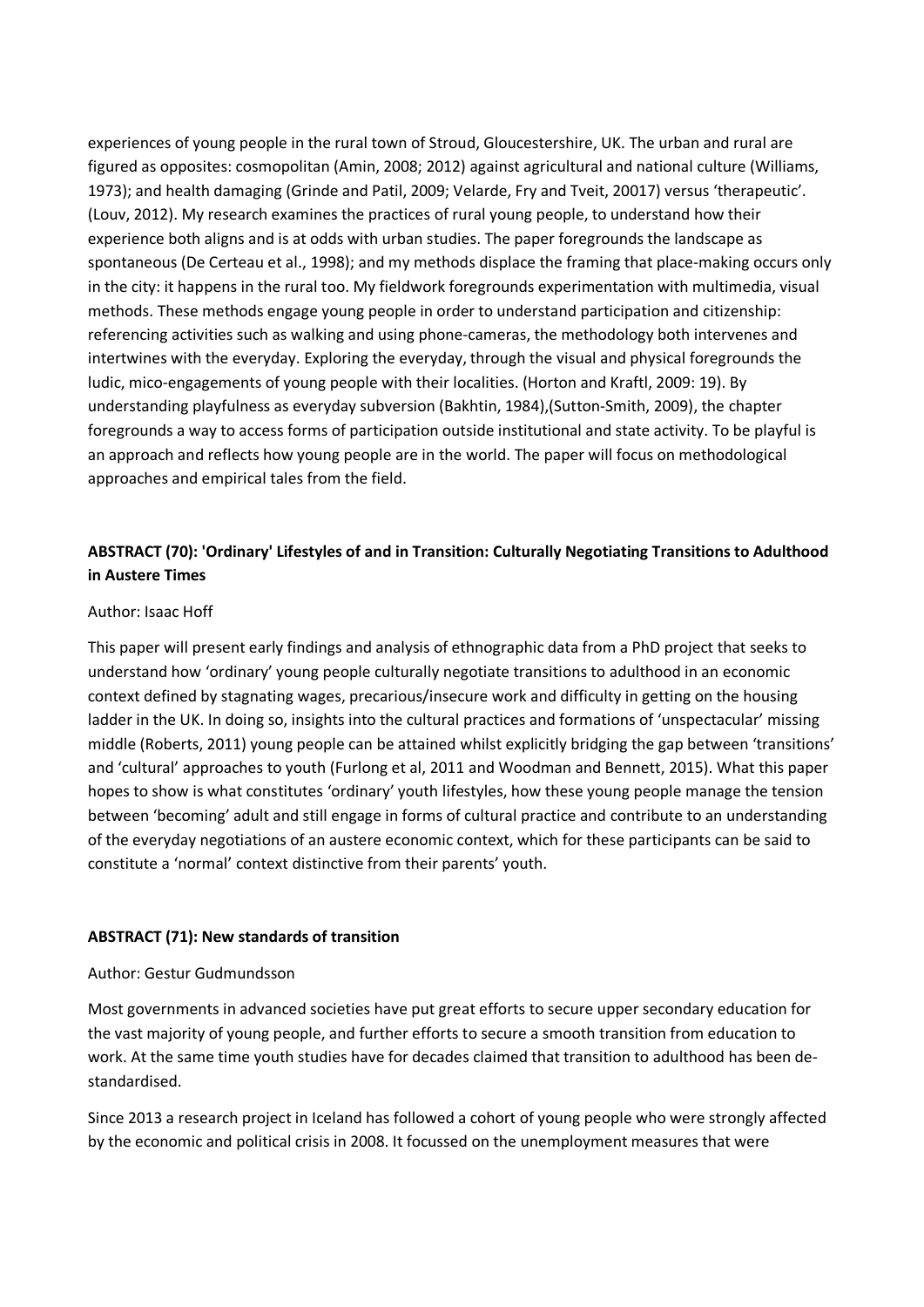especially directed at young people who had dropped out of education and became unemployed in the crisis. It scrutinised information gathered and processed by Statistics Iceland, Directorate of Labour, schools and other institutions, and produced new data, firstly through participant observations and 73 interviews in educational measures for young unemployed, and secondly through 25 biographical interviews (2-3 hours each), selected from the 2.500 young people who participated in unemployment measures in 2010-12.

Combining these research elements, it becomes apparent that the development of transition in Iceland is far from the governmental goals, for instance expressed in a White Paper from 2014 and in the governmental measures for unemployed. A considerable and growing segment of young people aim for the labour market rather than graduation from upper secondary education. Several years later many of them return to education. During the last decades they have established a transition model where work and education alternate from the teenage years and far into adulthood.

# **ABSTRACT (73): Vocational education students' concerns and expectations about transition to working life**

## Author: Susanna Ågren

According to recent research, vocational upper secondary education might not guarantee successful transition to working life (Ristikari et al 2016). Furthermore, increasing obligations related to education and labour market may pose overwhelming challenges to some young people (Souto 2014). At the same time, prolonged unemployment or insufficient education have a significant impact on young people's opportunities to participate in society (Ristikari et al 2016). In my presentation I suggest that there should be alternative ways for attaching to society in addition to the normalised labour market citizenship.

The aim of the presentation is to give a voice to students graduating from vocational education and training (VET). The presentation is therefore based on the research data collected from two vocational education providers in Finland by organising functional workshops with VET students. The aim of the workshops was to hear what kind of expectations and concerns students have about their transition to working life as well as to hear about their dreams for the future.

The analysis centres upon how young people's thoughts about work life and their personal future relate with the concept of labour market citizenship. In addition, it also proposes how the pressure of the labour market which young people may experience can be reduced by acknowledging alternative ways to strengthen the youth's societal belonging. At the centre of the presentation is the concept of welfare citizenship which is based on the Capability Approach by Martha C. Nussbaum and Amartya Sen.

# **ABSTRACT (74): Prison masculinities and the forbidden emotions: Young men's affective-discursive practices and resistance to vulnerability**

Author: Anna Franzén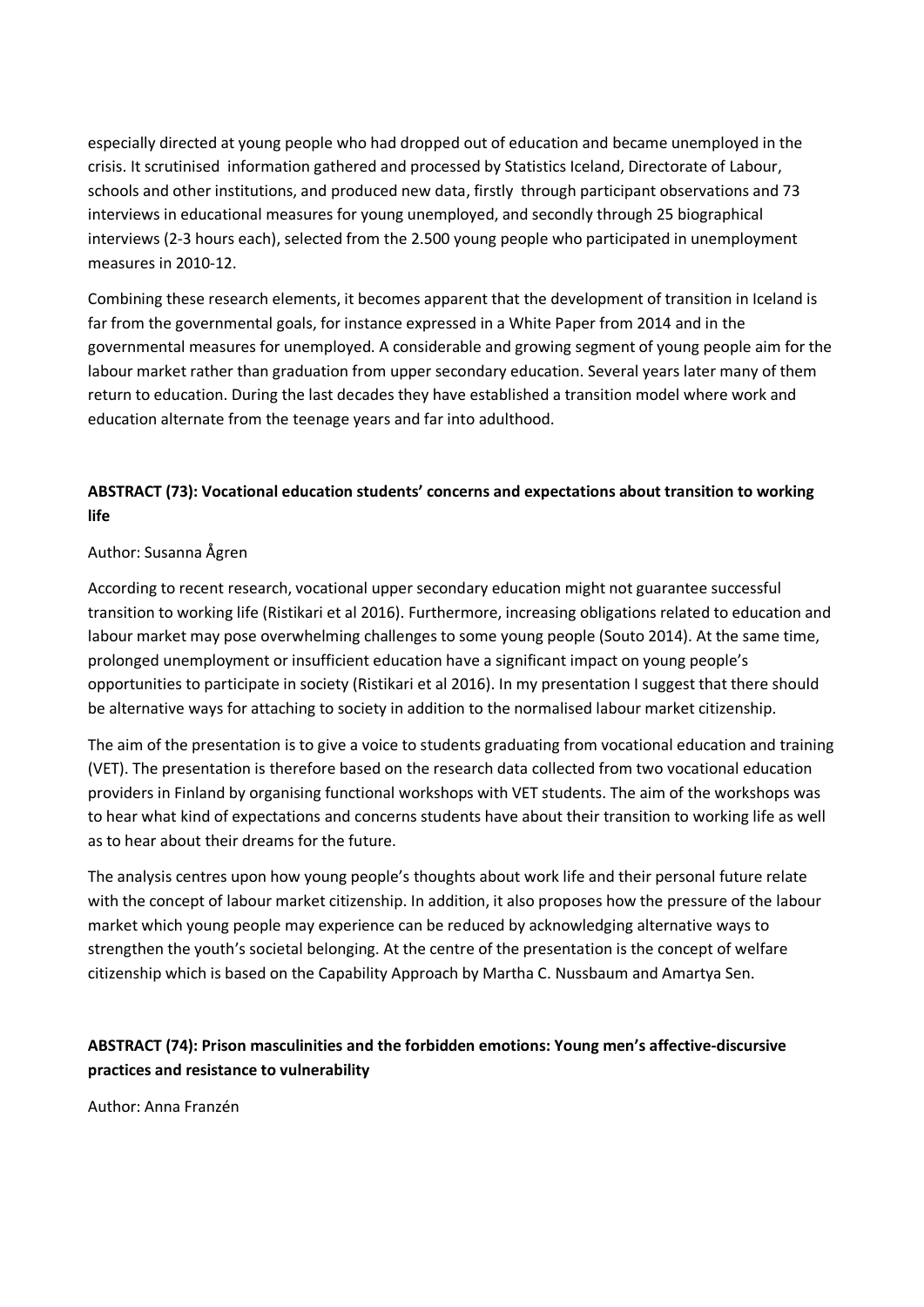Prisons may be understood as intensely emotional places for inmates as well as prison staff. Research has illuminated how inmates in prison often perform masculinities involving displaying aggression, strength and courage (i.e. Jewkes, 2005). Similar emotion-work have been documented among staff, where different emotions are structured to different areas in the prison and often involve controlling and hiding emotions such as fear or anxiety (Crawley, 2004). This paper draws on an ethnographic study of a prison unit for male youth (aged 18-21) in Sweden. A primary reason for having special youth units is to save youth from the expected detrimental effects of being imprisoned with older male inmates.

Departing from an understanding of emotion and affect as intrinsically tied to social meaning making and interaction (Wetherell, 2012), the paper will explore affective practices taking place in interaction between a female psychologist and young male inmates during highly emotional interviews in prison. The analysis focuses on affective practices during psychological interviews with the young inmates, and how those practices may be understood as connected to gendered identities (Kiesling, 2018; Wetherell, 2012). The interviews encourage inmates to talk about their (often troublesome and violent) childhoods and related feelings. The analysis illuminate the clash of affective-discursive repertoires (cf. Wetherell et al., 2015) and practices as the psychologist position the young inmates as being vulnerable. The young inmates enact resistance by drawing on neo-liberal discourses of responsibility, coupled with an affective-discursive repertoire of innate anger problems, as well as doing emotionlessness or anger in interaction.

# **ABSTRACT (75): "That's not who we are:" misrepresentations and Tottenham's youth identities in the context of austerity cuts and the 2011 England Riots**

### Author: Julius Elster

While a wide body of literature has emerged on structural factors as determinants of youth trajectories associated with the England Riots of 2011, young people's perceptions of their own situation have not been subjected to the same level of scrutiny. My presentation intends to fill this gap by looking at subjective experiences of youths in north London's Tottenham, an area badly hit by austerity cuts, where a peaceful demonstration escalated into the England Riots.

The main concern of my presentation is the tendency of dominant groups within mainstream media, politics and academia to assign negative and homogeneous attributes to young people in marginalised, deprived areas. This tendency has led to misrepresentations that deny the existence of subjective traits across Tottenham's youths. To shed light on this issue, I shall refer to two perspectives:

internal: how young people in Tottenham perceive their own identities and trajectories; and,

external: how others perceive Tottenham's youths.

Both perspectives are mainly narrated and scrutinised through the reflexive voices of those whose identity is being described (that is, young people from Tottenham). Unsurprisingly, youth identities are characterised by the research participants as vastly different from the representations provided by media and politicians in the aftermath of the Riots.

The qualitative study takes an idiographic approach—applying a version of interpretative phenomenological analysis—to understand youth-identity formation and how young people reflexively deal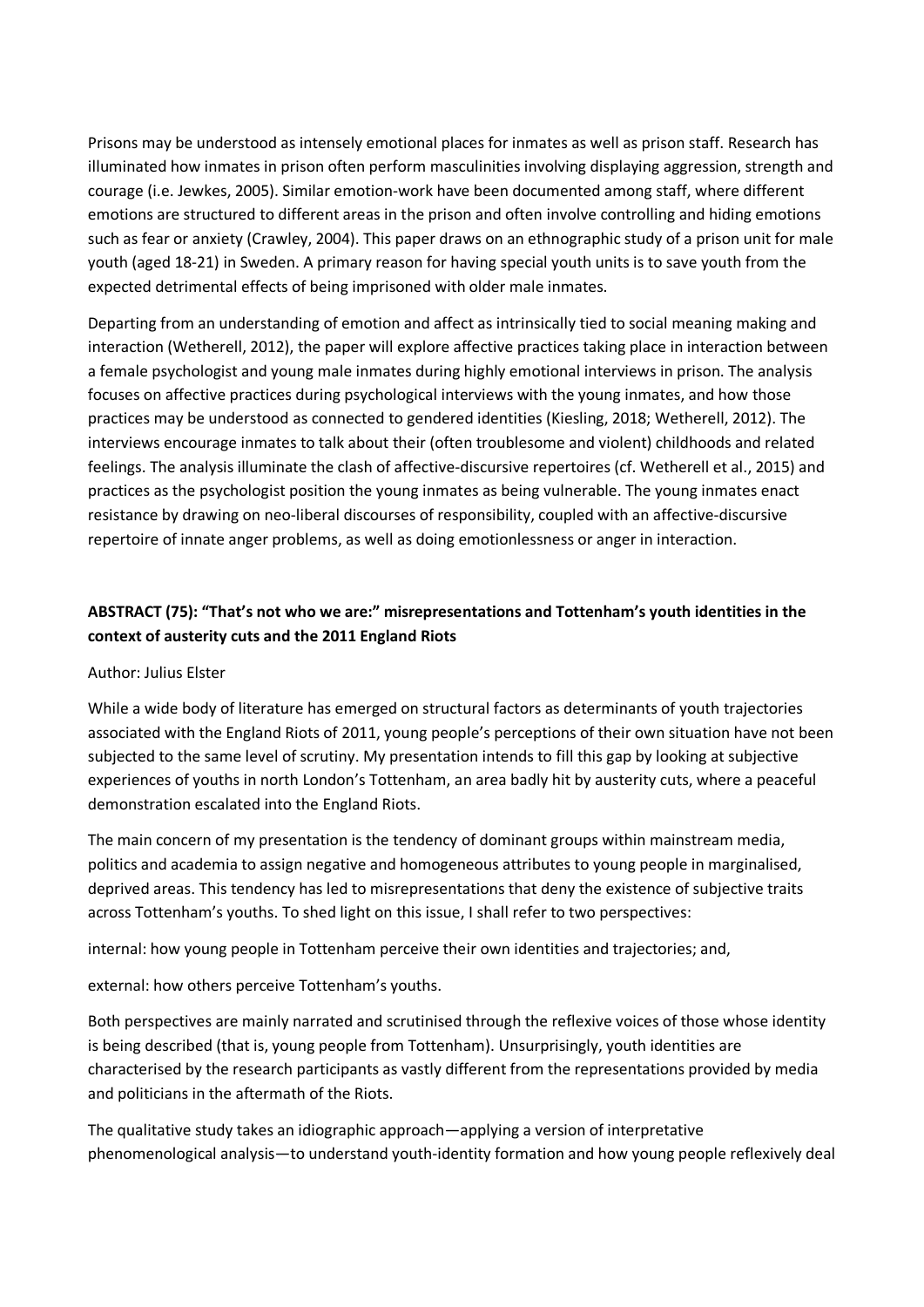with the harmful consequences of stigmatised identities. Research participants (N=18; 16–24 years of age) are drawn from four youth organisations operating in Tottenham.

## **ABSTRACT (76): The Autonomists - Perceptions of societal change among radical left youth**

## Author: Eckart Müller-Bachmann

The contribution summarises perceptions of societal change among a group of young people that, despite being referred to as 'the autonomists', cannot be easily categorised as a single homogeneous group. The focus of the presentation - empirical material derived from an ethnographic case study within the H2020 project PROMISE (http://www.promise.manchester.ac.uk/en/home-page/) –combines a number of scenes and structures of youth and adolescent groups from different parts of Germany that can be categorised – in accordance with interviewees themselves – as 'the radical left' or the 'emancipatory left'. All of them are in deep conflict with societal norms and values.

The gap in research on the autonomists arises from their portrayal 'as quintessentially violent or ready to use violence as part of a strategy to criminalize them' (Scherr, 2015). Correspondingly, there is still no research on the autonomist or the extra-parliamentary scene which does not prejudge the outcome or are multiperspectival. Almost all academic studies focus on aspects of militancy and violence. This is always the point of departure of extremism research on politically left-wing scenes.

In contrast the key interest in this contribution centres around: a) contexts of individual motivation or rather socialisation into the formations; b) contexts of conflicts experienced and collective reactions to these in the form of actions and the associated issues of stigmatisation and criminalisation; c) innovations and the effectiveness of personal and group-specific engagement or rather political actions; d) `questions of meaning' with regard to the individual and group-specific added value of the actions and the engagement.

## **ABSTRACT (78): From unnatural to natural, abnormal to normal, deviant to non-deviant: changing representations of homosexuality among Indian youth**

### Author: Keshia Dsilva

In India, the legal status of homosexuality has been in a constant state of flux, as historical tolerance intersects with colonial repression of alternative sexualities and modern human rights discourse. This suggests that different social representations of homosexuality are in circulation in India which are likely to differ across different generations who have been exposed to varying socio-political realities. From the perspective of the social representation theory, social change occurs when existing representations or systems of beliefs, values and ideas are confronted by new ones, generating tension and room for negotiation and transformation. Yet, surprisingly little is known about how such change manifests at the level of the family, often the first point where the differing beliefs and ways of living of different generations come into contact with each other. Thus, the objective of this study is to apply the social representations theory to understand transformations in meanings of homosexuality among young Indians in relation to their parents and grandparents. To this end, I utilize empirical data from semi-structured interviews, conducted in Bangalore, the second fastest growing metropolis in India with three generations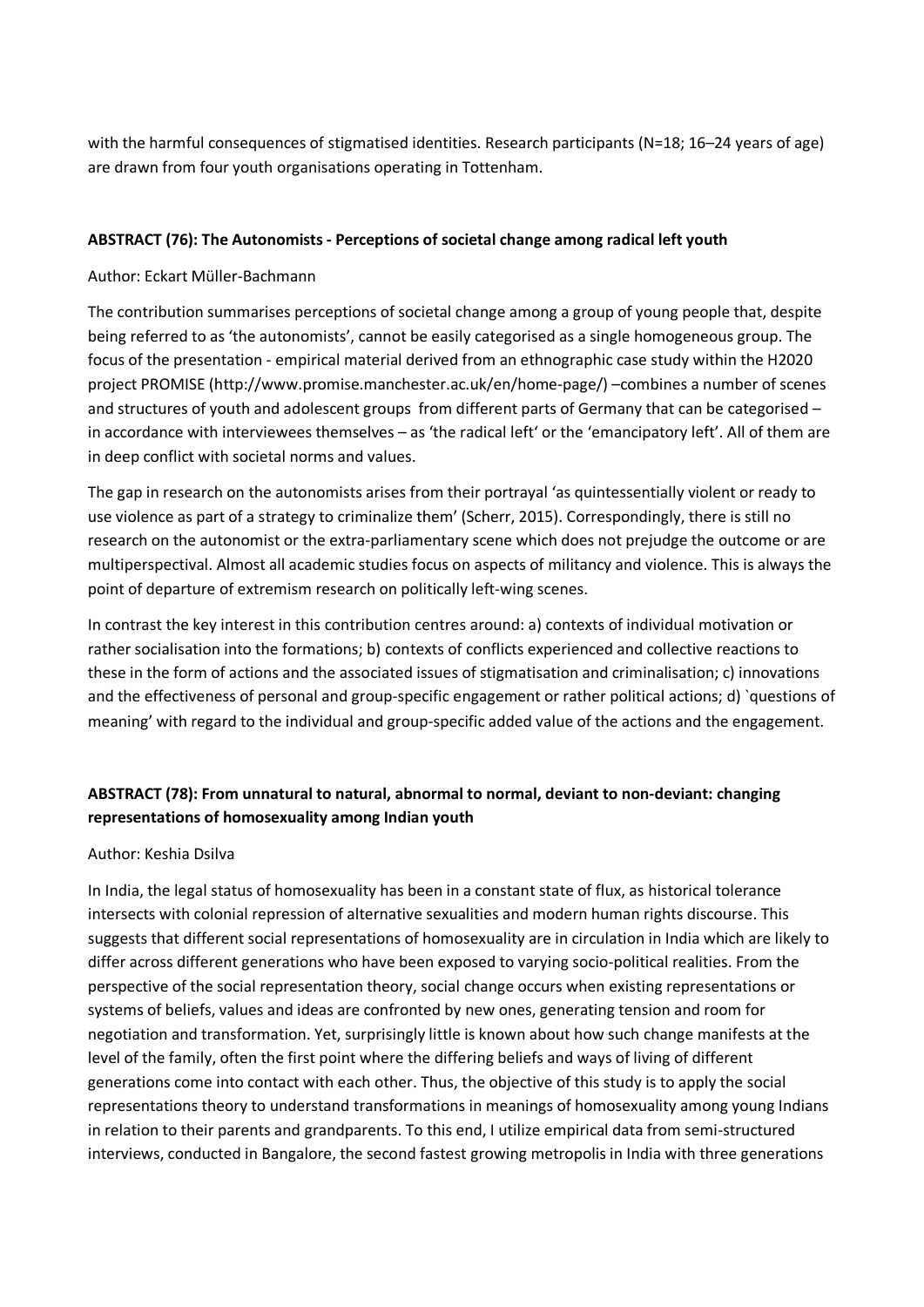of six urban middle-class families representing the three major religions of Hinduism, Islam and Christianity. The changing ideas of gender and sexuality among Indian youth and their willingness to challenge the representations of their elders revealed by the findings suggests an optimistic future for homosexuality in India and underscores the role of young people as agents of change.

## **ABSTRACT (79): Gender differences in body pressure and the role of social media**

### Author: Mira Aaboen Sletten

In recent decades, there has been an increase in self-reported internalizing mental health problems among young girls in many Western countries, including Norway. Cross-section studies also find higher levels of perceived body pressure among girls, and a stronger association between body dissatisfaction and subjective mental health complaints for girls than boys. At the same time, the use of social media have been growing rapidly among youth, and these platforms tend to be more popular among girls than among boys. As self-presentation requirements are communicated relentlessly, not least through social media, scholars suggest that adolescents today experience greater body image pressure, as well as exposure to earlier sexualisation. Hence, the proposed paper asks; to what extend is the gender gap in mental health problems due to a difference in experienced body pressure? And, to what extend do differences in the use of social media explain gender difference in the correlation between experienced body pressure and internalizing mental health problems? The analysis is based on a questionnaire survey (Ungdata) among students in lower and upper secondary schools in Norway (N~150 000). Preliminary analysis indicate that girls experienced more body pressure, and indicate that the correlation between experienced body pressure and problems dealing with this pressure is higher among those who spend the most time on social media.

# **ABSTRACT (80): Backward youth? Place, temporality and morality among youth in the Swedish countryside**

### Author: Susanna Areschoug

Space and place are seldom neutral matters but organised along hierarchal lines. Ideas, values, and emotions structure places – and the people who inhabit them – discursively, materially and socially. One fundamental geographic binary within the contemporary West is the urban/rural divide. In a Swedish context, rural dwellers are often described as being unmodern, backward and reactionary, in contrast to the progressive and liberal values that allegedly characterize urban inhabitants (Stenbacka 2011). Recently, rural inhabitants have also been accused of racism, where the emergence and acceptance of right-wing currents are argued to primarily be found in peripheral provinces of Sweden (Gottzén 2014). Rural inhabitants thereby constitute an exception to the Swedish national self-image. In order to present Sweden as a modern centre in a globalized world – an exceptionally egalitarian and anti-racist nation – people who are not seen to fit these standards are marginalized and described as Others (Eriksson, 2010). These negative articulations have aggravated effects when understood in relation to rural youth – as youth are often said to characterize future progression, 'traditional' or 'backward' rural youth constitute something of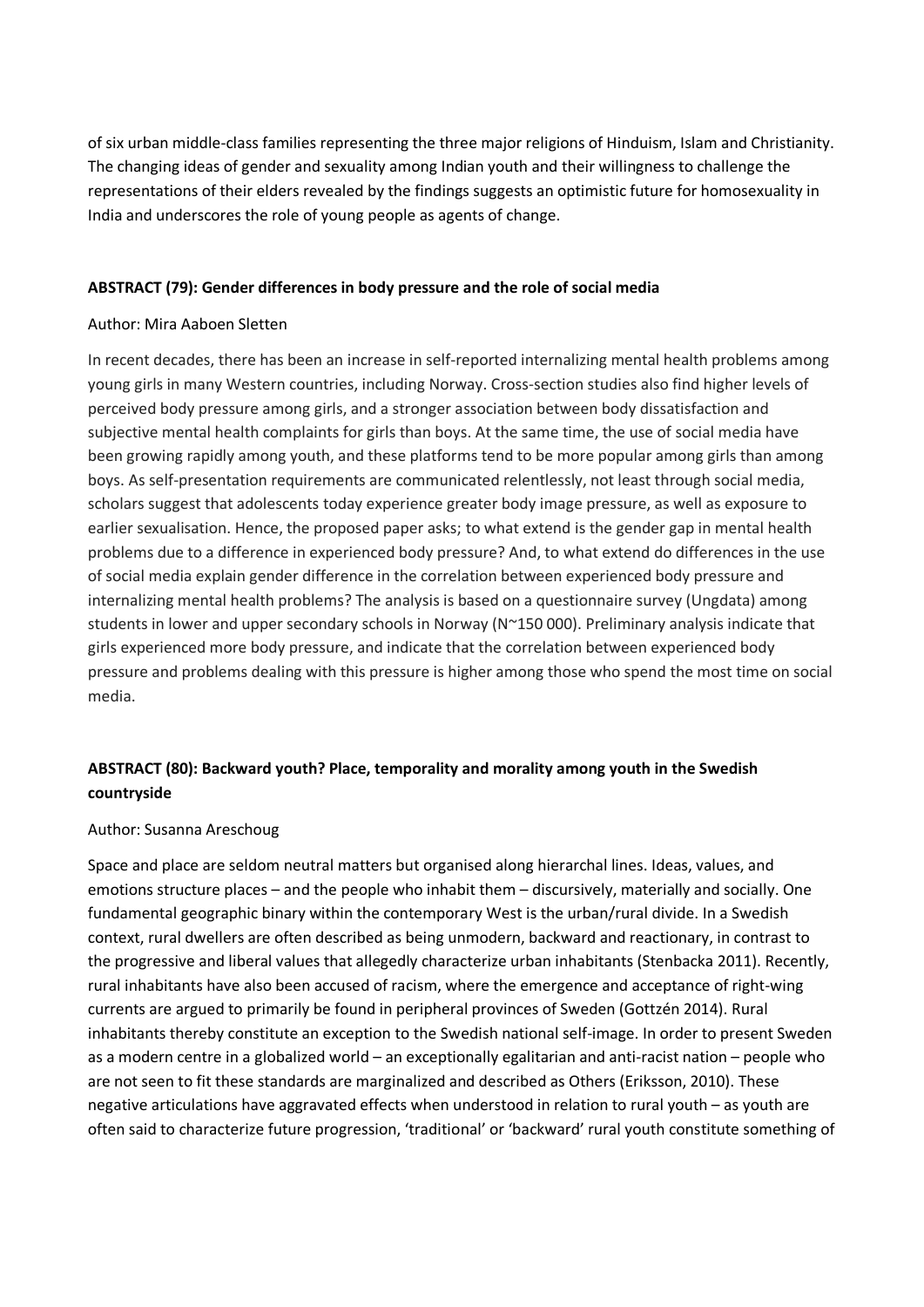an oxymoron and their youth cultures, aspirations and identity expressions are often rendered intelligible in public discourse.

Departing from a feminist post-structural perspective, and critical human geography, this paper explores the often contradicting positions that (white) rural youth inhabit. Using ethnographic empirical data, the analysis focuses on the tension inherent in critiquing racist opinions and performances of Swedish superiority among youth, in a place repeatedly marked as being in the geographical, economic and moral periphery.

## **ABSTRACT (81): Social circus – creating conditions for meaningful participation in society**

## Author: Frida Westerback & Petra Malin

Human relationships and encounters are at the heart of social work research and practice. There is a need to highlight the meaning of relationships in times of individualistic and neoliberal discourses. The objective of this paper is to discuss the wide potential of social circus in creating possibilities for better encounters between practitioners and service users in social work practice. The central aim of social circus is to promote social inclusion and to increase the well-being of people of different ages through circus art.

In this paper we draw on two sets of qualitative research data collected in 2017, which have been thematically analyzed. Both sets consist of ethnographic field work, observations and qualitative/ethnographic interviews with 1) young adults aged 18-29 (N=5) not in employment, education or training and 2) immigrant women (N=6).

Theoretically we lean on the concepts of 'reciprocal social work' (Törrönen et al. 2018) and recognition (Honneth 1995). Reciprocity is manifested when feelings of shared action, trust, social bonding, inclusion and belonging are fulfilled. Mutual recognizing in interaction is a central human need and the basis for selfconfidence.

The preliminary analysis identifies positive accumulation in the life situations of both young adults and immigrant women taking part in social circus. Despite diverse backgrounds, both cases highlighted the significance of social circus in terms of community support as well as having individual impact. Through recognition by peers and professionals both groups experienced a sense of belonging that also enhances meaningful participation in society.

# **ABSTRACT (82): A collective memory work – university students' everyday life and experiences of belonging**

## Author: Aske Christensen

The paper focus on methodological implications working with students' everyday life experiences of (not) becoming, being and belonging as a student in higher education through the method of memory work (Haug 1992). Our theoretical framework builds on a wide array of inspirations from primarily feminist sociology such as Frigga Haug, Dorothy Smith, Bronwyn Davies and Karin Widerberg. Memory work is a collaboratory method where personal memories is written as detailed stories, anonymized and detached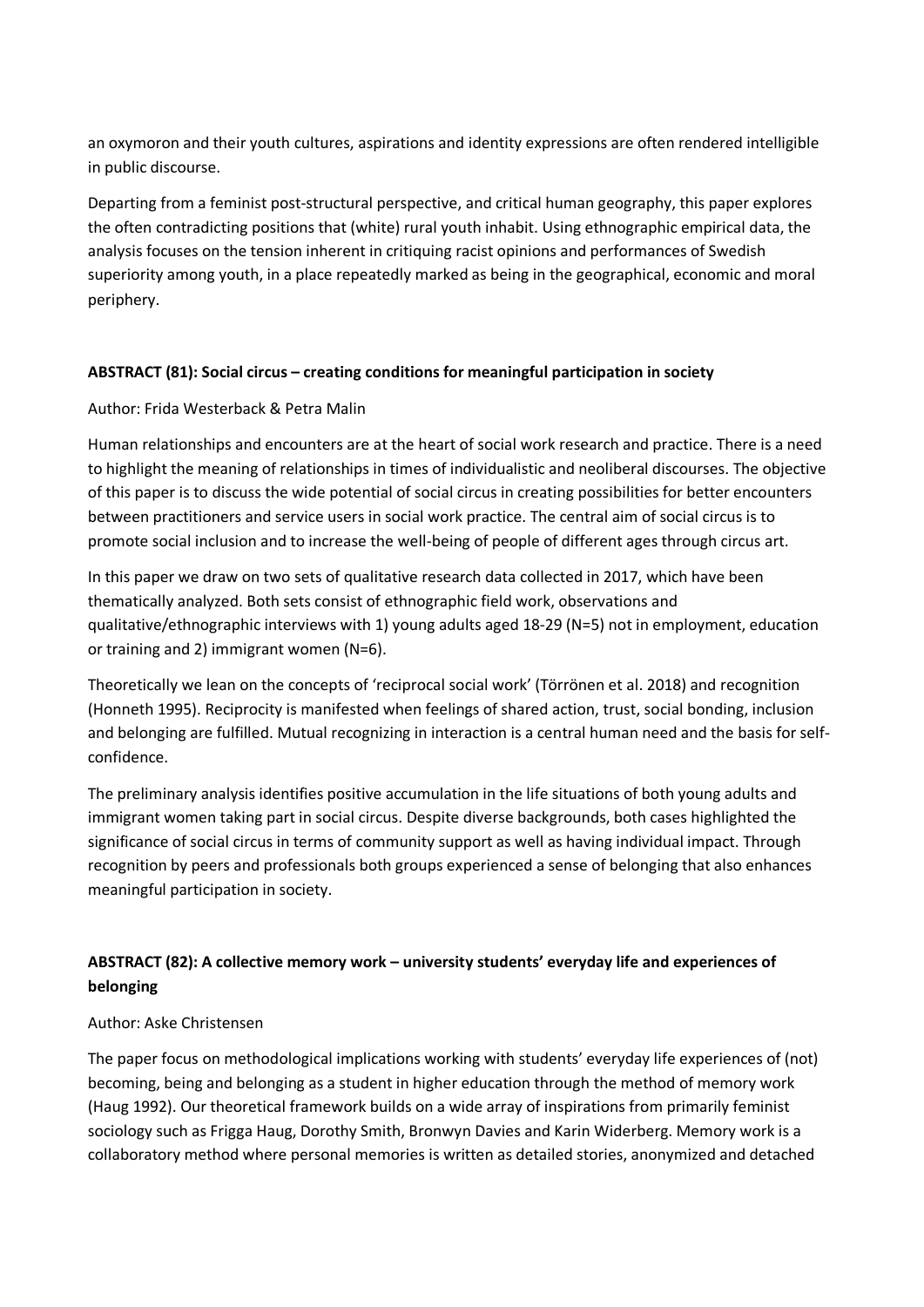from the individual ownership into an analytical 'collective third'. Marginalized experiences are identified in the memories by asking for 'the other stories' inherent in the everyday experiences and thereby identifying the forms of institutionalized rationality, common sense and powerful social relations taken for granted. We discuss how relations of power, knowledge and learning are being produced between participants and researchers. Based on the empirical examples from the collective memory work project, we discuss how this collective and collaborative approach succeeds as an involving research and the possibilities of individual learning and empowerment working with memories as a collective learning process.

# **ABSTRACT (83): Young people's labour market positions, working conditions and perceptions of work. Preliminary findings from Youth Barometer 2019**

## Author: Lotta Haikkola

Contemporary discussion about young people's labour market conditions highlight increasing precarious conditions and instability of employment contracts. Evidecen from Finnish regestre-based studies confirm this and shows young people's slightly more vulnerable position. This paper presents preliminary finding from the Finnish Youth baromter, the annual survey on young people's living conditions and attitudes. The findings are discussed in light of theories precarity and young people's changing attitudes towards work and employment.

## **ABSTRACT (84): Constructing the ethnic identity of minority youth in 2019**

### Author: Pia Nyman-Kurkiala

The aim of this paper is to describe minority young people's construction of their ethnic identity based on qualitative data collected in the spring of 2019. Data is gathered from minority young people in Finland, Finland-Swedes, whose mother tongue is Swedish while the majority in Finland is Finnish-speaking.

The empirical material consists of essays written in the spring of 2019 by ninth-form (15-16-year-old) pupils in Swedish-speaking upper-level schools in Finland. The qualitative data gathering is conducted in several cities in Finland. The cities are chosen by taking into consideration different language environments and geographical distribution. The aim of the essays is to have the respondents describe their subjective world of experience as young members of the Finland-Swedes. The essays are analysed through a qualitative content analysis (QCA) using NVivo 12.

The construction of an ethnic identity as members of an ethnic minority is central in the young Finland-Swedes' identity work and the respondents try to construct a positive ethnic identity. For example, outgroup conflicts are used as a means of identity work, which reflects how processes of inclusion and exclusion in the ethnic group may be manifested by group members. The content analysis will show if there is a conflict between the ethnic identity and the identity as a citizen in Finland. The study will shed some light on the ethnic identity construction of minority youth in Europe in an era of globalisation. The first preliminary results will be presented at NYRIS 2019.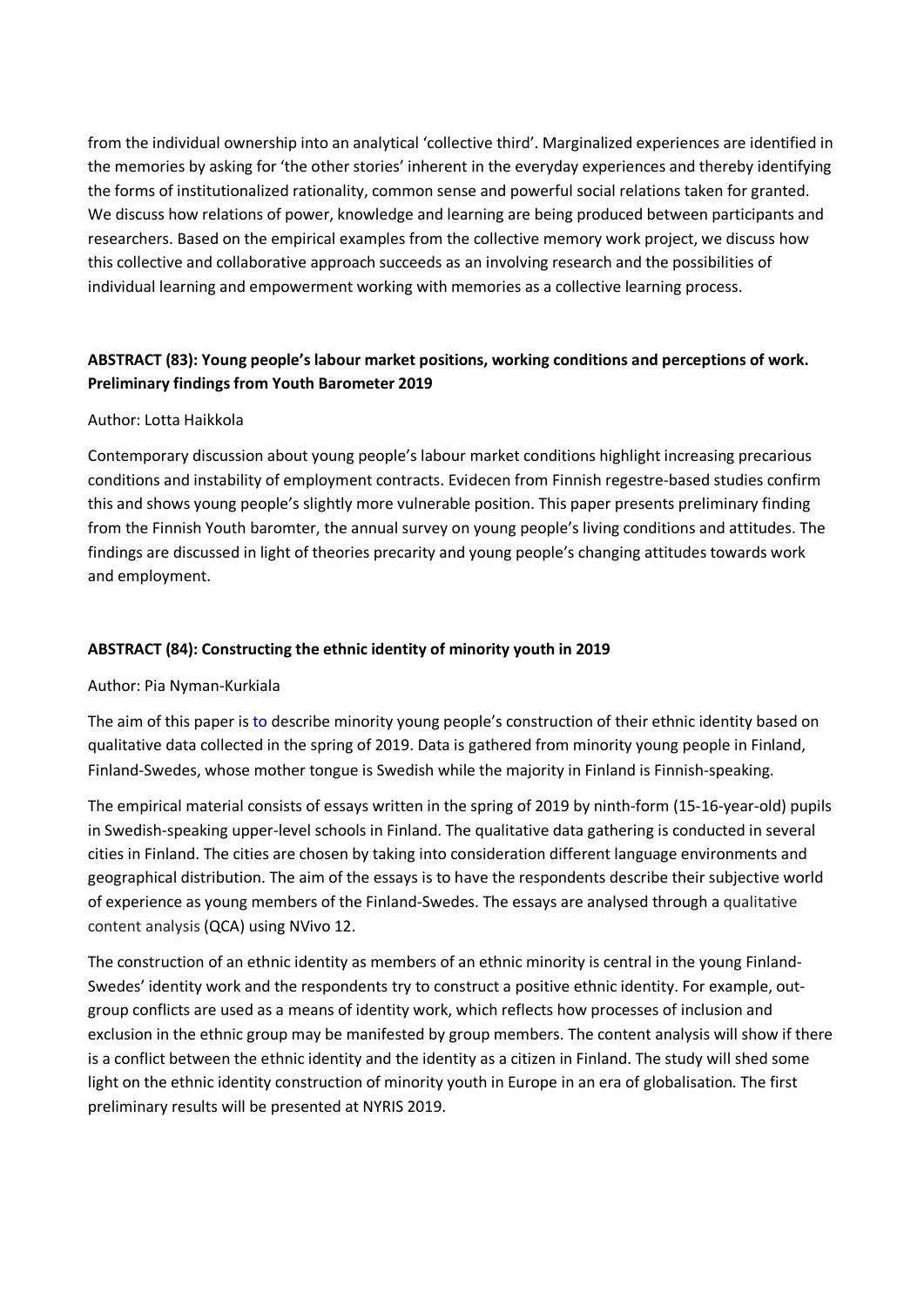# **ABSTRACT (85): Why do young trainees' give good grades to the Finnish activation measure "Youth workshops?"**

## Author: Matilda Wrede-Jäntti

The objective of the study is to capture how young unemployed people at a Finnish activation measure the youth workshop – perceive the support offered by the workshop; what do the trainees find most important and why? We also look for a possible connection between given grades and individual background, defined as perceived received familysupport. This in order to learn if the workshops succeed in supporting also trainees from, in this respect, the most vulnerable backgound.

The analysis is inspired by a phenomenological approach, underlining the importance of the participants' views. Theoretically we lean on Leary's Sociometer of interpersonal relationships, where rejection plays a crucial role. This as trainees at workshops can be seen as running the risk of becoming marginalized and thereby also recjeted by the society.

Our results show that the trainees' satisfaction with the workshops is on a very high level; all six workshops got good grades. The trainees stress the importance of received social support. This raised our interest in their background defined as their experiences of received support from family. Our analyzes show no connection between the given grades and the trainees´background. We draw the conclusion that the studied workshops succeed in reaching also young trainees lacking support from their family. This in turn fuels a discussion on the target group and the role of workshops.

## **ABSTRACT (86): Young workers in the digital revolution: Precarious workers or young entrepreneurs?**

## Author: Mette Lykke Nielsen

Background: In the digital revolution, especially young people engage in the new markets, new forms of production and new ways of working, which are being created with digital platforms. Within the platformeconomy, services and work are distributed through commercial digital platforms. At the same time, the emergence of social media has enabled new types of work, for instance, blogging and professional e-sport gaming. This paper investigates young workers relationship with their work on the digital labor markets.

The aim: Is to develop a categorization of Nordic workers aged 18-30 working on the digital labor market, which offers insights into social and educational differentiations among young workers on the digital labor market and their specific relationship to work.

Design: The paper draws 27 qualitative interviews with nordic young workers (18-30). The questions asked in the interviews were about the young workers' life situation, working routines, work organization, pay & social -and economic risks.

Findings: Castel (2003) asserts that: "If young people are more 'individualistic', it is because they are often the ones most profoundly affected by the objective processes of deregulation and decollectivization affecting work organization in general." Deregulation and decollectivization are some of the characteristics of the digital labor market. Our study finds that when young workers find employment through digital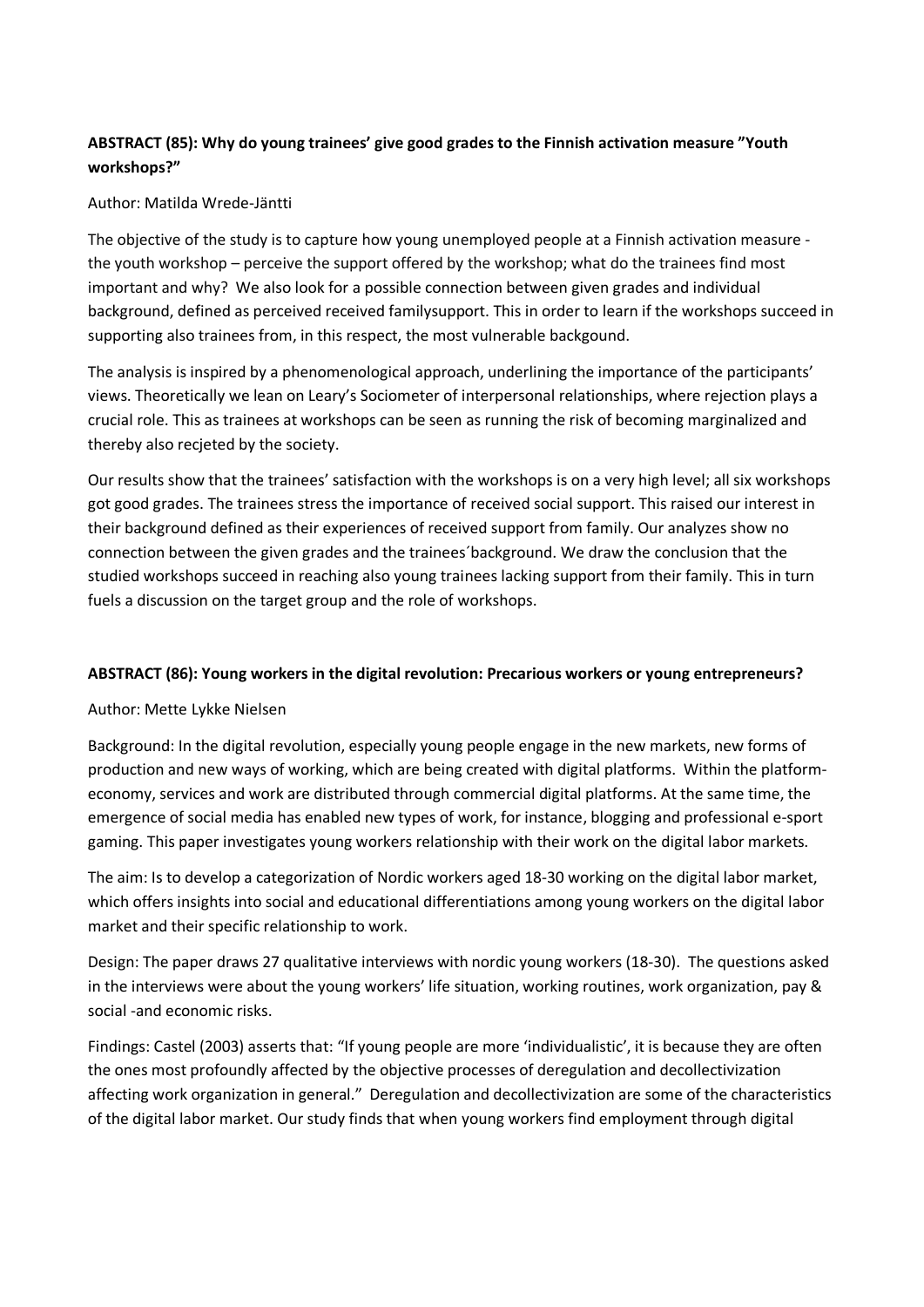platforms and social media platforms they are in different phases of transition on- and into the labor market. Their position in this phase of transition affects their relationship with their work.

# **ABSTRACT (87): No future for masturbating boys? Young masculinity and sexuality in the Swedish internet pornography filter debate**

## Author: Lucas Gottzén

This paper analyzes debates about internet pornography filters and youth in Sweden. It highlights the criticism of pornography that surfaced in the Swedish media debate about the campaign #enporrfribarndom ("a childhood free from violence") 2016-2018. This debate had three recurrent themes: pornography threatens our children's future; boys are easily addicted of pornography; and porn-surfing boys will sexually assault girls. I first show how the debate – which merged radical feminist and childprotection discourses – can be seen as disciplining of individual masturbating bodies at the level of affect, where their sexuality is portrayed as (too) active and irrepressible. This discourse also invests heavily in a "reproductive futurism" (Edelman, 2004) that idealizes childhood and youth as sexually innocent life phases while excluding queer experiences. Next, however, I attempt to do a restorative reading of the porn filter debate by analyzing a podcast where three young men discuss their relationship to porn and feminism. The young men's encounters with radical feminist discourse on porn suggests that it cannot easily be seen as simply an apparatus that subjugates young masculinity and sexuality, but that at the same time enables new affective states and experiences, and a variety of subjectivities.

## **ABSTRACT (88): Rural youth, place and identity**

### Author: Maria Rönnlund

Studies highlighting the experiences of rural youth show that decisions about the future, notably whether to stay 'local' or move away from the region, raise complex issues for young people living in rural regions. They generally have far fewer educational options if they want to stay in their region than young people living in urban have, and usually a much more limited labour market.

Drawing on ethnographic data from a 4-years project financed by the Swedish Research Council, this paper discusses Swedish rural youths' identification/non-identification with home-place and how it relates to their imagined spatial futures in terms of staying 'local' or migrating. It adds to the growing body of qualitative studies about rural youth, their desires and possibilities to stay or leave, by considering various 'ruralities' and perspectives, e.g. by including youth living in different rural areas.

The analysis draws on the idea that social identity is intrinsically tied to place (Easthope, 2004), and that place is a relational concept – place is constructed through local and wider socio-spatial and material relationships and practices (Massey, 1994), why also wider contexts, such as relationships extending beyond the local place, were brought into the analysis.

The findings indicate that locality strongly influenced the identity-processing of youths, but there was no straightforward relationship between identification with home-place and willingness to stay in that place.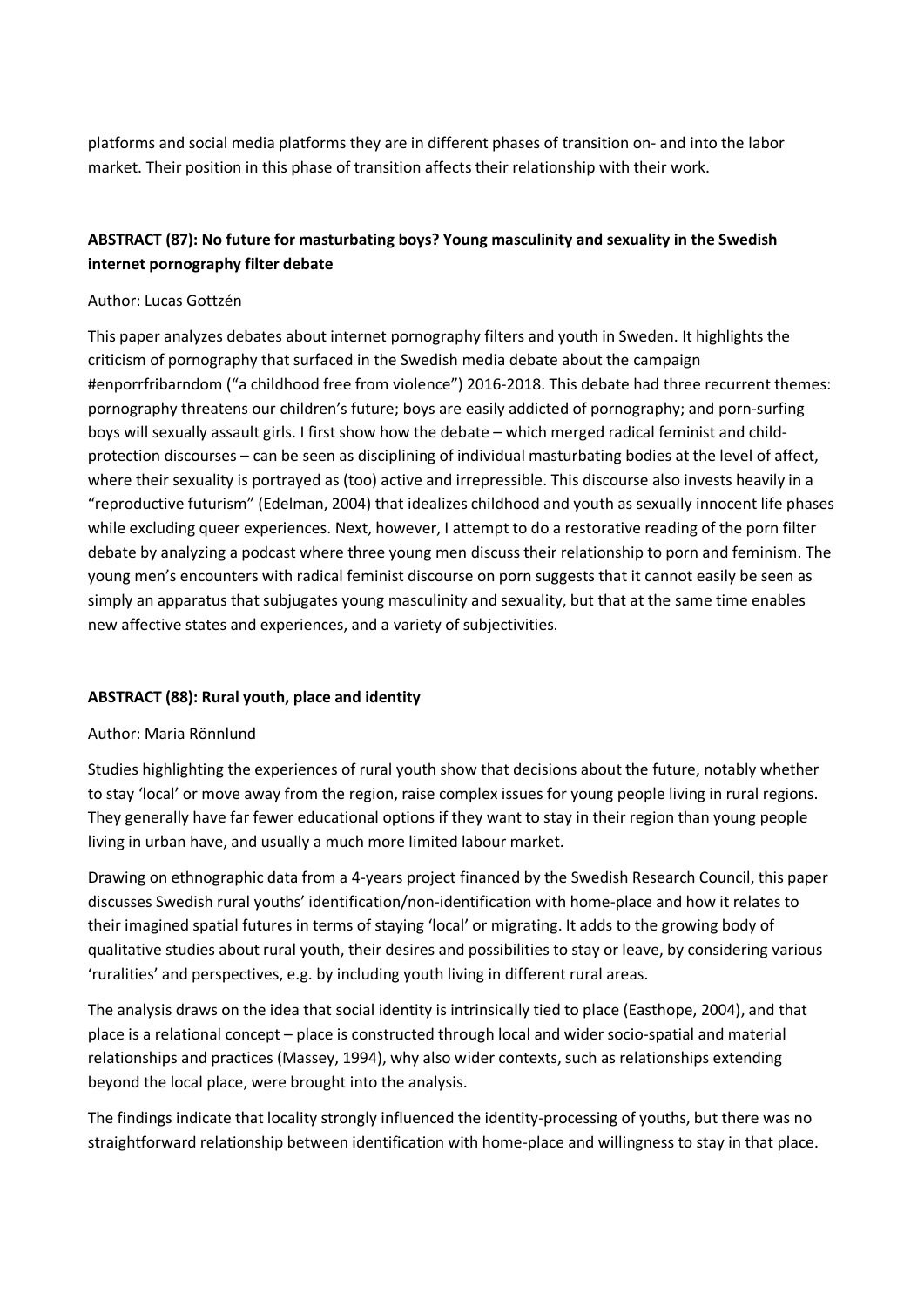Rather, the home-place' perceived relation to other places, as well as its material conditions, social relationships and practices, contributed to the youths' articulated views of their spatial futures.

### **ABSTRACT (89): Heavy drinking and care in young men's friendship groups**

Authors: Mie Birk Jensen, Maria Herold, Vibeke A. Frank and Geoffrey Hunt

Much of the literature on drinking and intoxication has emphasized how these practices provide an opportunity for young people to establish bonds with peers and maintain friendships. However, when young men drink heavily in groups, their behavior, as examined in much of the literature, is more likely to be viewed as resulting in risky behaviors that are harmful both to themselves and to others. Such behaviors may include risk of accidents, violent fights, and harmful levels of alcohol consumption, or sexual harassment of women. However, as Maclean (2016) has pointed out, drunken behaviors, such as participating in fights or drinking heavily, may also enable young men to build trust and to provide care in the context of friendship. In the present paper, we build on MacLean's insight to examine young men's social drinking practices through a lens of friendship. Using narrative material from 140 in-depth interviews with young Danes, we examine how different drinking practices, which may seem harmful at first glance, may also operate as caring practices in men's friendship groups. For example, when the young men in our study spoke of backing each other up in fights; creating spaces for increased physical contact through intoxication; drinking sufficiently to find the courage to express more loving emotions; and of drinking heavily to maintain parity. Finally, we will discuss how the young men in our study may find the presence of young women to challenge such caring practices.

# **ABSTRACT (90): Risks, Drug Addiction and Social inclusion in a Life-Course Perspective: An Ethnographic Study of Drug Users' Participation in a Norwegian Street-Soccer Program Aimed at Rehabilitation**

### Author: Bjørnar Blaalid

This project is a part of my Ph.D. in sociology, and the objective is to study recovering drug users in Norway and their struggle to move on with their lives. I explore how participating in drug-intervention activities, like street-soccer, can help the drug users cope with addiction, strengthen non-addict identities, better their mental health and quality of life. Two overarching research questions have guided the process:

1) How do young people involved in drug rehabilitation describe and reflect on their ways into drugs and their struggle to move on with their lives?

2) What social processes are crucial for people with an addiction problem to break with drug abuse and over time become re-integrated into society?

Through an ethnographic approach, I have spent time in a street-soccer team managed by a non-profit organization, using participating observations and in-depth interviews to produce thick descriptions on the everyday lives of recovering drug users. The study makes use of a life-course perspective, focusing on the drug user's own experiences with drug abuse and how activities like street-soccer over time might develop processes of social inclusion enabling them to become re-integrated in society. Recovering from drug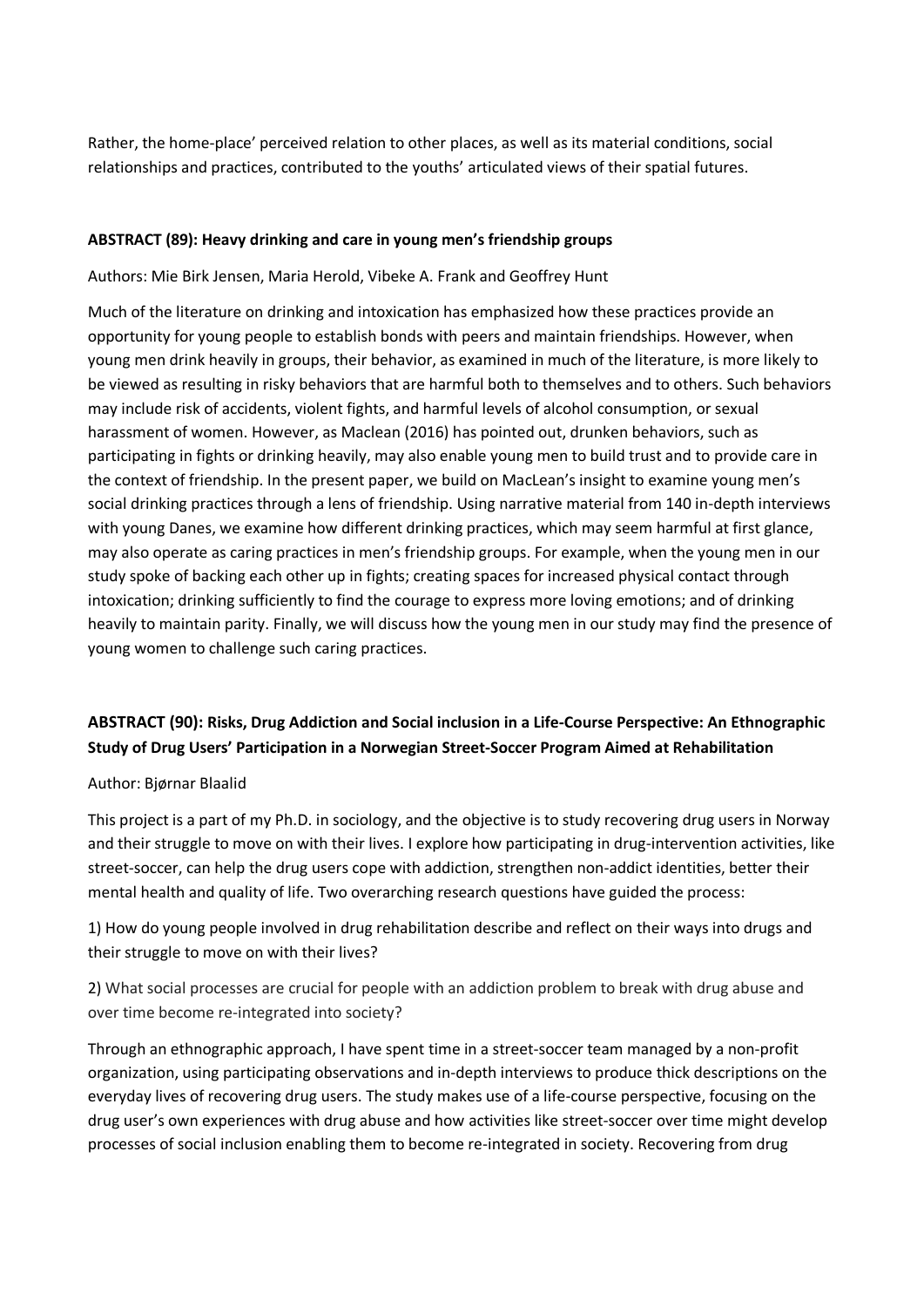abuse, street-soccer is a vital arena to reduce risks of drug relapse, giving former drug users opportunities of social inclusion through interaction, forging networks, making friends and create positive growth through physical activity.

## **ABSTRACT (91): Rethinking "students" and "wellbeing" in Danish Higher Education.**

## Author: Trine Wulf-Andersen

The number of young people with mental health problems have increased considerably in Denmark, and in the Nordic and western countries (Kolouh-Söderlund et al., 2016). This applies to young people in Higher Education (HE) as well. This development cannot in itself be accounted for as a mere consequence of including more (and more differentiated groups of) young people in HE. It can be seen as symptomatic of a highly competitive, performance oriented and accelerated educational culture (Rosa, 2014). Furthermore, cultural understandings of 'students of HE' and 'young people with mental health issues' seem to be mutually exclusive – making students with psychosocial problems incomprehensible figures (still) shrouded in stigma, met with reluctance.

This calls for rethinking of becoming, being and well-being in HE. This entails discussions of who 'students of HE' and 'young people with mental health issues' are and are (implicitly) considered to be (Ulriksen, 2009), of what well-being in HE is about, and of differentiated and sustainable solutions in future universities and academic cultures.

I present work in progress from the "Student Life Project" (2018-2021). The research project explores how we can understand and support young people with mental health problems, and at the same time relate to them as active, resourceful participants in (academic) communities. We follow 75 students of Danish HE, in a qualitative research design, exploring problems and potentials from their perspectives. Concurrently, we work with partners from universities, university colleges and NGOs to share knowledge, rethink and develop well-being and support for students in HE.

### **ABSTRACT (92): Open-ended Transitions: Changing Metaphors for a New Age**

### Author: Rachel Thomson and Jeanette Østergaard

The field of youth studies has been characterised by a self-conscious use of metaphor with the term 'transition' the focus of debate. In this paper we review the ways that metaphor has been used in youth studies, including a recent term to new metaphors that capture the foreclosure of futures for young people, capturing experiences of waiting, delay and non-institutional notions of temporality. Drawing on the intellectual resources of queer theory we challenge the developmentalism that continues to underpin youth studies, experimenting with notions of the impasse (Berlant 2011) and growing sideways (Bond-Stockon 2009) which in different ways capture the open-endedness of young adults lives. Drawing on data from a qualitative longitudinal study of Danish youth we focus on the way that 47 young people responded to an invitation to talk about and through an object that represented that last three years of their lives, the time that had elapsed since our last interview. These rich accounts can be understood as examples of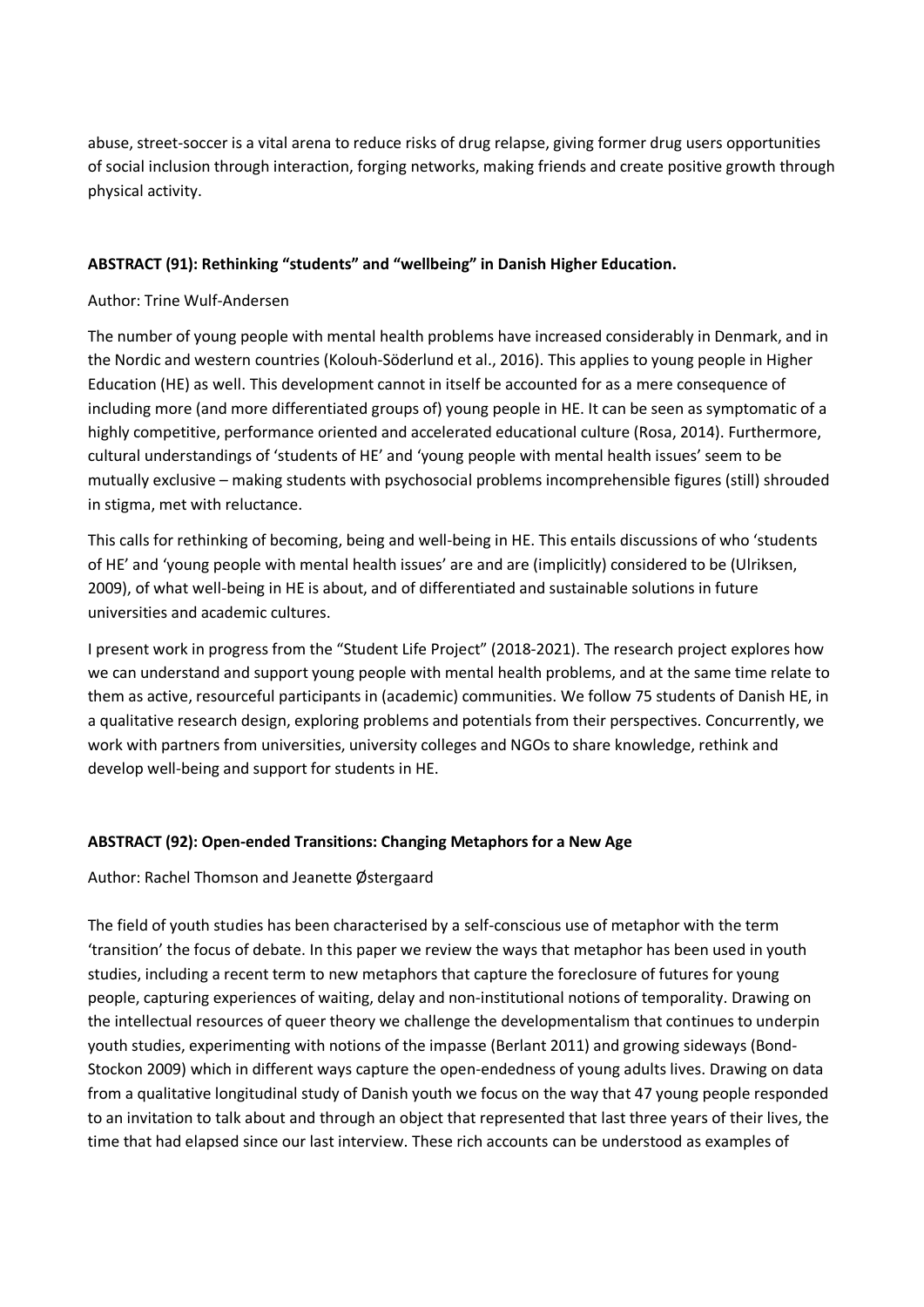Riceours 'metaphoric discourse', characterised by the simultaneity of 'is' and 'is not'. The paper offers a categorisation of the biographical objects (trophies, hobbies, turning points, connective, protest and evocative) before engaging with participants' own metaphorical thinking in great depth – suggesting that such examples can help us expand how we understand the struggle for maturity and the way it is mediated both by tensions between individualised and institutionalised markers and by shifting orientations to the past and the future.

## **ABSTRACT (93): Composite vulnerabilities - a contribution to rethinking the well-being of young people**

### Author: Jens Christian Nielsen

In a social project, we have as researcher followed a group of young people who are not sufficiently suffering to get psychiatric treatment but also not in sufficient well-being to cope with everyday life. They are afraid of being unable to cope with their life, have different social challenges, and might hurt themselves. Common to the young people is that they find it difficult to cope with youth life in general. This applies in particular to expectations for being in education or employment, but also more generally about being able to take responsibility for one's own life and future. In a transition perspective, young people who, for whatever reasons, are unable to cope with a transition, such as being in and / or getting an education, are caught in a gray area between youth and adult life, where they are neither given value as young people nor as adults. In the paper, we discuss the need for extended understandings of vulnerability in plural form. Composite vulnerabilities are the concept that emerged from the analyzes, covering one of the key findings of the study, namely that vulnerability cannot be fixed as one form. We found vulnerabilities that have suffering in common, but originate from many different conditions and backgrounds. We meet young people with uneven start to life, and we also meet young people with a positive start to life, but where meeting with the school, teenage time or events in the family has made daily life a challenge. Based on transition and youth research we discuss how requirements to control one's own life and have a legitimate future plan affect and reinforce vulnerable youths difficulties in dealing with life as young here-and-now.

# **ABSTRACT (94): With a little help from my parents. Parenthood and transitions in young people's moving out processes**

### Author: Niels Ulrik Sørensen

The last decades, Nordic parenthood has undergone significant changes. Trondman (2013) argues that the 'grammar' regulating parent child relationships increasingly attaches importance to proximity, equality and the subjectivity of the child. Cekaite (2018) states that parenthood to a greater extend evolves around 'soft individualism', which emphasizes the parents' responsibility to 'let each flower blossom'. In line with that, Forsberg's notion of 'involved parenthood' focuses on the needs of the child and the parents' responsibility for the future of the child (2009,2010). Altogether, parenthood has become an increasingly demanding task (Stefansen 2011), which presupposes substantial resources, which are not available to all parents (Aarseth 2018), creating new social and cultural demarcation lines.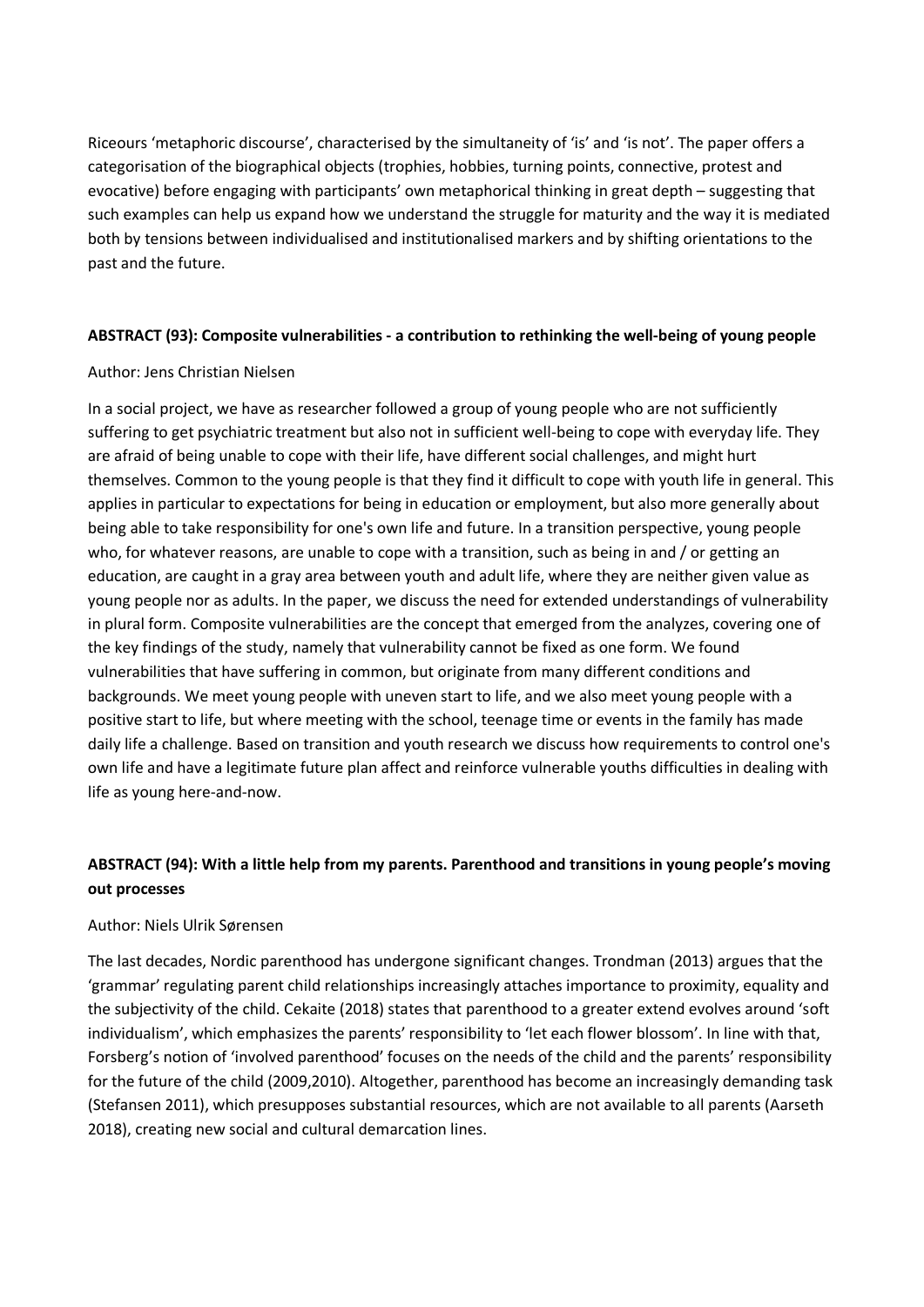In this paper, I will explore parenthood from the perspectives of young people and their parents in a transition process, which restructures the relationship between the two parties, and which traditionally is strongly associated with young people's transition to independence and adulthood (Roberts, 2013), i.e. when the young people move out of home. The paper, which is based on a longitudinal study that follows 36 young people and their parents in the moving out of home process, will focus on three related themes: 1) how parenthood is understood and practiced in this process; 2) which similarities and differences occur between different parent child relationships, and 3) how they intersect with (new) notions of young people's transitions to adulthood.

The empirical data will be app. 100 qualitative interviews with 17-22 year old young people from Denmark and their parents.

## **ABSTRACT (95): Marginalisation amongst young people – what's new?**

## Author: Mette Pless

In Denmark, we currently witness a significant rise in the number of young people on the margins of society (Rockwool Fondens Forskningsenhed 2017). On the one hand, research points to the continued importance of social background and social inequality in understanding why some young people face marginality (Rockwoool Fondens Forskningsenhed 2017b, SFI 2016). On the other hand, a number of studies show a considerable variation in the family and social background of young people in marginal positions (SFI 2015, AE Rådet 2013). Furthermore, we see a significant increase in young people struggling with mental health problems (SFI 2015), which seems to link to an increased risk of social marginalization in the transition towards adulthood (SFI 2016).

This paper is based on a newly started research project in which we ask the following question:

How is marginalisation produced in the interaction between young people's every practices (in educational/job, in the family and in communities of youth) and broader social and institutional framings?

Inspired by practice-theory (Reckwitz 2002, Nicolini 2013, Bengtsson & Ravn 2018), in the study we follow 40 young people over a period of 18 months. Based on a variety of qualitative methods like ethnographic fieldwork, qualitative interviews and mobile probes, we explore the issue of marginalization. In the paper, we will present the preliminary findings based on the first round of ethnographic fieldwork.

### Authors:

Mette Pless, associate Professor, Cefu, AAU (Corresponding author) Anne Görlich, assistant Professor, Cefu, AAU Noemi Katznelson, Professor, Cefu, AAU Liv Graversen, Research Assistant, Cefu, AAU

## **ABSTRACT (96): Cannabis is the key substance for drug-related criminal sanctions in Norway: A population-based longitudinal 27-year follow up study**

Author: Willy Pedersen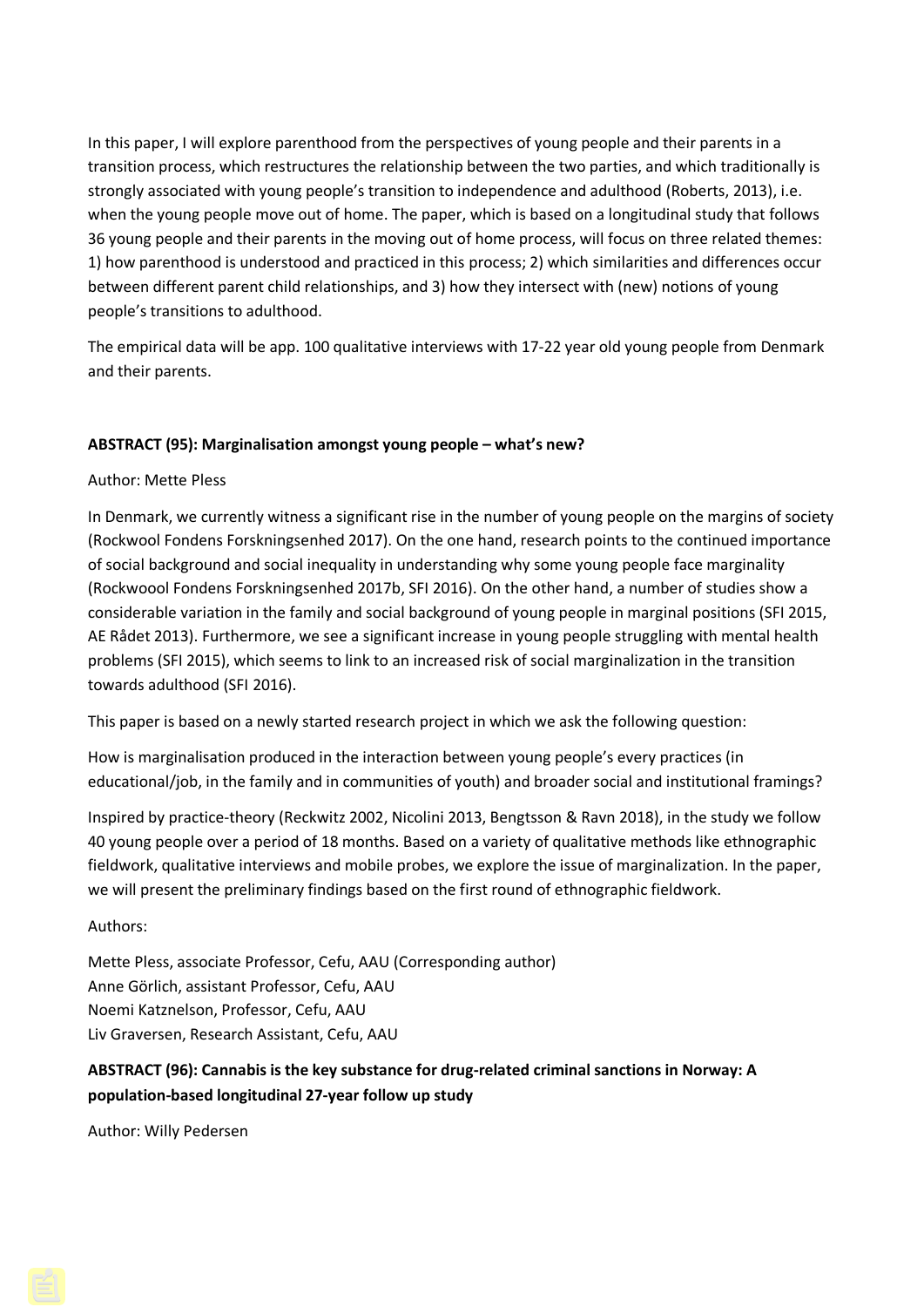Background: Norway is heading for a decriminalization of drug use, and the high costs of the current regime for injecting opiate users has been a driver of the reform. However, cannabis is much more prevalent in Norway, as well as in other countries. We investigate the role of cannabis and other illegal substances for getting a drug charge in Norway.

Methods: Young in Norway longitudinal, a 27 years follow-up of a population-based sample (N = 2601). We use self-reports of use of illegal substances, drug dealing, as well as on e.g. ethnicity, socioeconomic background (SES), family factors, school grades and conduct problems. National crime registers provided information on drug charges.

Results: One in three reported a lifetime ever use of cannabis, while 10 % had used other illegal substances. Whereas 5 % of the sample had sold drugs, this was true for 60 % of those with more regular cannabis use. In this sample, 2 % had received a drug-related charge. Among regular cannabis users, 28 % got a drug charge. Multivariate analyses revealed that cannabis use was the key factor behind getting a charge, with a greater impact than the use of other illegal substances. Drug dealing lost significance in the full models. Low SES was associated with highly elevated risk (variable values 0-4; OR 0.5; 95 % ci 0.3-0.8) after control for gender, drug use and dealing.

Conclusion: A majority of regular cannabis users take part in low-level dealing. Moreover, cannabis use is the key variable behind drug charges. In addition, cannabis users from low SES are at highest risk for such charges . Thus, in the political debates leading up to the decriminalization reform, one may have neglected the costs for the cannabis users related to drug law enforcement.

## **ABSTRACT (97): Study drugs compared: moral differences and similarities between Denmark and the US**

### Author: Margit Anne Petersen

Based on ethnographic fieldwork in Copenhagen and New York, this paper discusses comparative aspects of university students' use of 'study drugs' – i.e. pharmaceuticals and others drugs used to enhance study skills and/or academic performance. The empirical material shows that students in Copenhagen and New York have similar experiences and motivations for using study drugs, but that their morals differ. While the American students feel right and more morally certain about enhancing their study skills with drugs, they distance themselves from recreational drug use. In Copenhagen, students tend to be very open about recreational uses of prescription stimulants and other drugs but not when it comes to enhancing schoolwork and grades. These differences and similarities are explored in relation to different states of normalization of drug use, as well as the differing social and health systems in Denmark and the US.

## **ABSTRACT (98): Students' Non-medical Use of Pharmaceuticals to Manage Time in Everyday Life Crises**

### Author: Lea Trier Krøll

This paper examines students' narratives of lived experiences with non-medical use of pharmaceuticals (NMUP) and analyzes how their experiences of time in everyday life influence the meanings they ascribe to their NMUP. The analysis draws on sociological notions of time and 28 in-depth qualitative interviews with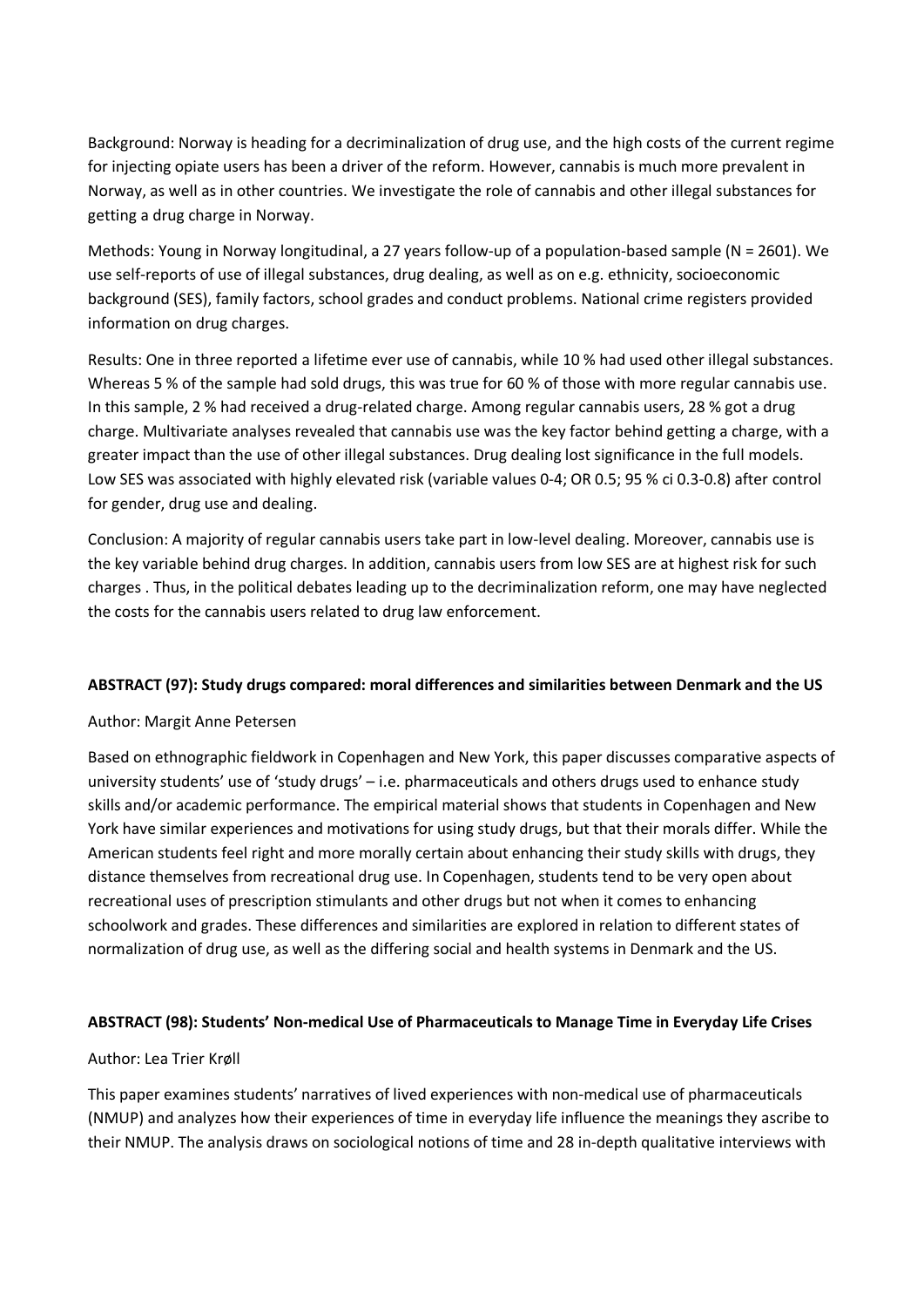young adults (age 20-30), who have used pharmaceuticals non-medically while enrolled at a university or college in Denmark. The paper focuses on how a majority of students associate their NMUP with situations in which they experience 'urgency' and a 'crisis' of temporal agency due to their inability to pursue perceived necessary rhythms of studying or resting. It examines how these students consider NMUP a normative exception yet employ pharmaceuticals to manage their embodied and everyday life rhythms in order to relief senses of urgency and re-gain temporal agency. The paper suggests the notion 'everyday life crises' to account for how students reflect that the time pressure associated with the experience of urgency relate to their everyday lives' temporal practices, structures and norms. In conclusion, the paper suggests that the analysis of NMUP as a practice embedded in everyday living highlights the relevance of conceptualizing NMUP as 'time work' and suggests that future prevention campaigns should focus on students' experiences of temporal conflicts in everyday life.

## **ABSTRACT (99): Gendered perspectives on non-medical use of prescription pharmaceuticals among Danish university students**

### Author: Jeanett Bjønness

International research, as well as the media, report an increased pressure on students to perform well in the educational system. At the same time, research has demonstrated that students' use of prescription pharmaceuticals to improve their concentration and academic performance has increased.

The presentation will examine university students' different motives for, experiences of and legitimations for using prescription pharmaceuticals for academic purposes, in light of these recent developments.

This paper is based on 60 in-depth qualitative interviews with Danish students (18-25 years), who have all used illicit drugs or prescription pharmaceuticals for academic purposes, on the topics of study life, wellbeing and performance-enhancing strategies.

A special focus will be on two paradigmatic, narrative cases who utilize two different strategies; normalization, mainly applied by the young women, and augmentation, mainly applied by the young men. The paper discusses whether the 'male' strategy of augmentation is more in accordance with the overall requirements to perform and to differentiate oneself in a performance oriented educational system than the 'female' strategy of normalization. Furthermore, the narratives are discussed in the light of current Danish media discourses about performance.

The paper concludes that crafting a successful self, regardless of the adopted strategy, may be a balance act, where it may be hard to at the same time fulfil individual dreams and societal expectations. Something indicate though, that the negotiation of a successful youth identity involves normative systems that may be more traditionally gendered than one may expect.

### **ABSTRACT (100): Better, sharper, stronger – On men's use of image and performance enhancing drugs**

### Author: Ask Vest Christiansen

For many years, only doping in elite sport had the publics', the sporting bodies and the politicians' attention. However, in recent decades, doping in gyms has become more prominent and as a reaction,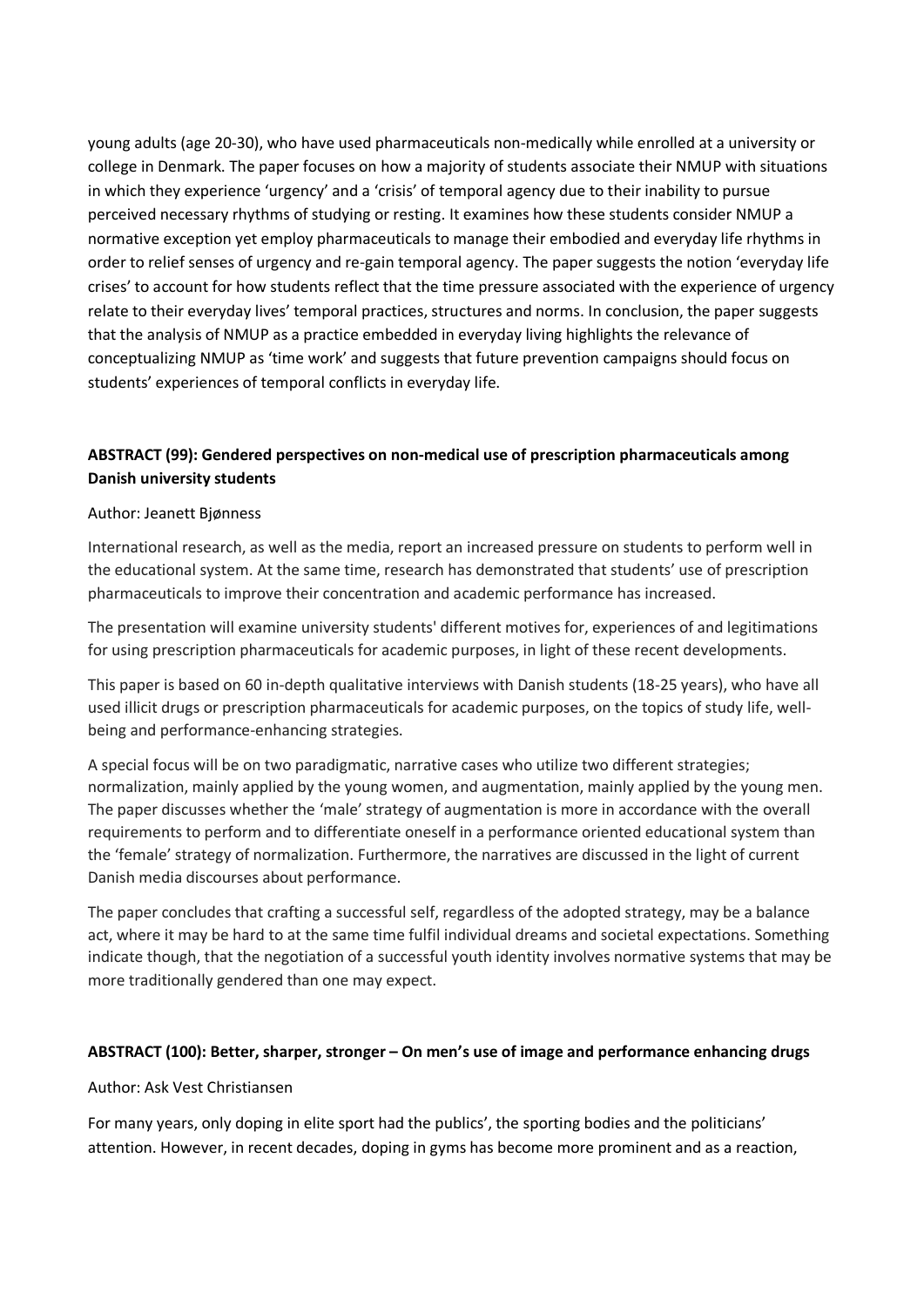more countries are developing strategies to fight the use of doping in gyms. While doping in sports is predominantly a fair play problem, the use of the same drugs – known as image and performance enhancing drugs (IPEDs) – in gym settings is predominantly framed as a public health problem. The drugs raising most concerns are anabolic androgenic steroids (AAS). Surveys show that it is mainly men who use these drugs; less than 1 in 20 users are female. The side effects are well known, much communicated and a number of campaigns have aimed to reduce the prevalence. In this presentation, I will discuss some of the most consistent patterns in IPED users' motives, attitudes and behaviors, as well as the users' most characteristic and conspicuous traits. Based on this I will argue that the apparent lack of success for the intervention campaigns has to do with the association between AAS and identity formation that sits on a much deeper level of our psyche than what is appreciated when young men's muscle building is dismissed as simply vanity and self-centred behaviour.

# **ABSTRACT (101): Young Muslim identities and the Danish alcohol culture. An intersectional analysis of young Muslim women in the Danish night-time economy.**

## Author: Marie Fjellerup Bærndt

This presentation offers an investigation of the experiences of parties, nightlife and intoxication in Denmark from a female Muslim point of view, based on qualitative interviews with young Muslim women.

Frequent sessional alcohol consumption and participation in the nighttime economy is, among young adults in Denmark, an integral part of life. Research points to popularity and social integration in the peer group as an outcome of binge drinking sessions – even to the extent that young adults, who abstain from drinking, are the ones who risk being labelled as different. This context might suggest that young Muslims, who already face racialized ostracism in Danish society, are in danger of further marginalization if they do not participate or participate hesitantly in intoxication and nightlife.

This proposition is explored by incorporating an intersectional approach, which highlights the various available social positions held by young Muslim women in a party context. Different intersecting structures of inequality form their experiences of and the way they participate in nightlife, for example their family immigration history, their integration in diverse peer groups, their age and their gender. Some of these structures are specific to the nightlife context, while others reach further into the condition of young Muslims in Denmark in general. Through the narratives of the young Muslim women themselves, I argue that the nightlife setting offers freedom for some but constraints and increased marginalization for others.

### Symposia: Policing and Ethnicity

### **ABSTRACT (102): Building trust or creating exclusion? Policing high schools in Oslo, Norway**

### Author: Randi Solhjell

Ethnic minorities are often exposed to more frequent police encounters, such as stop and search, in the Western world (see e.g. Gau & Brunson 2015, Holmberg 2003, Pettersson 2013, White 2015). Based on a study of ethnic minority youth in the Nordic countries and their experiences of police (see Haller et al 2018,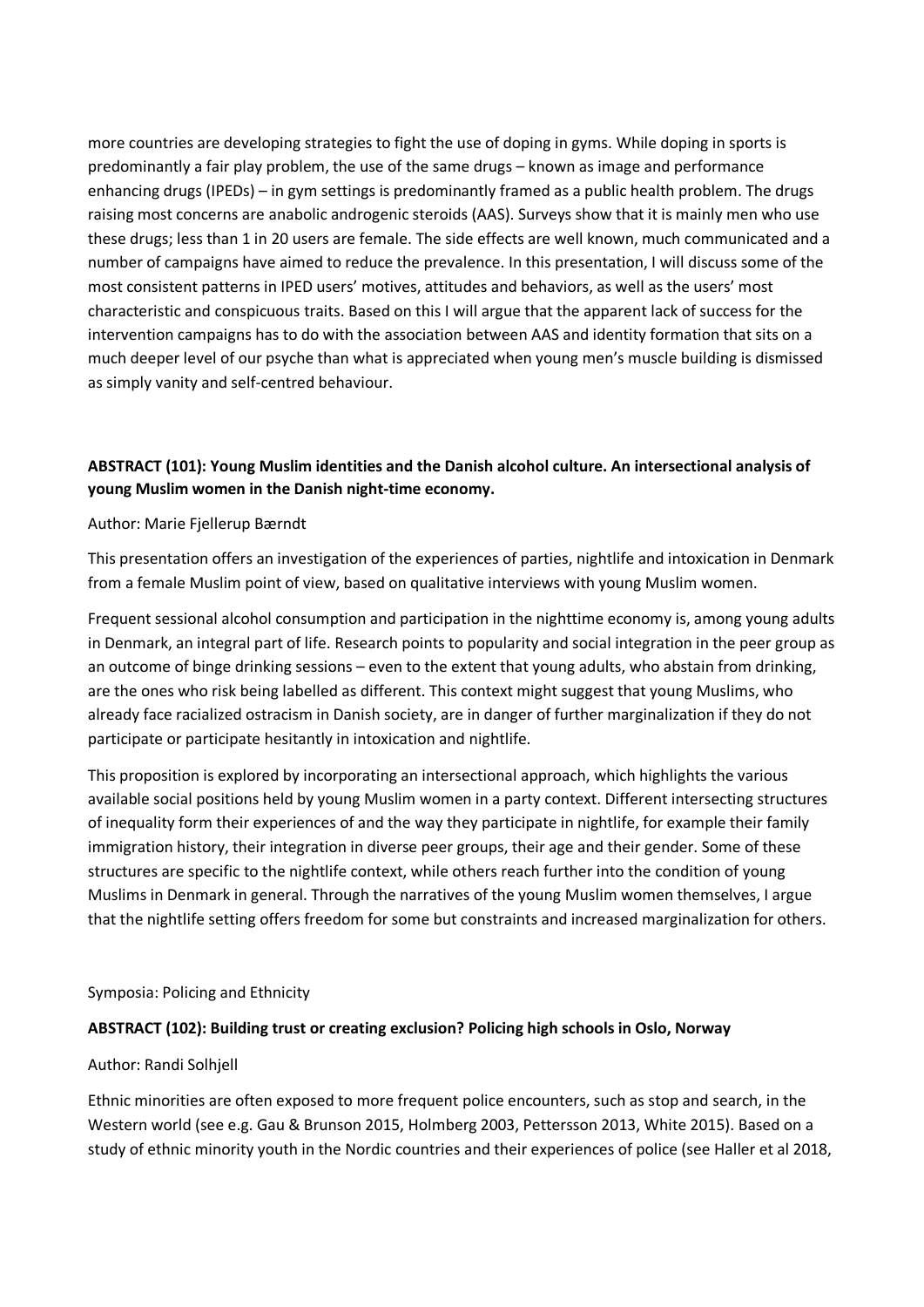Solhjell et al 2018), it became evident the youth in Oslo were exposed to frequent police encounters at the high schools they attended. These schools had a high number of ethnic minorities, lower entry requirements and were often found in lower-income boroughs. Although the police do not appear to have an overall strategic plan for these weekly and monthly visits, they are often portrayed by the police as having a crime preventive effect (e.g. ensuring that drugs are not sold at the school premises) and as a place to build trust between more vulnerable youth and the police. However, from the point of view of many high school students, it more often had the effect of creating stigma towards them as minority population and there appeared to little or no dialogue between the pupils and the police. In this paper, I argue that the school symbolizes the home territory of youth, where important social bonds are maintained, and that the frequent police visits create a "territorial stigmatization" (Wacquant 2007) of these places. Moreover, these encounters and the rumors surrounding the police presence create a narrative of how these youth are excluded from the majority society and ethnic Norwegians who experience far less police encounters.

## **ABSTRACT (103): Queer youth and the police: A case of over-policing and under-policing**

## Author: Geoffrey Hunt

Recently, concern about police practices and police violence has resurfaced due to several high-profile cases in the US involving deadly use of force on men of color. As concern about "problematic" police practices, especially towards marginalized communities, has risen, public health researchers have argued that more research is needed to examine the public health consequences of police practices and police violence. One such marginalized community that faces constant surveillance by the police is that of queer youth. Criminologists have highlighted the extent to which queer youth are "markedly over-policed in everyday life." This over-policing is reflected in the disproportionate representation of young SGM within policing and crime statistics.

Given this situation, the aim of this paper, using data from 50 in-depth qualitative interviews, will examine the experiences of queer youth with the police and explore the extent to which their experinces are viewed either as a case of over-policing or a case of under-policing. Over-policing brought about by stigmatizing attitudes about queer youth identities leading to discriminatory police surveillance or as a result of the inequitable structural conditions, such as homelessness, family rejection, and violence, which heighten youth's vulnerability to police intervention. Or under-policing, in which the police exhibit little interest in responding to their calls for assistance and exhibit a general disinterest in their needs, often failing even to turn up.

Unfortunately, while research on the general stigmatizing experiences of queer youth has been increasing, a specific focus on their experiences and perceptions of the police is significantly underdeveloped. This paper is an attempt to correct this lacuna within the research literature on queer youth and the police.

# **ABSTRACT (104): Experiences of violence: Narratives of police misconduct among ethnic minority young men in Denmark**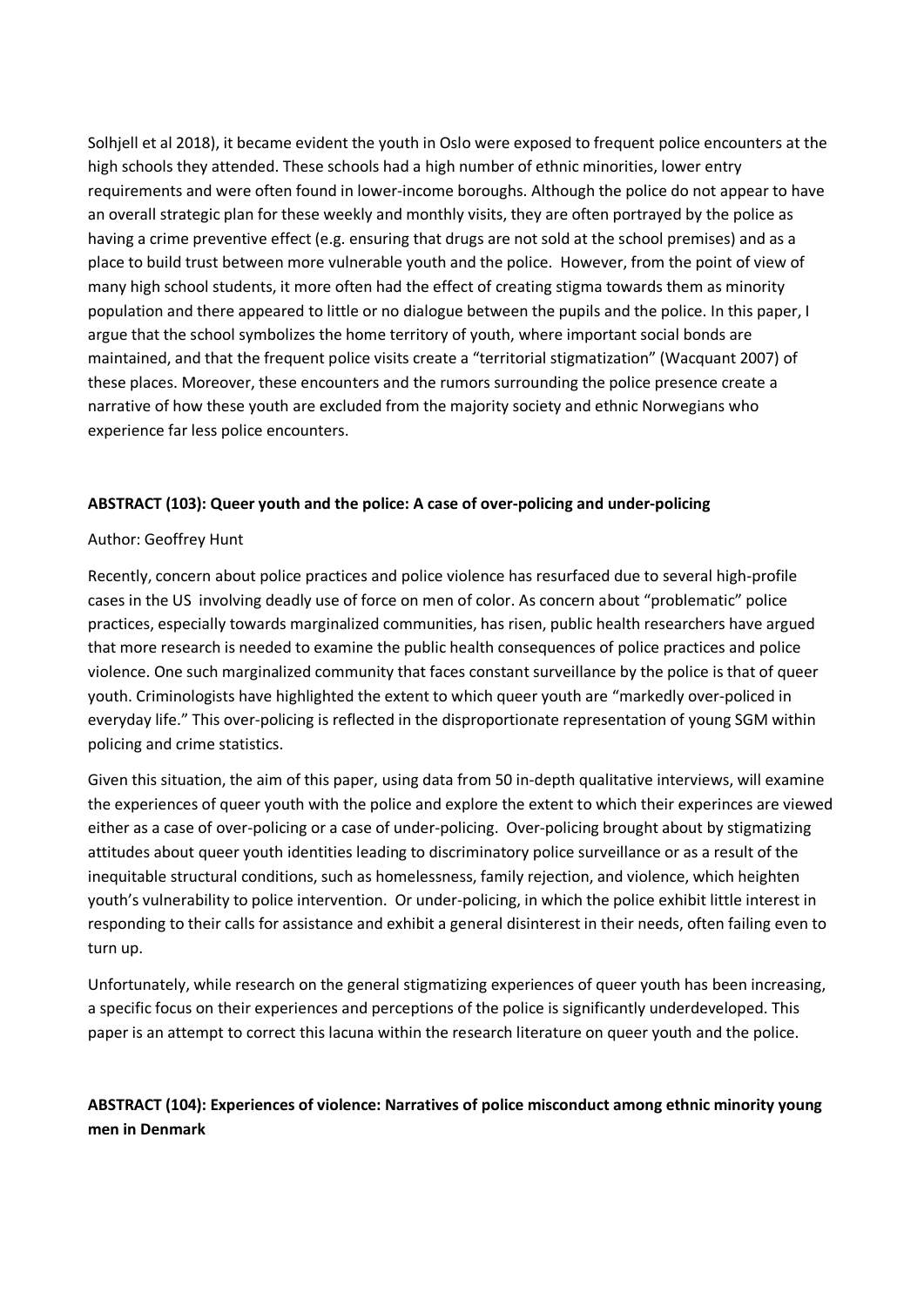### Author: Torsten Kolind

Young people living in socially deprived areas are more likely to be exposed to criminal activity and extraordinary policing measures. Moreover, studies show that ethnic minority young people experience a disproportional amount of harassment, differential treatment and violence from the police, and they also experience a less degree of procedural justice in encounters with the police. This is also the case in the Nordic countries. On this background, this presentation analyses the narratives of police encounters told by ethnic minority young people living in a deprived neighborhood (a so-called ghetto) in Denmark. In total, 100 young people were interviewed from 2017-2018. The presentation focusses on the experiences of violence as narrated by the young people. Often police violence is understood as physical violence and assaults. Such experiences are important. However, we also show that in the young people's recollections, 'moral violence' (Fassin 2013) becomes important. While not necessarily violating the body, this type of violence affects the integrity and dignity of individuals. We discuss how experiences of humiliation and abasement do not figure in statistics and hence are not submitted to the same form of control and legal sanction as physical violence. Moreover, and despite (or maybe because of) the narrative character of these stories, such recollections of incidents of police misconduct can have far-reaching consequences beyond the space and time of the event as these stories tend to 'travel' in rumors. In consequence, stories of moral violence can negatively worsen the relation between the young people and the police

# **ABSTRACT (105): Police made visible: Cameraphones and ethnic minority men's construction of police as (il)legitimate**

### Author: Thomas Friis Søgaard

Research shows that young men of ethnic minority background in Denmark are particularly exposed to stop and search by police (Holmberg, 2003), have higher arrest rates without a subsequent conviction, and are more likely to be convicted of criminal offences than young men of ethnic Danish backgrounds (Holmberg & Kyvsgaard, 2003). Research also indicates that encounters between minority men and the police are often characterised by distrust (Wellendorf & Cakmak, 2007), and that minority men sometimes feel harassed and humiliated by police (Haller et al. 2018). This presentation draws on interviews with 25 minority men to explore how the use of new media technologies affect police-minority relations. Based on Goldsmith's (2010) assertion that front-line police work has acquired a 'new visibility' with the ubiquity of mobile phone cameras in contemporary society, the presentation explores how young minority men make use of mobile phones and video-sharing platforms such as Facebook and YouTube to negotiate and resist relations with Danish police. We provide examples of and discuss the multifaceted nature of minority men's use of 'cameraphones' in encounters with police. While the use of cameraphones have the potential to enhance police accountability, we also demonstrate how minority men at times use cameras, and the sharing of videos, as means of enacting cultural resistance and constructing identities based on police opposition and ridiculing. The presentation in this way shows how the making and sharing of videos of officers shape minority men's view of police as (il)legitimate, and form part of youth culture formations.

## **ABSTRACT (106): The more things change, the more they stay the same: Policing, 'race' and the politics of 'law and order'**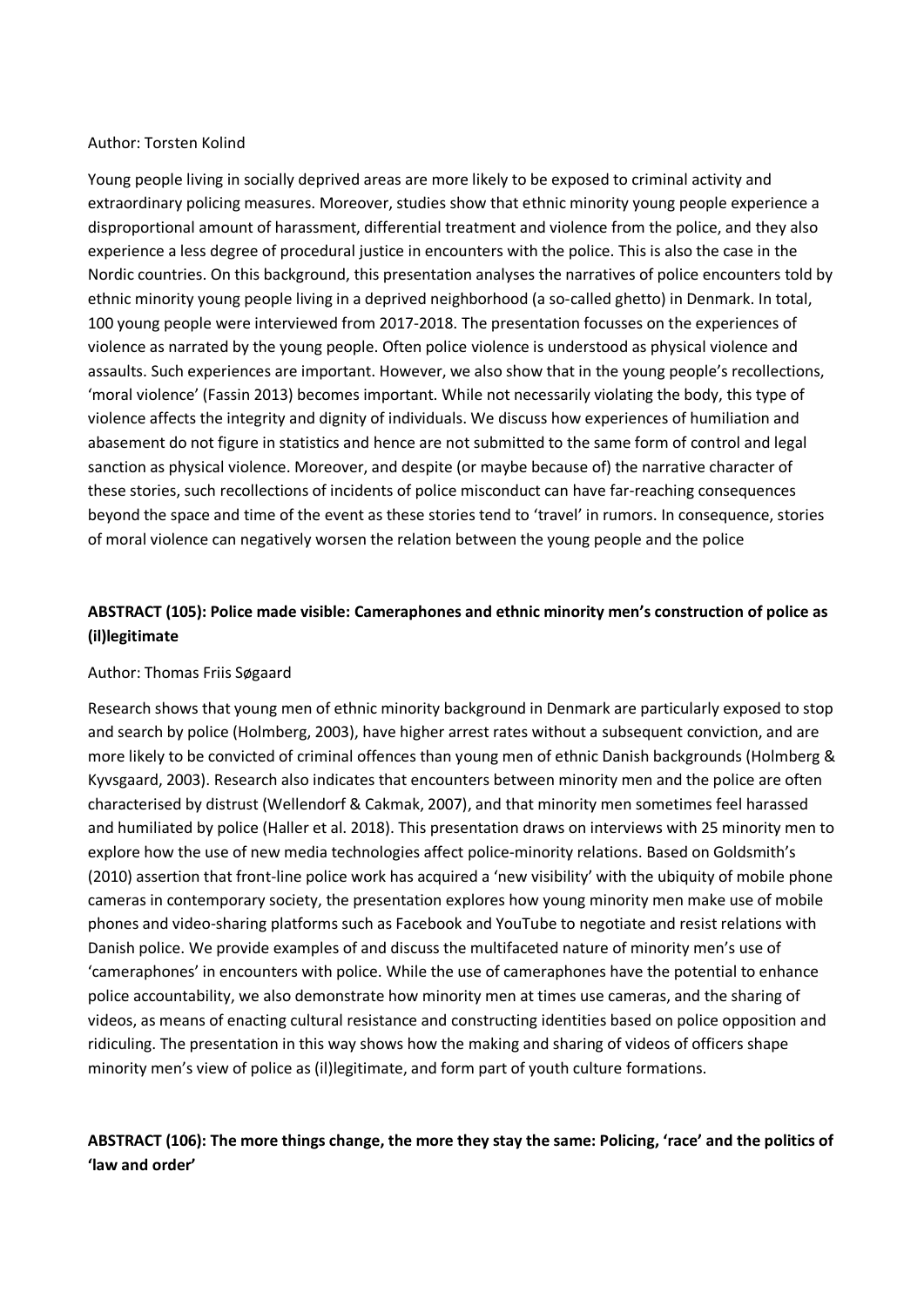#### Author: Mike Shiner

The over-policing of black communities in England and Wales represents a powerful form of "locked in inequality", fuelling ethnic disparities throughout the criminal justice system. Stop and search has been heavily implicated in this process and was identified, almost 20-years ago, as one of four areas of police activity where "institutional racism" is primarily apparent. Similar concerns were highlighted once again following the English riots in 2011, prompting a package of reforms that have, on the face of it, been remarkably successful. The introduction of greater scrutiny has been accompanied by an unprecedented reduction in the number of stop-searches, alongside improvements in the quality of the 'grounds' and an increase in the arrest rate; enabling police chiefs to claim that "forces have made good progress in ensuring stop and search powers are used legitimately and fairly". Drawing on official criminal justice statistics, this paper problematises the apparent "success" of recent reforms. The analysis shows that reductions in the use of the powers have been distributed unevenly and have exacerbated ethnic disparities, revealing an essential continuity of purpose. It also shows that the greater concentration on young black men, in particular, has been driven by selective enforcement of drug laws (often for low level possession offences) based on geographic and individual profiling. Court records confirm the discriminatory outcomes associated with this pattern of selective enforcement. The paper draws to a close by considering the politics of denial that hinders meaningful reform.

Symposia: Qualitative longitudinal research projects in the Nordic countries – what can we learn?

# **ABSTRACT (107): Research infrastructure and collaboration possibilities in qualitative longitudinal research: The case of the Norwegian "Inequality in youth" project**

### Author: Ingunn Marie Eriksen

Longitudinal qualitative research projects are vulnerable due to lack of continuity, drop-outs of participants and researchers, and for lack of cohesiveness in the project. In this paper, we will present how we have designed the qualitative longitudinal research project Inequality in youth to grapple with some of these challenges, and discuss its possibilities.

Inequality in youth is one of the most comprehensive qualitative longitudinal research studies in Norway. Although the project is designed as an archive with a plethora of research possibilities, our overarching aim is to investigate how inequality become apparent and develop during the years of adolescence. The archive consists of interviews with 81 boys and girls selected from four contrasting locations in Norway, and cover themes such as education, leisure, relationships, family, risk, and health. The youths will be interviewed every other year from they are 13 to 19 (2018-2024). Parents will also be included. The project will complement the Norwegian quantitative Ungdata surveys.

In this paper we will start out by discussing how qualitative longitudinal research may contribute to understanding inequalities in youth, then present how we have set up the research infrastructure for this purpose and how we have planned for re-use of data for continuity of researchers and participants, for accessibility of the data, and for scientific rigidity. We will also discuss possibilities for international comparison that might be borne out of this infrastructure.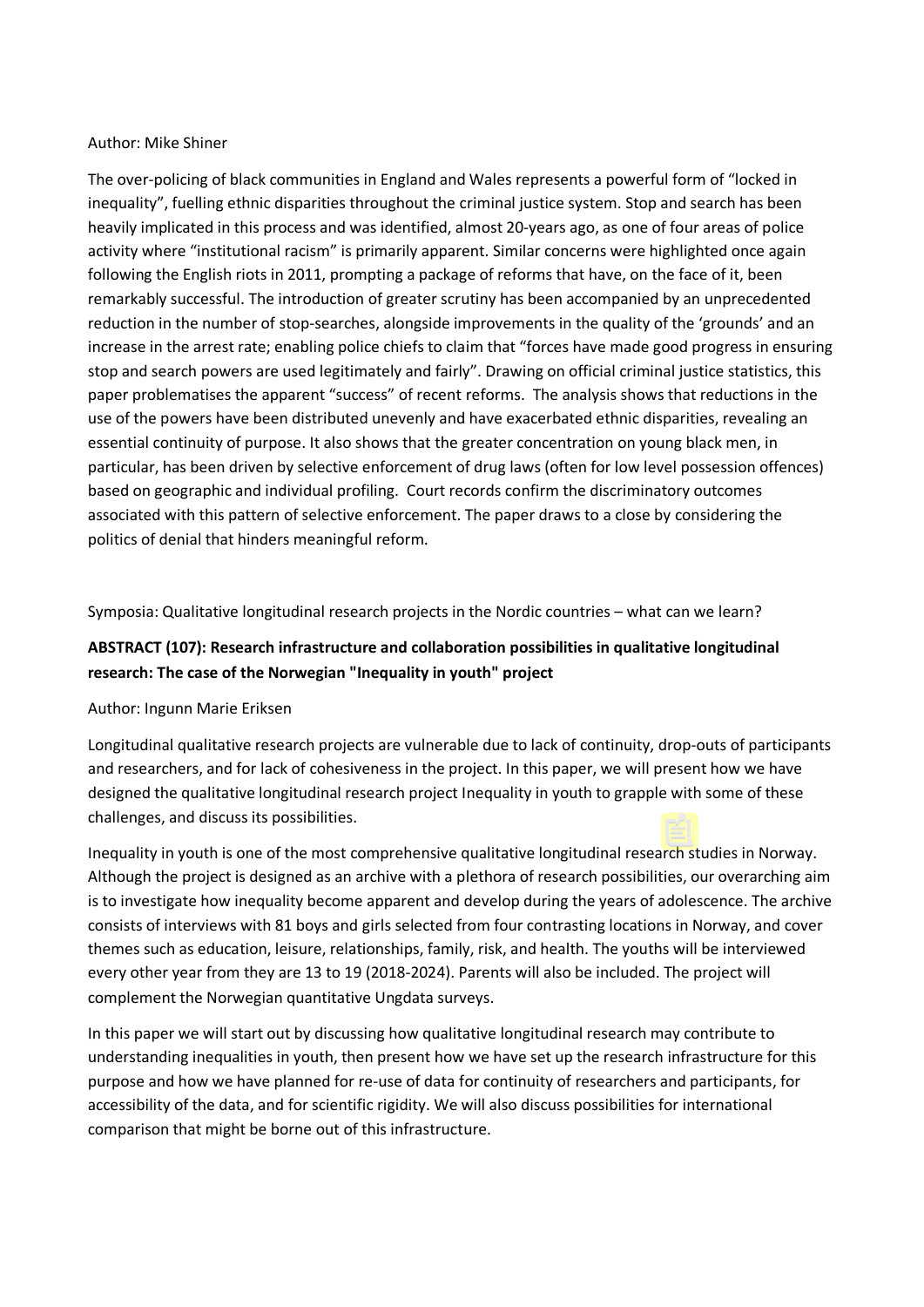# **ABSTRACT (108): What is it good for? Critical reflections on creative methods in longitudinal studies methods with young people in Denmark.**

### Author: Jeanette Østergaard

The use of creative or visual methods in qualitative longitudinal studies of both young people and children have increased while the interest for conducting longitudinal studies has grown rapidly during the past 20 years. Applying various creative tasks such as taking photographs, drawing (relational diagrams, life charts), writing diaries, listening to music, drama etc. offers various and alternative ways for young people to become more engaged and take control of the interview. However, the turn towards creative methods in QLR is not without criticism, raising both some important questions about why, how and for who's sake are we incorporating such methods into longitudinal studies? In this paper I will discuss how the use of various creative methods (a life chart, photo tasks, music and an object) have been used in two recent qualitative longitudinal research projects studying young people's transitioning to adulthood in a Scandinavian welfare society. I will critically reflect on how creative methods are not neutral tools to capture 'reality', but also construct the very objects which are studied. Likewise, I will point to the ethical implications for using both different and multiple creative methods in qualitative interviews with the same people over time.

## **ABSTRACT (109): From research object to participant – children and young people in longitudinal studies**

## Author: Kaisa Vehkalahti

As a form of knowledge-production, longitudinal studies can be considered as a historically specific product of 20th century industrial and post-industrial society. This was a society keen to cure social, mental and bodily ills with the help of science-informed policies and that had, for the first time in history, the practical means of following large groups of individuals around for years and decades, producing a mass of varied data on them. The first nation-wide birth cohort study was launched in Britain in 1946 and has been followed by many others world over. Longitudinal studies have informed health, educational and social policies. In addition to medical and psychological studies, the concept of follow-up has been adopted by social sciences. The idea of childhood and youth development is at the very heart of longitudinal studies. The primary idea of a birth cohort study was to include all babies born within a limited span of time (e.g. a week or a year) within a country, city or other area, and to follow their development. Although the followup can be designed in different ways, birth cohort studies continue to be to the most common type of longitudinal studies. This presentation takes a historical look at the changing role of children and young people in the longitudinal studies. How has the role of children and young people changed in longitudinal set ups? How has data produced by longitudinal studies changed our conception of childhood and youth development?

# **ABSTRACT (110): Youth in Time – A National Qualitative Longitudinal Research Project and the Possibilities for Nordic Cooperation**

Author: Sinikka Aapola-Karim, Päivi Armila and Tarja Tolonen